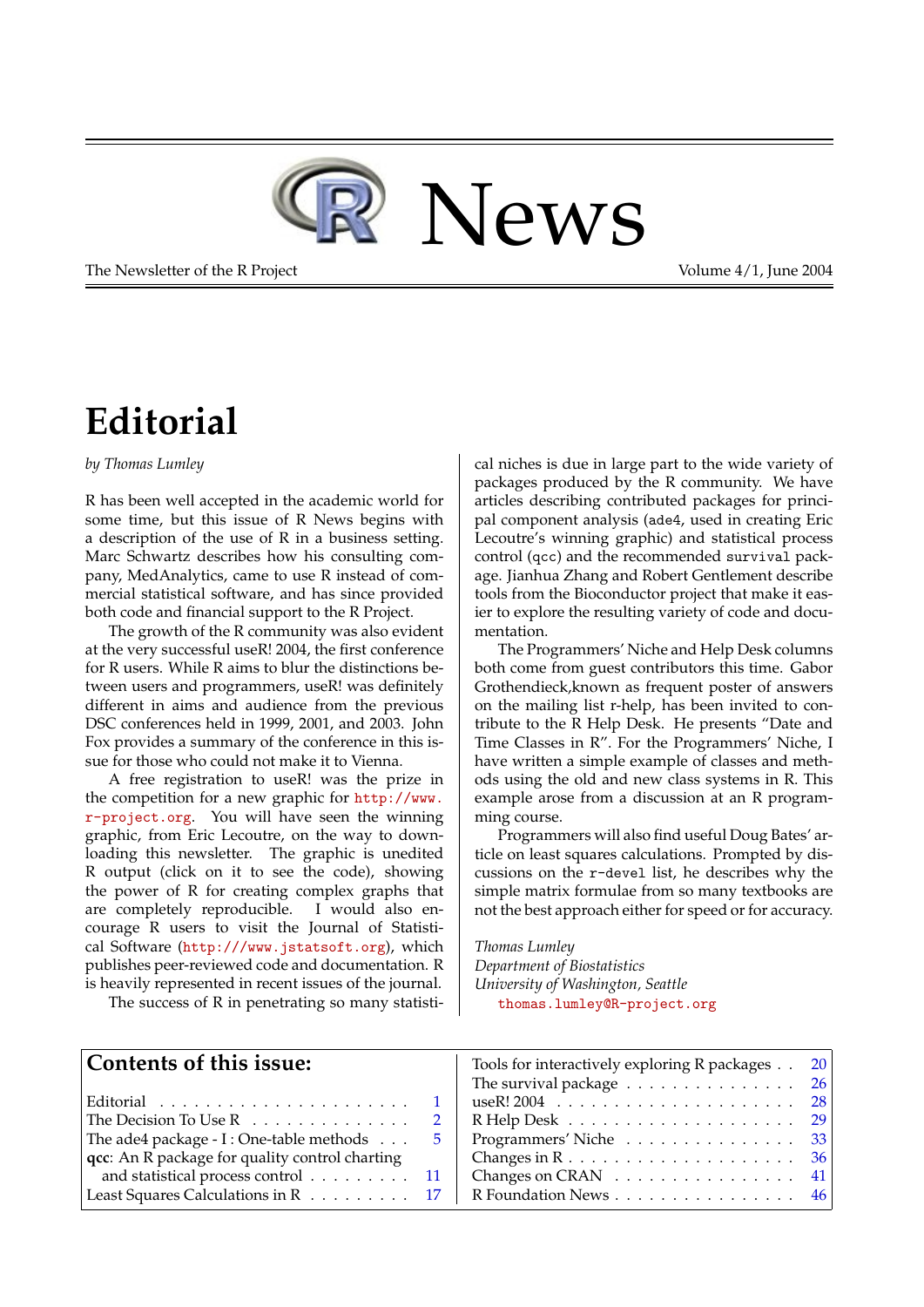# **The Decision To Use R**

#### <span id="page-1-0"></span>**A Consulting Business Perspective**

*by Marc Schwartz*

### **Preface**

The use of R has grown markedly during the past few years, which is a testament to the dedication and commitment of R Core, to the contributions of the growing useR base, and to the variety of disciplines in which R is being used. The recent useR! meeting in Vienna was another strong indicator of growth and was an outstanding success.

In addition to its use in academic areas, R is increasingly being used in non-academic environments, such as government agencies and various businesses, ranging from small firms to large multinational corporations, in a variety of industries.

In a sense, this diversification in the user base is a visible demonstration of the greater comfort that business-based decision makers have regarding the use of Open-Source operating systems, such as Linux, and applications, such as R. Whether these tools and associated support programs are purchased (such as commercial Linux distributions) or are obtained through online collaborative communities, businesses are increasingly recognizing the value of Open-Source software.

In this article, I will describe the use of R (and other Open-Source tools) in a healthcare-based consulting firm, and the value realized by us and, importantly, by our clients through the use of these tools in our company.

### **Some Background on the Company**

MedAnalytics is a healthcare consulting firm located in a suburb of Minneapolis, Minnesota. The company was founded and legally incorporated in August of 2000 to provide a variety of analytic and related services to two principle constituencies. The first are healthcare providers (hospitals and physicians) engaged in quality improvement programs. These clients will typically have existing clinical (as opposed to administrative) databases and wish to use these to better understand the interactions between patient characteristics, clinical processes and outcomes. The second are drug and medical device companies engaged in late-phase and post-market clinical studies. For these clients, MedAnalytics provides services related to protocol and case report form design and development, interim and final analyses and independent data safety monitoring board appointments. In these cases, MedAnalytics will typically partner with healthcare technology

and service companies to develop web-based electronic data capture, study management, and reporting. We have worked in many medical specialties including cardiac surgery, cardiology, ophthalmology, orthopaedics, gastroenterology and oncology.

Prior to founding MedAnalytics, I had 5 years of clinical experience in cardiac surgery and cardiology and over 12 years with a medical database software company, where I was principally responsible for the management and analysis of several large multi-site national and regional sub-specialty databases that were sponsored by professional medical societies. My duties included contributing to core dataset design, the generation of periodic aggregate and comparative analyses, the development of multi-variable risk models and contributing to peer-reviewed papers. In that position, the majority of my analyses were performed using SAS (Base, Stat and Graph), though S-PLUS (then from StatSci) was evaluated in the mid-90's and used for a period of time with some smaller datasets.

## **Evaluating The Tools of the Trade - A Value Based Equation**

The founder of a small business must determine how he or she is going to finance initial purchases (of which there are many) and the ongoing operating costs of the company until such time as revenues equal (and, we hope, ultimately exceed) those costs. If financial decisions are not made wisely, a company can find itself rapidly "burning cash" and risking its viability. (It is for this reason that most small businesses fail within the first two or three years.)

Because there are market-driven thresholds of what prospective clients are willing to pay for services, the cost of the tools used to provide client services must be carefully considered. If your costs are too high, you will not recover them via client billings and (despite attitudes that prevailed during the dot.com bubble) you can't make up per-item losses simply by increasing business volume.

An important part of my company's infrastructure would be the applications software that I used. However, it would be foolish for me to base this decision solely on cost. I must consider the "value", which takes into account four key characteristics: cost, time, quality and client service. Like any business, mine would strive to minimize cost and time, while maximizing quality and client service. However, there is a constant tension among these factors and the key would be to find a reasonable balance among them while meeting (and, we hope, exceeding) the needs and expectations of our clients.

First and foremost, a business must present itself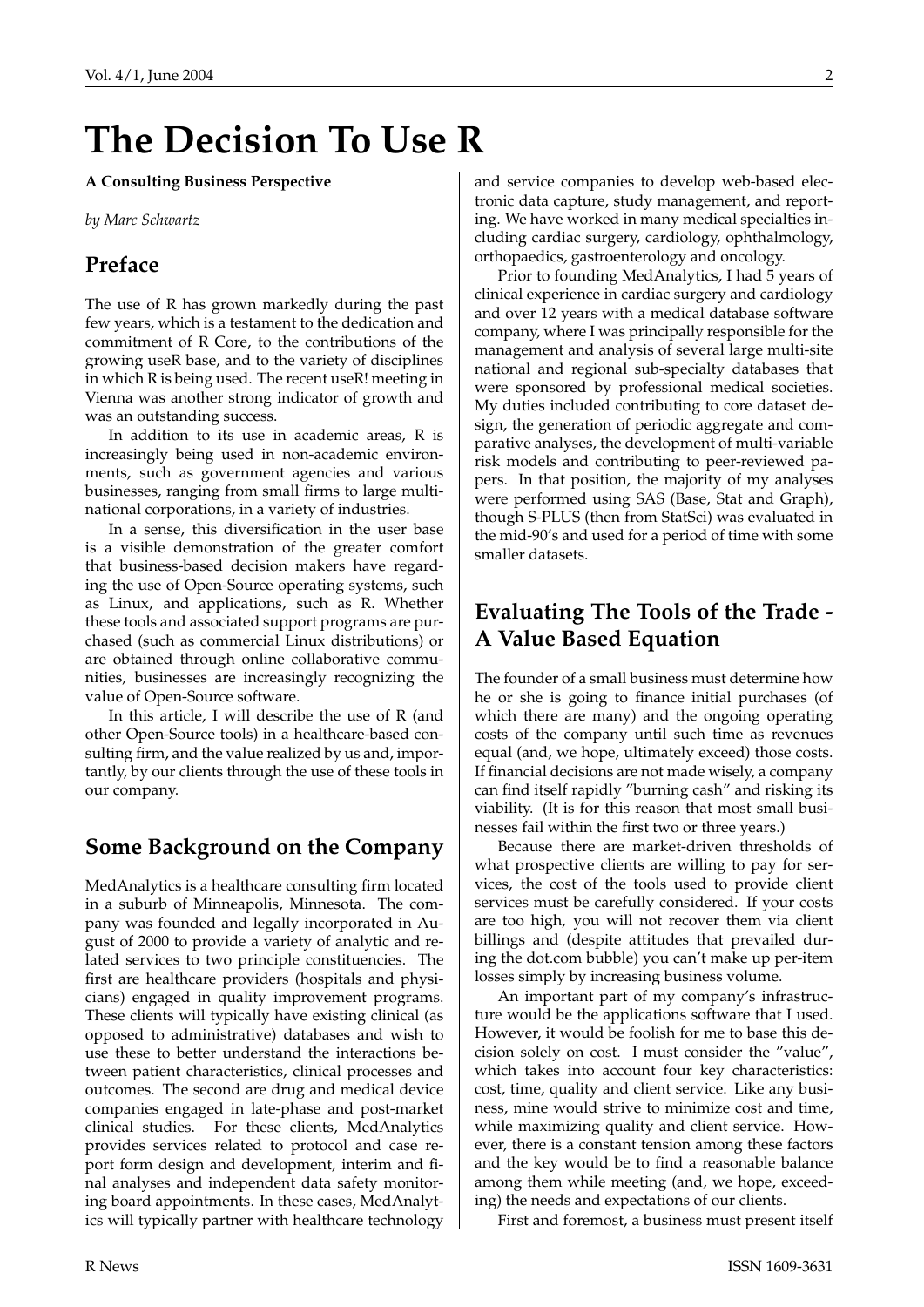and act in a responsible and professional manner and meet legal and regulatory obligations. There would be no value in the software if my clients and I could not trust the results I obtained.

In the case of professional tools, such as software, being used internally, one typically has many alternatives to consider. You must first be sure that the potential choices are validated against a list of required functional and quality benchmarks driven by the needs of your prospective clients. You must, of course, be sure that the choices fit within your operating budget. In the specific case of analytic software applications, the list to consider and the price points were quite varied. At the high end of the price range are applications like SAS and SPSS, which have become prohibitively expensive for small businesses that require commercial licenses. Despite my past lengthy experience with SAS, it would not have been financially practical to consider using it. A single-user desktop license for the three key components (Base, Stat and Graph) would have cost about (US)\$5,000 per year, well beyond my budget.

Over a period of several months through late 2000, I evaluated demonstration versions of several statistical applications. At the time I was using Windows XP and thus considered Windows versions of any applications. I narrowed the list to S-PLUS and Stata. Because of my prior experience with both SAS and S-PLUS, I was comfortable with command line applications, as opposed to those with menu-driven "point and click" GUIs. Both S-PLUS and Stata would meet my functional requirements regarding analytic methods and graphics. Because both provided for programming within the language, I could reasonably expect to introduce some productivity enhancements and reduce my costs by more efficient use of my time.

#### **"An Introduction To R"**

About then (late 2000), I became aware of R through contacts with other users and through posts to various online forums. I had not yet decided on S-PLUS or Stata so I downloaded and installed R to gain some experience with it. This was circa R version 1.2.x. I began to experiment with R, reading the available online documentation, perusing posts to the r-help list and using some of the books on S-PLUS that I had previously purchased, most notably the first edition (1994) of Venables and Ripley's MASS.

Although I was not yet specifically aware of the R Community and the general culture of the GPL and Open-Source application development, the basic premise and philosophy was not foreign to me. I was quite comfortable with online support mechanisms, having used Usenet, online "knowledge bases" and other online community forums in the past. I had

found that, more often that not, these provided more competent and expedient support than did the telephone support from a vendor. I also began to realize that the key factor in the success of my business would be superior client service, and not expensive proprietary technology. My experience and my needs helped me accept the basic notion of Open-Source development and online, community-based support.

From my earliest exposure to R, it was evident to me that this application had evolved substantially in a relatively short period of time (as it has continued to do) under the leadership of some of the best minds in the business. It also became rapidly evident that it would fit my functional requirements and my comfort level with it increased substantially over a period of months. Of course my prior experience with S-PLUS certainly helped me to learn R rapidly, (although there are important differences between S-PLUS and R, as described in the R FAQ).

I therefore postponed any purchase decisions regarding S-PLUS or Stata and made a commitment to using R.

I began to develop and implement various functions that I would need in providing certain analytic and reporting capabilities for clients. Over a period of several weeks, I created a package of functions for internal use that substantially reduced the time it takes to import and structure data from certain clients (typically provided as Excel workbooks or as ASCII files) and then generate a large number of tables and graphs. These types of reports typically use standardized datasets and are created reasonably frequently. Moreover, I could easily enhance and introduce new components to the reports as required by the changing needs of these clients. Over time, I introduced further efficiencies and was able to take a process that initially had taken several days, quite literally down to a few hours. As a result, I was able to spend less time on basic data manipulation and more time on the review, interpretation and description of key findings.

In this way, I could reduce the total time required for a standardized project, reducing my costs and also increasing the value to the client by being able to spend more time on the higher-value services to the client, instead of on internal processes. By enhancing the quality of the product and ultimately passing my cost reductions on to the client, I am able to increase substantially the value of my services.

### **A Continued Evolution**

In my more than three years of using R, I have continued to implement other internal process changes. Most notably, I have moved day-to-day computing operations from Windows XP to Linux. Needless to say, R's support of multiple operating systems made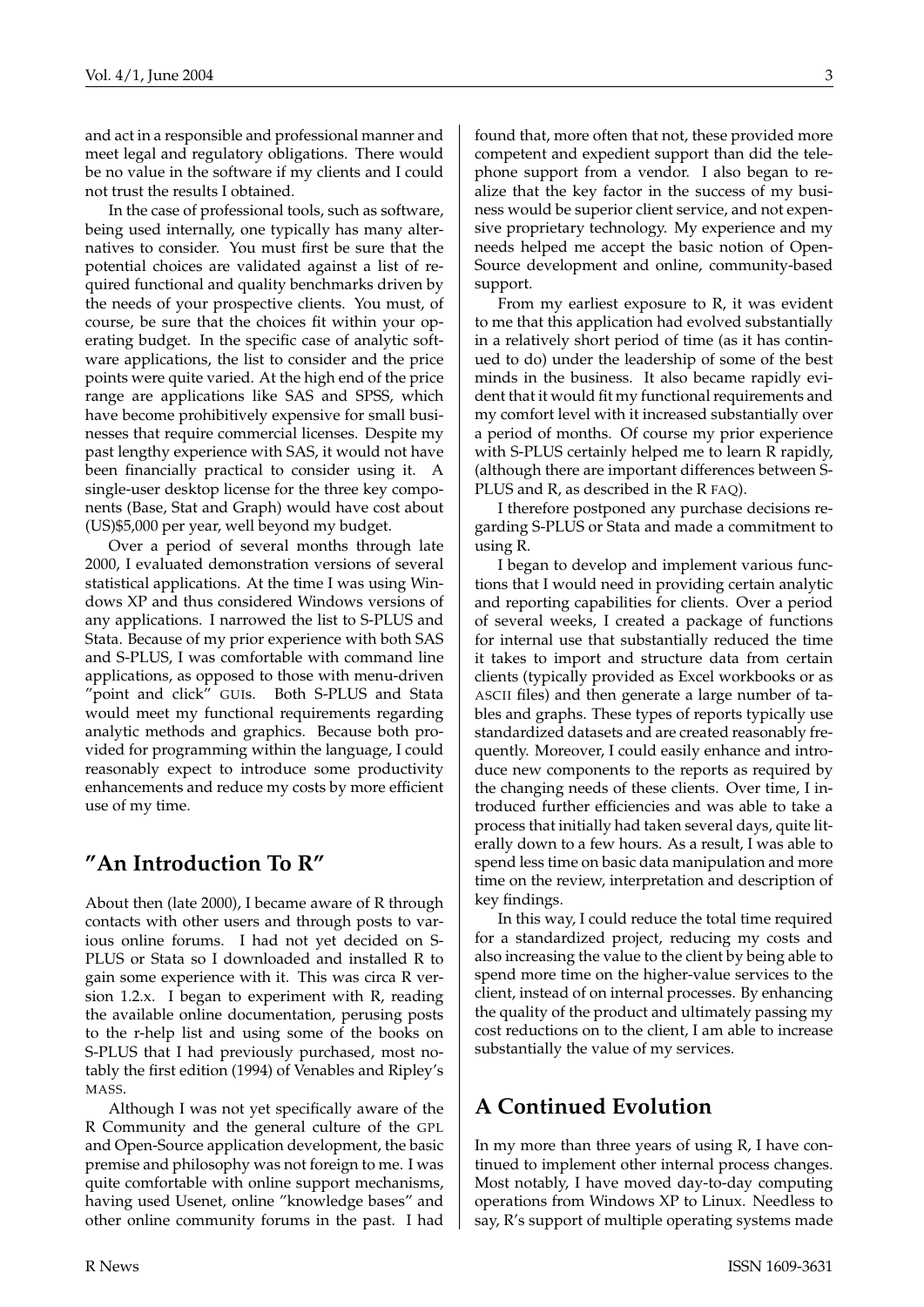this transition essentially transparent for the application software. I also started using ESS as my primary working environment for R and enjoyed its higher level of support for R compared to the editor that I had used under Windows, which simply provided syntax highlighting.

My transformation to Linux occurred gradually during the later Red Hat (RH) 8.0 beta releases as I became more comfortable with Linux and with the process of replacing Windows functionality that had become "second nature" over my years of MS operating system use (dating back to the original IBM PC/DOS days of 1981). For example, I needed to replace my practice in R of generating WMF files to be incorporated into Word and Powerpoint documents. At first, I switched to generating EPS files for incorporation into OpenOffice.org's (OO.org) Writer and Impress documents, but now I primarily use LATEX and the "seminar" slide creation package, frequently in conjunction with Sweave. Rather than using Powerpoint or Impress for presentations, I create landscape oriented PDF files and display them with Adobe Acrobat Reader, which supports a full screen presentation mode.

I also use OO.org's Writer for most documents that I need to exchange with clients. For the final version, I export a PDF file from Writer, knowing that clients will have access to Adobe's Reader. Because OO.org's Writer supports MS Word input formats, it provides for interchange with clients when jointly editable documents (or tracking of changes) are required. When clients send me Excel worksheets I use OO.org's Calc which supports Excel data formats (and, in fact, exports much better CSV files from these worksheets than does Excel). I have replaced Outlook with Ximian's Evolution for my e-mail, contact list and calendar management, including the coordination of electronic meeting requests with business partners and clients and, of course, synching my Sony Clie (which Sony recently announced will soon be deprecated in favor of smarter cell phones).

With respect to Linux, I am now using Fedora Core (FC) 2, having moved from RH 8.0 to RH 9 to FC 1. I have in time, replaced all Windows-based applications with Linux-based alternatives, with one exception and that is some accounting software that I need in order to exchange electronic files with my accountant. In time, I suspect that this final hurdle will be removed and with it, the need to use Windows at all. I should make it clear that this is not a goal for philosophic reasons, but for business reasons. I have found that the stability and functionality of the Linux environment has enabled me to engage in a variety of technical and business process related activities that would either be problematic or prohibitively expensive under Windows. This enables me to realize additional productivity gains that further reduce operating costs.

# **Giving Back**

In closing I would like to make a few comments about the R Community.

I have felt fortunate to be a useR and I also have felt strongly that I should give back to the Community - recognizing that ultimately through MedAnalytics and the use of R, I am making a living using software that has been made available through voluntary efforts and which I did not need to purchase.

To that end, over the past three years, I have committed to contributing and giving back to the Community in several ways. First and foremost, by responding to queries on the r-help list and, later, on the r-devel list. There has been, and will continue to be, a continuous stream of new useRs who need basic assistance. As current userRs progress in experience, each of us can contribute to the Community by assisting new useRs. In this way a cycle develops in which the students evolve into teachers.

Secondly, in keeping with the philosophy that "useRs become developers", as I have found the need for particular features and have developed specific solutions, I have made them available via CRAN or the lists. Two functions in particular have been available in the "gregmisc" package since mid-2002, thanks to Greg Warnes. These are the barplot2() and CrossTable() functions. As time permits, I plan to enhance, most notably, the CrossTable() function with a variety of non-parametric correlation measures and will make those available when ready.

Thirdly, in a different area, I have committed to financially contributing back to the Community by supporting the R Foundation and the recent useR! 2004 meeting. This is distinct from volunteering my time and recognizes that, ultimately, even a voluntary Community such as this one has some operational costs to cover. When, in 2000-2001, I was contemplating the purchase of S-PLUS and Stata, these would have cost approximately (US)\$2,500 and (US)\$1,200 respectively. In effect, I have committed those dollars to supporting the R Foundation at the Benefactor level over the coming years.

I would challenge and urge other commercial useRs to contribute to the R Foundation at whatever level makes sense for your organization.

#### **Thanks**

It has been my pleasure and privilege to be a member of this Community over the past three years. It has been nothing short of phenomenal to experience the growth of this Community during that time.

I would like to thank Doug Bates for his kind invitation to contribute this article, the idea for which arose in a discussion we had during the recent useR! meeting in Vienna. I would also like to extend my thanks to R Core and to the R Community at large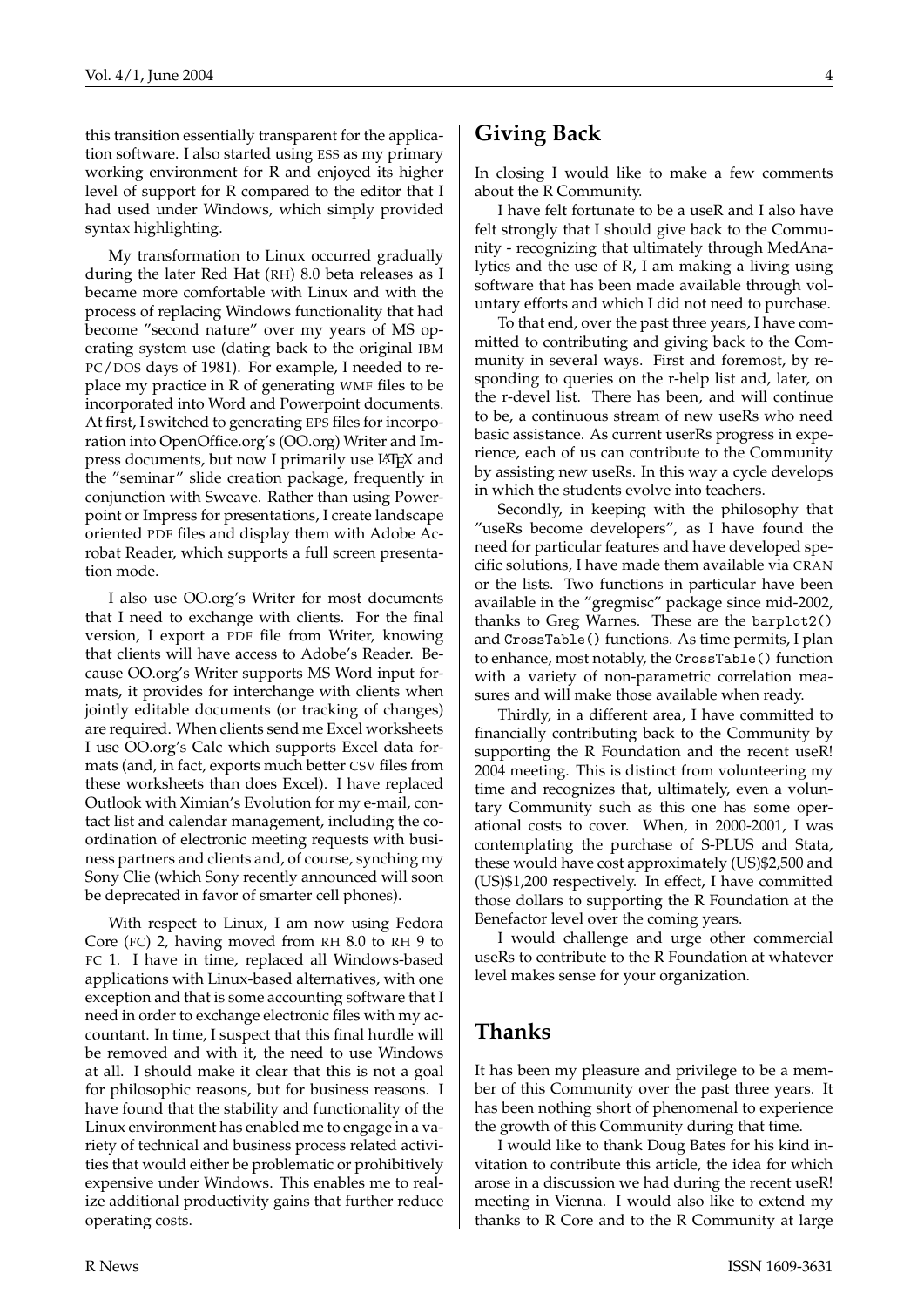<span id="page-4-1"></span>for their continued drive to create and support this wonderful vehicle for international collaboration.

*Marc Schwartz MedAnalytics, Inc., Minneapolis, Minnesota, USA* [MSchwartz@MedAnalytics.com](mailto:MSchwartz@MedAnalytics.com)

# **The ade4 package - I : One-table methods**

<span id="page-4-0"></span>*by Daniel Chessel, Anne B Dufour and Jean Thioulouse*

#### **Introduction**

This paper is a short summary of the main classes defined in the ade4 package for one table analysis methods (e.g., principal component analysis). Other papers will detail the classes defined in ade4 for twotables coupling methods (such as canonical correspondence analysis, redundancy analysis, and coinertia analysis), for methods dealing with K-tables analysis (i.e., three-ways tables), and for graphical methods.

This package is a complete rewrite of the ADE4 software [\(Thioulouse et al.](#page-9-0) [\(1997\)](#page-9-0), http://pbil.univlyon1.fr/ADE-4/) for the R environment. It contains **D**ata **A**nalysis functions to analyse **E**cological and **E**nvironmental data in the framework of **E**uclidean **E**xploratory methods, hence the name **ade4** (i.e., 4 is not a version number but means that there are four E in the acronym).

The ade4 package is available in CRAN, but it can also be used directly online, thanks to the Rweb system (<http://pbil.univ-lyon1.fr/Rweb/>). This possibility is being used to provide multivariate analysis services in the field of bioinformatics, particularly for sequence and genome structure analysis at the PBIL (<http://pbil.univ-lyon1.fr/>). An example of these services is the automated analysis of the codon usage of a set of DNA sequences by correspondence analysis ([http://pbil.univ-lyon1.fr/](http://pbil.univ-lyon1.fr/mva/coa.php) [mva/coa.php](http://pbil.univ-lyon1.fr/mva/coa.php)).

#### **The duality diagram class**

The basic tool in ade4 is the duality diagram [Es](#page-8-0)[coufier](#page-8-0) [\(1987\)](#page-8-0). A duality diagram is simply a list that contains a triplet (**X**, **Q**, **D**):

- **X** is a table with *n* rows and *p* columns, considered as *p* points in R*<sup>n</sup>* (column vectors) or *n* points in  $\mathbb{R}^p$  (row vectors).

- **Q** is a  $p \times p$  diagonal matrix containing the weights of the *p* columns of **X**, and used as a scalar product in  $\mathbb{R}^p$  (Q is stored under the form of a vector of length *p*).

- **D** is a  $n \times n$  diagonal matrix containing the weights of the *n* rows of **X**, and used as a scalar product in  $\mathbb{R}^n$  (**D** is stored under the form of a vector of length *n*).

For example, if **X** is a table containing normalized quantitative variables, if **Q** is the identity matrix **I***p* and if **D** is equal to  $\frac{1}{n}$ **I**<sub>*n*</sub>, the triplet corresponds to a principal component analysis on correlation matrix (normed PCA). Each basic method corresponds to a particular triplet (see table 1), but more complex methods can also be represented by their duality diagram.

| Functions | Analyses                 | <b>Notes</b> |
|-----------|--------------------------|--------------|
| dudi.pca  | principal component      |              |
| dudi.coa  | correspondence           | 2            |
| dudi.acm  | multiple correspondence  | З            |
| dudi.fca  | fuzzy correspondence     |              |
| dudi.mix  | analysis of a mixture of | 5            |
|           | numeric and factors      |              |
| dudi.nsc  | non symmetric corre-     | 6            |
|           | spondence                |              |
| dudi.dec  | decentered<br>correspon- | 7            |
|           | dence                    |              |

*The dudi functions. 1: Principal component analysis, same as prcomp/princomp. 2: Correspondence analysis [Greenacre](#page-8-1) [\(1984\)](#page-8-1). 3: Multiple correspondence analysis [Tenenhaus and Young](#page-9-1) [\(1985\)](#page-9-1). 4: Fuzzy correspondence analysis [Chevenet et al.](#page-8-2) [\(1994\)](#page-8-2). 5: Analysis of a mixture of numeric variables and factors [Hill and Smith](#page-8-3) [\(1976\)](#page-8-3), [Kiers](#page-9-2) [\(1994\)](#page-9-2). 6: Non symmetric correspondence analysis [Kroonenberg and Lombardo](#page-9-3) [\(1999\)](#page-9-3). 7: Decentered correspondence analysis [Dolédec et al.](#page-8-4) [\(1995\)](#page-8-4).*

The singular value decomposition of a triplet gives principal axes, principal components, and row and column coordinates, which are added to the triplet for later use.

We can use for example a well-known dataset from the base package :

> data(USArrests)

> pca1 <- dudi.pca(USArrests,scannf=FALSE,nf=3)

scannf = FALSE means that the number of principal components that will be used to compute row and column coordinates should not be asked interactively to the user, but taken as the value of argument nf (by default,  $nf = 2$ ). Other parameters allow to choose between centered, normed or raw PCA (default is centered and normed), and to set arbitrary row and column weights. The pca1 object is a duality diagram, i.e., a list made of several vectors and dataframes: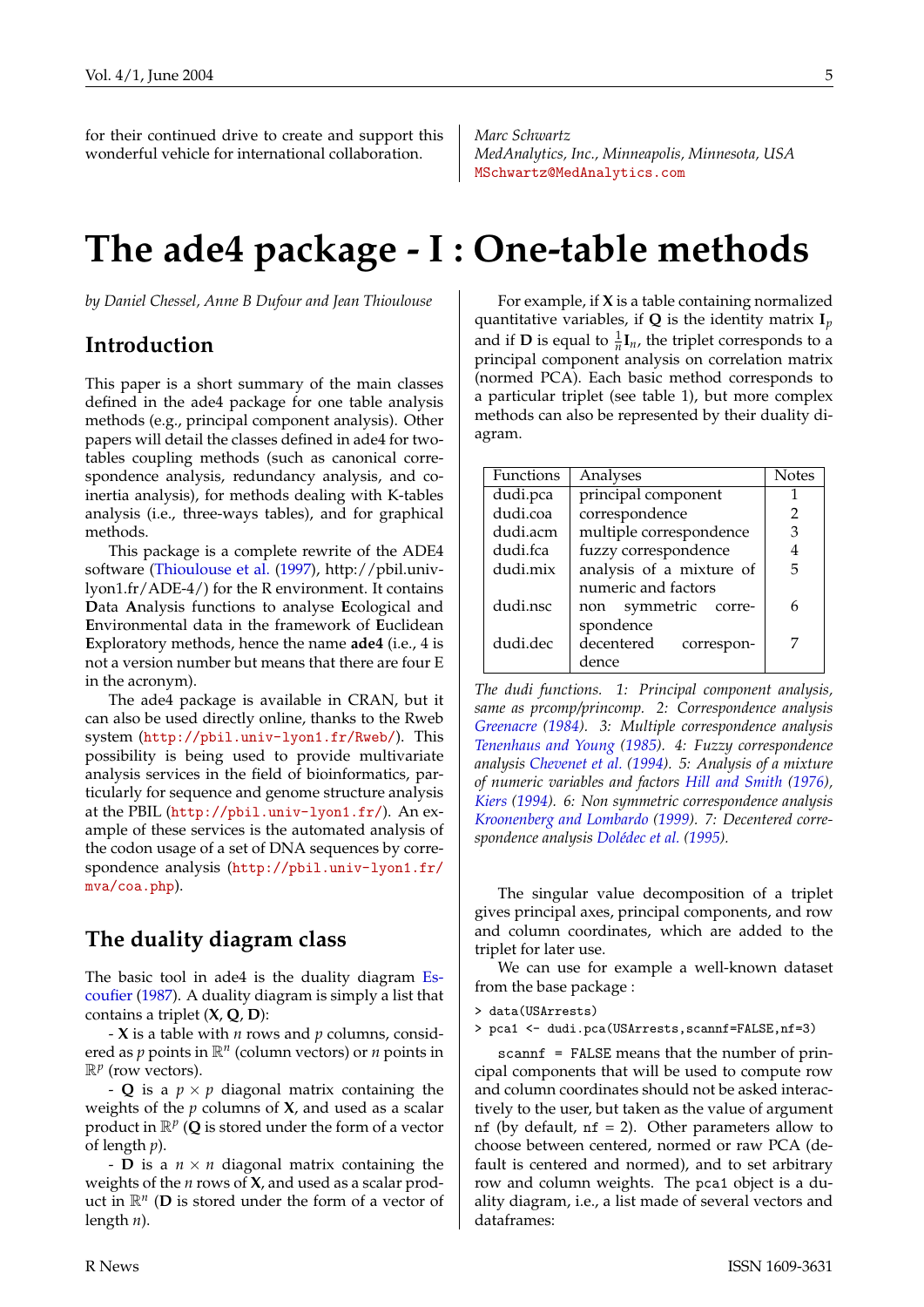| $>$ pca1                                                        |  |  |  |  |  |
|-----------------------------------------------------------------|--|--|--|--|--|
| Duality diagramm                                                |  |  |  |  |  |
| class: pca dudi                                                 |  |  |  |  |  |
| $\text{\$call: dudi.pca(df = USArrests, scannf = FALSE, nf=8})$ |  |  |  |  |  |
| \$nf: 3 axis-components saved                                   |  |  |  |  |  |
| srank: 4                                                        |  |  |  |  |  |
| eigen values: 2.48 0.9898 0.3566 0.1734                         |  |  |  |  |  |
| vector length mode content                                      |  |  |  |  |  |
| 1 \$cw 4 numeric column weights                                 |  |  |  |  |  |
| 2 \$1w 50 numeric row weights                                   |  |  |  |  |  |
| 3 \$eig 4 numeric eigen values                                  |  |  |  |  |  |
|                                                                 |  |  |  |  |  |
| data.frame nrow ncol content                                    |  |  |  |  |  |
| 1 \$tab 50 4 modified array                                     |  |  |  |  |  |
| 2 \$1i 50 3 row coordinates                                     |  |  |  |  |  |
| 3 \$11 50 3 row normed scores                                   |  |  |  |  |  |
| 4 \$co 4 3 column coordinates                                   |  |  |  |  |  |
| 5 \$c1 		 4 	 3 	 column normed scores                          |  |  |  |  |  |
| other elements: cent norm                                       |  |  |  |  |  |

pca1\$lw and pca1\$cw are the row and column weights that define the duality diagram, together with the data table (pca1\$tab). pca1\$eig contains the eigenvalues. The row and column coordinates are stored in pca1\$li and pca1\$co. The variance of these coordinates is equal to the corresponding eigenvalue, and unit variance coordinates are stored in pca1\$l1 and pca1\$c1 (this is usefull to draw biplots).

The general optimization theorems of data analysis take particular meanings for each type of analysis, and graphical functions are proposed to draw the *canonical graphs*, i.e., the graphical expression corresponding to the mathematical property of the object. For example, the normed PCA of a quantitative variable table gives a score that maximizes the sum of squared correlations with variables. The PCA canonical graph is therefore a graph showing how the sum of squared correlations is maximized for the variables of the data set. On the USArrests example, we obtain the following graphs:



Figure 1: *One dimensional canonical graph for a normed PCA. Variables are displayed as a function of row scores, to get a picture of the maximization of the sum of squared correlations.*



Figure 2: *Two dimensional canonical graph for a normed PCA (correlation circle): the direction and length of arrows show the quality of the correlation between variables and between variables and principal components.*

The scatter function draws the biplot of the PCA (i.e., a graph with both rows and columns superimposed):

```
> score(pca1)
```

```
> s.corcircle(pca1$co)
```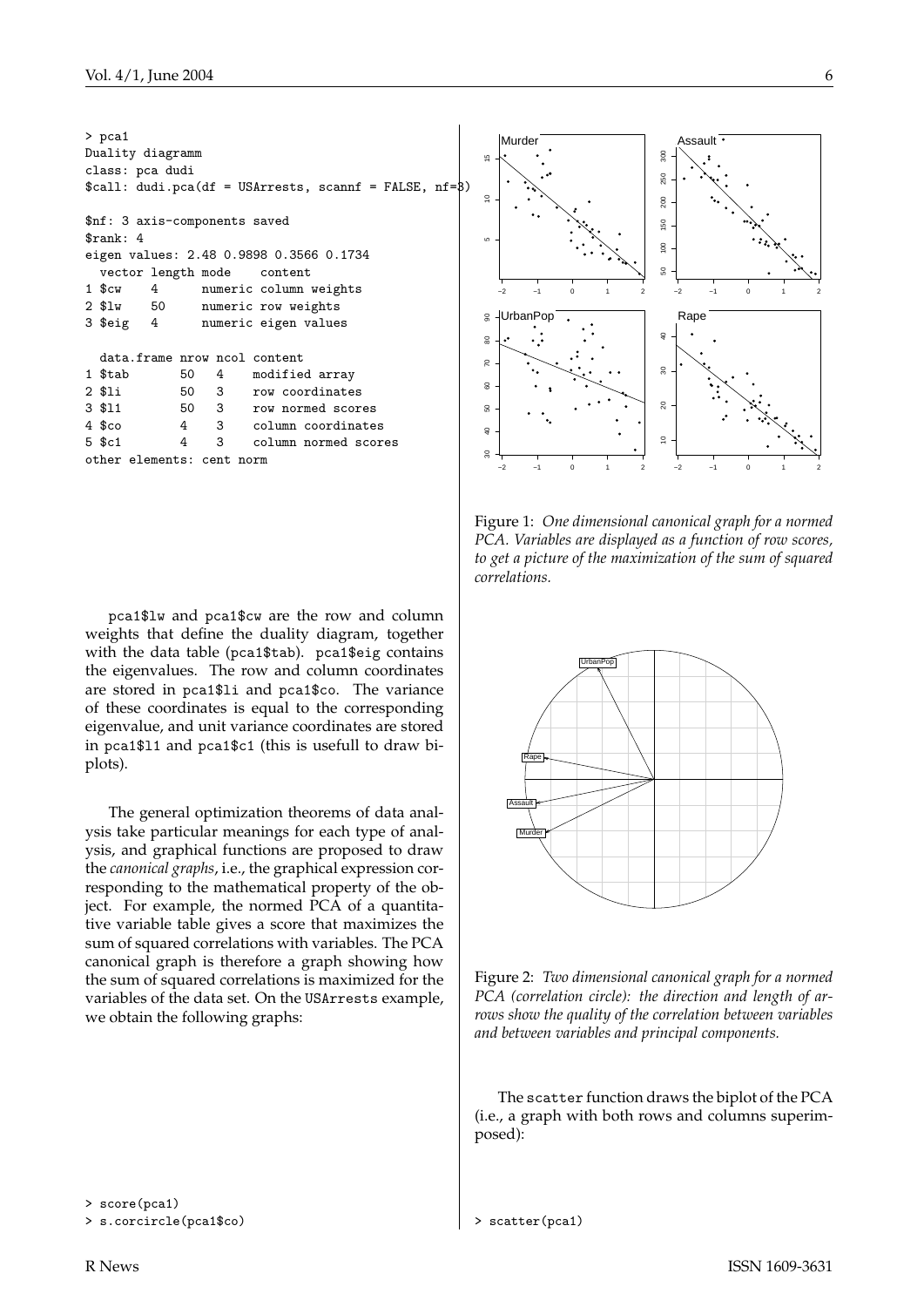<span id="page-6-0"></span>

Figure 3: *The PCA biplot. Variables are symbolized by arrows and they are superimposed to the individuals display. The scale of the graph is given by a grid, which size is given in the upper right corner. Here, the length of the side of grid squares is equal to one. The eigenvalues bar chart is drawn in the upper left corner, with the two black bars corresponding to the two axes used to draw the biplot. Grey bars correspond to axes that were kept in the analysis, but not used to draw the graph.*

Separate factor maps can be drawn with the s.corcircle (see figure 2) and s.label functions:

> s.label(pca1\$li)



Figure 4: *Individuals factor map in a normed PCA.*

#### **Distance matrices**

A duality diagram can also come from a distance matrix, if this matrix is Euclidean (i.e., if the distances in the matrix are the distances between some points in a Euclidean space). The ade4 package contains functions to compute dissimilarity matrices (dist.binary for binary data, and dist.prop for frequency data), test whether they are Euclidean [Gower](#page-8-5) [and Legendre](#page-8-5) [\(1986\)](#page-8-5), and make them Euclidean (quasieuclid, lingoes, [Lingoes](#page-9-4) [\(1971\)](#page-9-4), cailliez, [Cailliez](#page-8-6) [\(1983\)](#page-8-6)). These functions are useful to ecologists who use the works of [Legendre and Anderson](#page-9-5) [\(1999\)](#page-9-5) and [Legendre and Legendre](#page-9-6) [\(1998\)](#page-9-6).

The Yanomama data set [\(Manly](#page-9-7) [\(1991\)](#page-9-7)) contains three distance matrices between 19 villages of Yanomama Indians. The dudi.pco function can be used to compute a principal coordinates analysis (PCO, [Gower](#page-8-7) [\(1966\)](#page-8-7)), that gives a Euclidean representation of the 19 villages. This Euclidean representation allows to compare the geographical, genetic and anthropometric distances.

```
> data(yanomama)
```

```
> gen <- quasieuclid(as.dist(yanomama$gen))
```

```
> geo <- quasieuclid(as.dist(yanomama$geo))
```

```
> ant <- quasieuclid(as.dist(yanomama$ant))
```

```
> geo1 <- dudi.pco(geo, scann = FALSE, nf = 3)
```

```
> gen1 <- dudi.pco(gen, scann = FALSE, nf = 3)
```

```
> ant1 <- dudi.pco(ant, scann = FALSE, nf = 3)
```

```
> par(mfrow=c(2,2))
```

```
> scatter(geo1)
```

```
> scatter(gen1)
> scatter(ant1,posi="bottom")
```


Figure 5: *Comparison of the PCO analysis of the three distance matrices of the Yanomama data set: geographic, genetic and anthropometric distances.*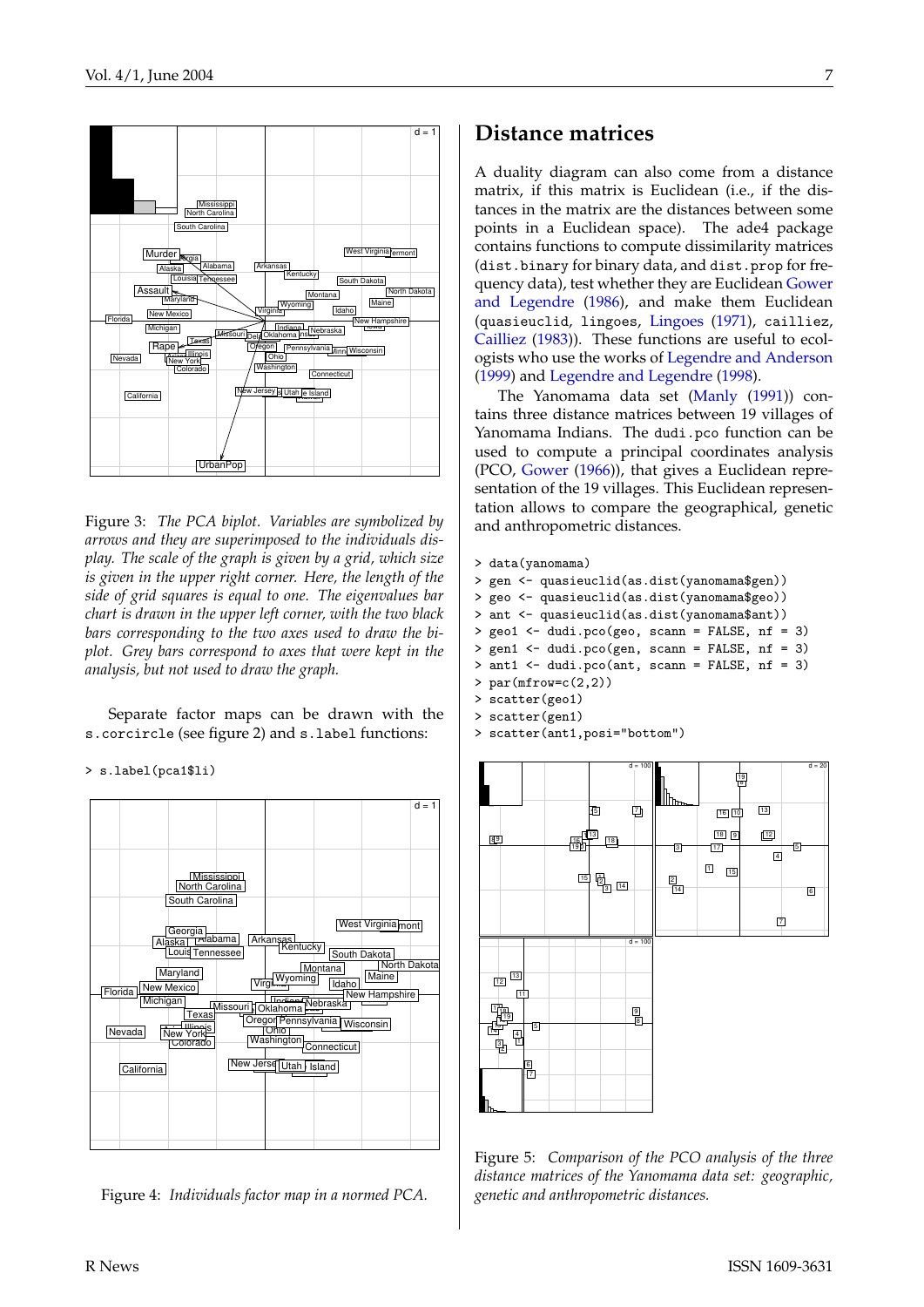# <span id="page-7-0"></span>**Taking into account groups of individuals**

In sites x species tables, rows correspond to sites, columns correspond to species, and the values are the number of individuals of species j found at site i. These tables can have many columns and cannot be used in a discriminant analysis. In this case, between-class analyses (between function) are a better alternative, and they can be used with any duality diagram. The between-class analysis of triplet (**X**, **Q**, **D**) for a given factor **f** is the analysis of the triplet (**G**, **Q**, **D***w*), where **G** is the table of the means of table **X** for the groups defined by  $f$ , and  $D_w$  is the diagonal matrix of group weights. For example, a betweenclass correspondence analysis (BCA) is very simply obtained after a correspondence analysis (CA):

- > data(meaudret)
- > coa1<-dudi.coa(meaudret\$fau, scannf = FALSE)
- > bet1<-between(coa1,meaudret\$plan\$sta,
- + scannf=FALSE)
- > plot(bet1)

The meaudret\$fau dataframe is an ecological table with 24 rows corresponding to six sampling sites along a small French stream (the Meaudret). These six sampling sites were sampled four times (spring, summer, winter and autumn), hence the 24 rows. The 13 columns correspond to 13 ephemerotera species. The CA of this data table is done with the dudi.coa function, giving the coa1 duality diagram. The corresponding bewteen-class analysis is done with the between function, considering the sites as classes (meaudret\$plan\$sta is a factor defining the classes). Therefore, this is a between-sites analysis, which aim is to discriminate the sites, given the distribution of ephemeroptera species. This gives the bet1 duality diagram, and Figure 6 shows the graph obtained by plotting this object.



Figure 6: *BCA plot. This is a composed plot, made of : 1- the species canonical weights (top left), 2- the species scores (middle left), 3- the eigenvalues bar chart (bottom left), 4- the plot of plain CA axes projected into BCA (bottom center), 5- the gravity centers of classes (bottom right), 6- the projection of the rows with ellipses and gravity center of classes (main graph).*

Like between-class analyses, linear discriminant analysis (discrimin function) can be extended to any duality diagram  $(\mathbf{G}, (\mathbf{X}^t \mathbf{D} \mathbf{X})^{\top}, \mathbf{D}_w)$ , where  $(\mathbf{X}^t \mathbf{D} \mathbf{X})^{\top}$ is a generalized inverse. This gives for example a correspondence discriminant analysis [\(Perrière et al.](#page-9-8) [\(1996\)](#page-9-8), [Perrière and Thioulouse](#page-9-9) [\(2002\)](#page-9-9)), that can be computed with the discrimin.coa function.

Opposite to between-class analyses are withinclass analyses, corresponding to diagrams  $(X -$ **YD**<sup> $<sup>−1</sup>$ **Y**<sup>*t*</sup>**DX**, **Q**, **D**) (within functions). These anal-</sup></sup> yses extend to any type of variables the Multiple Group Principal Component Analysis (MGPCA, [Thorpe](#page-9-10) [\(1983a\)](#page-9-10), [Thorpe](#page-9-11) [\(1983b\)](#page-9-11), [Thorpe and Leamy](#page-9-12) [\(1983\)](#page-9-12). Furthermore, the within.coa function introduces the double within-class correspondence analysis (also named internal correspondence analysis, [Cazes et al.](#page-8-8) [\(1988\)](#page-8-8)).

#### **Permutation tests**

Permutation tests (also called Monte-Carlo tests, or randomization tests) can be used to assess the statistical significance of between-class analyses. Many permutation tests are available in the ade4 package, for example mantel.randtest, procuste.randtest, randtest.between, randtest.coinertia, RV.rtest, randtest.discrimin, and several of these tests are available both in R (mantel.rtest) and in C (mantel.randtest) programming langage. The R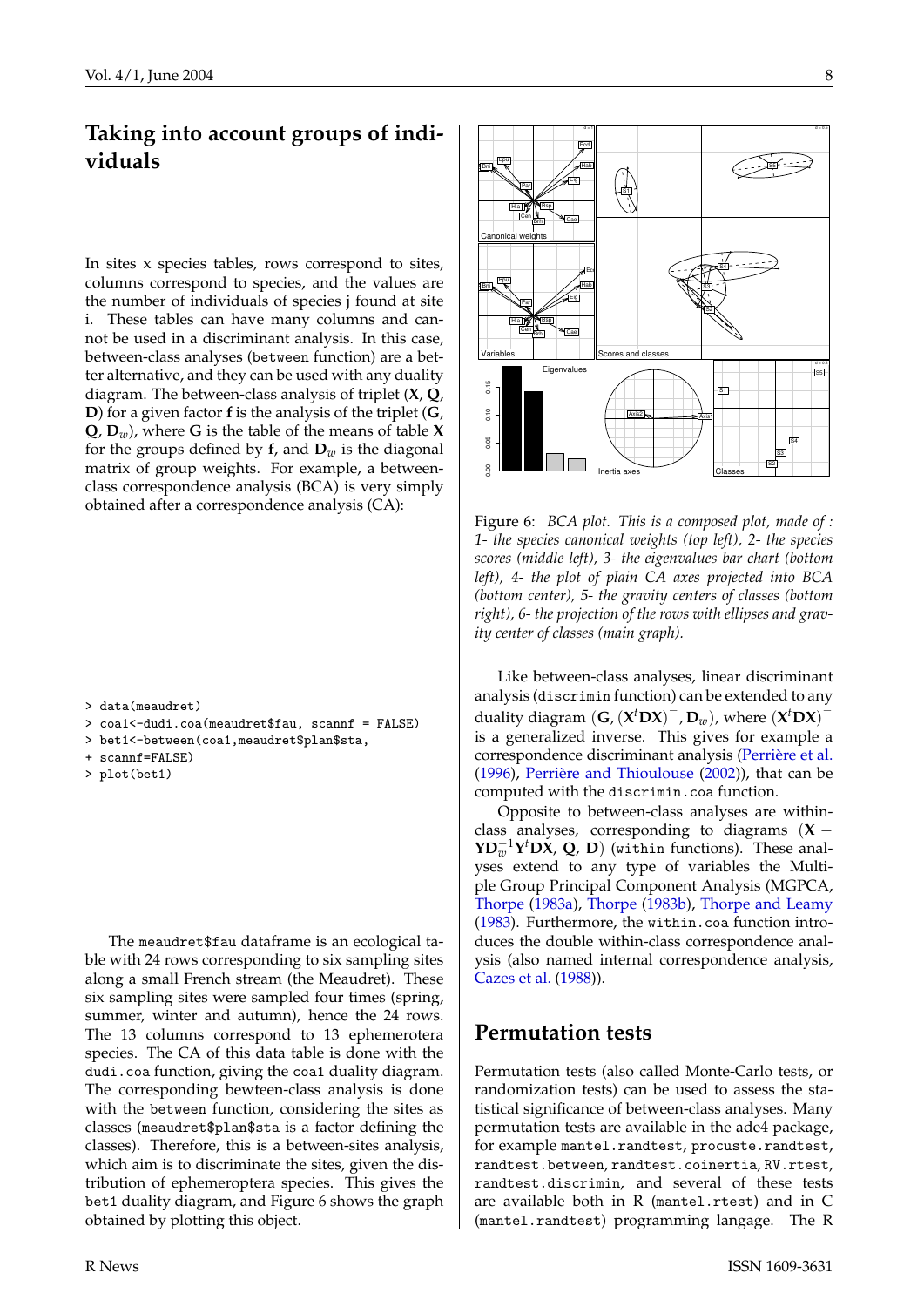<span id="page-8-10"></span>version allows to see how computations are performed, and to write easily other tests, while the C version is needed for performance reasons.

The statistical significance of the BCA can be evaluated with the randtest.between function. By default, 999 permutations are simulated, and the resulting object (test1) can be plotted (Figure 7). The pvalue is highly significant, which confirms the existence of differences between sampling sites. The plot shows that the observed value is very far to the right of the histogram of simulated values.

```
> test1<-randtest.between(bet1)
> test1
Monte-Carlo test
Observation: 0.4292
Call: randtest.between(xtest = bet1)
Based on 999 replicates
Simulated p-value: 0.001
> plot(test1,main="Between class inertia")
```


Figure 7: *Histogram of the 999 simulated values of the randomization test of the* bet1 *BCA. The observed value is given by the vertical line, at the right of the histogram.*

#### **Conclusion**

We have described only the most basic functions of the ade4 package, considering only the simplest onetable data analysis methods. Many other dudi methods are available in ade4, for example multiple correspondence analysis (dudi.acm), fuzzy correspondence analysis (dudi.fca), analysis of a mixture of numeric variables and factors (dudi.mix), non symmetric correspondence analysis (dudi.nsc), decentered correspondence analysis (dudi.dec).

We are preparing a second paper, dealing with two-tables coupling methods, among which canonical correspondence analysis and redundancy analysis are the most frequently used in ecology [\(Legendre](#page-9-6) [and Legendre](#page-9-6) [\(1998\)](#page-9-6)). The ade4 package proposes an alternative to these methods, based on the co-inertia criterion [\(Dray et al.](#page-8-9) [\(2003\)](#page-8-9)).

The third category of data analysis methods available in ade4 are K-tables analysis methods, that try to extract the stable part in a series of tables. These methods come from the STATIS strategy, [Lavit](#page-9-13) [et al.](#page-9-13) [\(1994\)](#page-9-13) (statis and pta functions) or from the multiple coinertia strategy (mcoa function). The mfa and foucart functions perform two variants of Ktables analysis, and the STATICO method (function ktab.match2ktabs, [Thioulouse et al.](#page-9-14) [\(2004\)](#page-9-14)) allows to extract the stable part of species-environment relationships, in time or in space.

Methods taking into account spatial constraints (multispati function) and phylogenetic constraints (phylog function) are under development.

#### **Bibliography**

- <span id="page-8-6"></span>Cailliez, F. (1983). The analytical solution of the additive constant problem. *Psychometrika*, 48:305–310. [7](#page-6-0)
- <span id="page-8-8"></span>Cazes, P., Chessel, D., and Dolédec, S. (1988). L'analyse des correspondances internes d'un tableau partitionné : son usage en hydrobiologie. *Revue de Statistique Appliquée*, 36:39–54. [8](#page-7-0)
- <span id="page-8-2"></span>Chevenet, F., Dolédec, S., and Chessel, D. (1994). A fuzzy coding approach for the analysis of longterm ecological data. *Freshwater Biology*, 31:295– 309. [5](#page-4-1)
- <span id="page-8-4"></span>Dolédec, S., Chessel, D., and Olivier, J. (1995). L'analyse des correspondances décentrée: application aux peuplements ichtyologiques du hautrhône. *Bulletin Français de la Pêche et de la Pisciculture*, 336:29–40. [5](#page-4-1)
- <span id="page-8-9"></span>Dray, S., Chessel, D., and Thioulouse, J. (2003). Coinertia analysis and the linking of ecological tables. *Ecology*, 84:3078–3089. [9](#page-8-10)
- <span id="page-8-0"></span>Escoufier, Y. (1987). The duality diagramm : a means of better practical applications. In Legendre, P. and Legendre, L., editors, *Development in numerical ecology*, pages 139–156. NATO advanced Institute , Serie G .Springer Verlag, Berlin. [5](#page-4-1)
- <span id="page-8-7"></span>Gower, J. (1966). Some distance properties of latent root and vector methods used in multivariate analysis. *Biometrika*, 53:325–338. [7](#page-6-0)
- <span id="page-8-5"></span>Gower, J. and Legendre, P. (1986). Metric and euclidean properties of dissimilarity coefficients. *Journal of Classification*, 3:5–48. [7](#page-6-0)
- <span id="page-8-1"></span>Greenacre, M. (1984). *Theory and applications of correspondence analysis*. Academic Press, London. [5](#page-4-1)
- <span id="page-8-3"></span>Hill, M. and Smith, A. (1976). Principal component analysis of taxonomic data with multi-state discrete characters. *Taxon*, 25:249–255. [5](#page-4-1)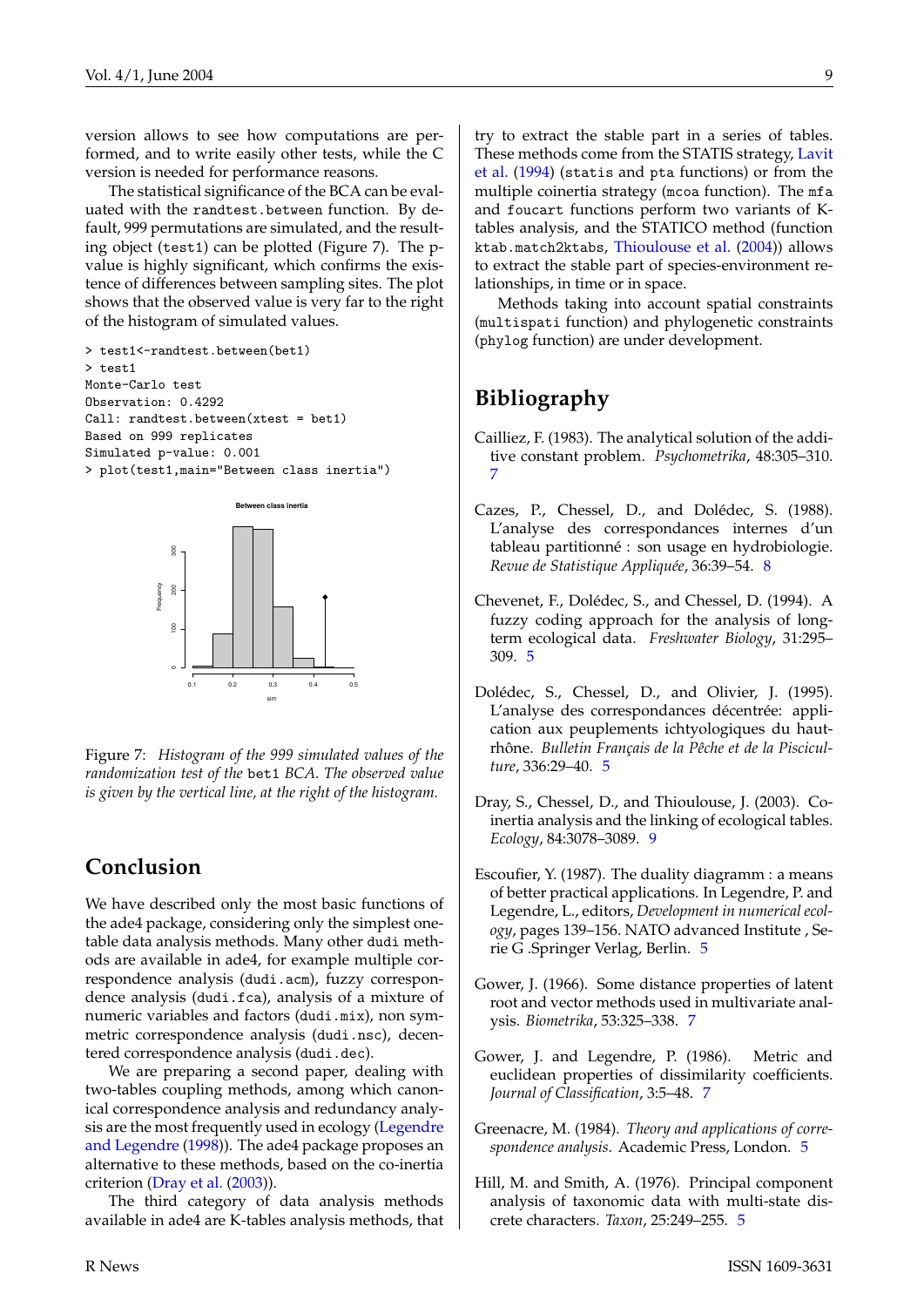- <span id="page-9-2"></span>Kiers, H. (1994). Simple structure in component analysis techniques for mixtures of qualitative ans quantitative variables. *Psychometrika*, 56:197–212. [5](#page-4-1)
- <span id="page-9-3"></span>Kroonenberg, P. and Lombardo, R. (1999). Nonsymmetric correspondence analysis: a tool for analysing contingency tables with a dependence structure. *Multivariate Behavioral Research*, 34:367– 396. [5](#page-4-1)
- <span id="page-9-13"></span>Lavit, C., Escoufier, Y., Sabatier, R., and Traissac, P. (1994). The act (statis method). *Computational Statistics and Data Analysis*, 18:97–119. [9](#page-8-10)
- <span id="page-9-5"></span>Legendre, P. and Anderson, M. (1999). Distancebased redundancy analysis: testing multispecies responses in multifactorial ecological experiments. *Ecological Monographs*, 69:1–24. [7](#page-6-0)
- <span id="page-9-6"></span>Legendre, P. and Legendre, L. (1998). *Numerical ecology*. Elsevier Science BV, Amsterdam, 2nd english edition edition. [7,](#page-6-0) [9](#page-8-10)
- <span id="page-9-4"></span>Lingoes, J. (1971). Somme boundary conditions for a monotone analysis of symmetric matrices. *Psychometrika*, 36:195–203. [7](#page-6-0)
- <span id="page-9-7"></span>Manly, B. F. J. (1991). *Randomization and Monte Carlo methods in biology*. Chapman and Hall, London. [7](#page-6-0)
- Perrière, G., Combet, C., Penel, S., Blanchet, C., Thioulouse, J., Geourjon, C., Grassot, J., Charavay, C., Gouy, M. Duret, L., and Deléage, G. (2003). Integrated databanks access and sequence/structure analysis services at the pbil. *Nucleic Acids Research*, 31:3393–3399.
- <span id="page-9-8"></span>Perrière, G., Lobry, J., and Thioulouse, J. (1996). Correspondence discriminant analysis: a multivariate

method for comparing classes of protein and nucleic acid sequences. *Computer Applications in the Biosciences*, 12:519–524. [8](#page-7-0)

- <span id="page-9-9"></span>Perrière, G. and Thioulouse, J. (2002). Use of correspondence discriminant analysis to predict the subcellular location of bacterial proteins. *Computer Methods and Programs in Biomedicine*, in press. [8](#page-7-0)
- <span id="page-9-1"></span>Tenenhaus, M. and Young, F. (1985). An analysis and synthesis of multiple correspondence analysis, optimal scaling, dual scaling, homogeneity analysis ans other methods for quantifying categorical multivariate data. *Psychometrika*, 50:91–119. [5](#page-4-1)
- <span id="page-9-0"></span>Thioulouse, J., Chessel, D., Dolédec, S., and Olivier, J. (1997). Ade-4: a multivariate analysis and graphical display software. *Statistics and Computing*, 7:75– 83. [5](#page-4-1)
- <span id="page-9-14"></span>Thioulouse, J., Simier, M., and Chessel, D. (2004). Simultaneous analysis of a sequence of paired ecological tables. *Ecology*, 85:272–283. [9](#page-8-10)
- <span id="page-9-10"></span>Thorpe, R. S. (1983a). A biometric study of the effects of growth on the analysis of geographic variation: Tooth number in green geckos (reptilia: Phelsuma). *Journal of Zoology*, 201:13–26. [8](#page-7-0)
- <span id="page-9-11"></span>Thorpe, R. S. (1983b). A review of the numerical methods for recognising and analysing racial differentiation. In Felsenstein, J., editor, *Numerical Taxonomy*, Series G, pages 404–423. Springer-Verlag, New York. [8](#page-7-0)
- <span id="page-9-12"></span>Thorpe, R. S. and Leamy, L. (1983). Morphometric studies in inbred house mice (mus sp.): Multivariate analysis of size and shape. *Journal of Zoology*, 199:421–432. [8](#page-7-0)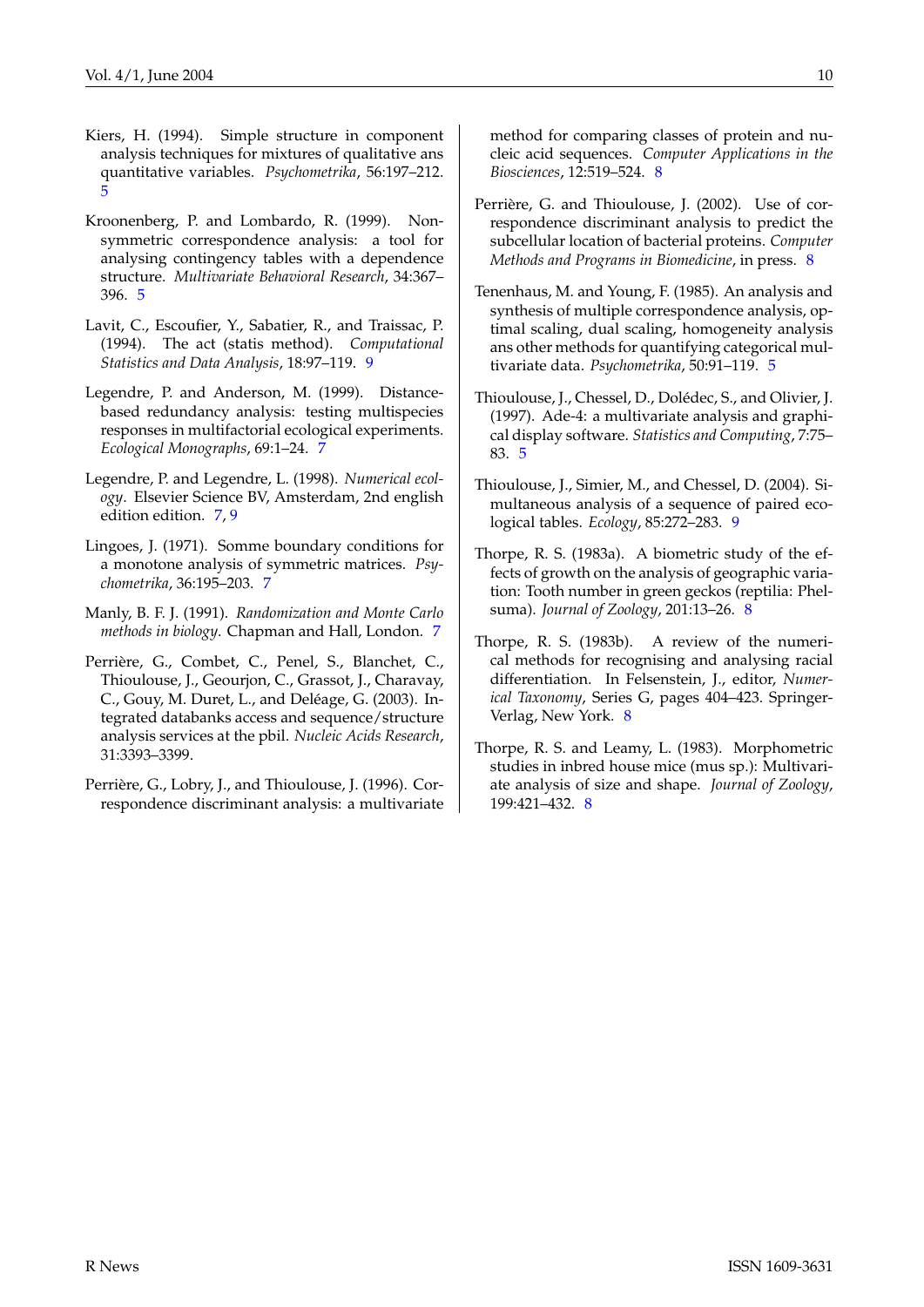# **qcc: An R package for quality control charting and statistical process control**

<span id="page-10-0"></span>*by Luca Scrucca*

# **Introduction**

The **qcc** package for the R statistical environment allows to:

- plot Shewhart quality control charts for continuous, attribute and count data;
- plot Cusum and EWMA charts for continuous data;
- draw operating characteristic curves;
- perform process capability analyses;
- draw Pareto charts and cause-and-effect diagrams.

I started writing the package to provide the students in the class I teach a tool for learning the basic concepts of statistical quality control, at the introductory level of a book such as Montgomery (2000). Due to the intended final users, a free statistical environment was important and R was a natural candidate.

The initial design, albeit it was written from scratch, reflected the set of functions available in S-Plus. Users of this last environment will find some similarities but also differences as well. In particular, during the development I added more tools and re-designed most of the library to meet the requirements I thought were important to satisfy.

# **Creating a** qcc **object**

A qcc object is the basic building block to start with. This can be simply created invoking the qcc function, which in its simplest form requires two arguments: a data frame, a matrix or a vector containing the observed data, and a string value specifying the control chart to be computed. Standard Shewhart control charts are available. These are often classified according to the type of quality characteristic that they are supposed to monitor (see Table [1\)](#page-11-0).

Control charts for continuous variables are usually based on several samples with observations collected at different time point. Each sample or "rationale group" must be provided as a row of a data frame or a matrix. The function qcc.groups can be used to easily group a vector of data values based on a sample indicator. Unequal sample sizes are allowed.

Suppose we have extracted samples for a characteristic of interest from an ongoing production process:

|                |                        | > data(pistonrings)                        |  |  |  |  |  |
|----------------|------------------------|--------------------------------------------|--|--|--|--|--|
|                | > attach(pistonrings)  |                                            |  |  |  |  |  |
|                |                        | > dim(pistonrings)                         |  |  |  |  |  |
|                | [1] 200 3              |                                            |  |  |  |  |  |
|                | > pistonrings          |                                            |  |  |  |  |  |
|                |                        | diameter sample trial                      |  |  |  |  |  |
| $\mathbf{1}$   |                        | 74.030 1 TRUE                              |  |  |  |  |  |
|                |                        | 2 74.002 1 TRUE                            |  |  |  |  |  |
|                |                        | 3 74.019 1 TRUE                            |  |  |  |  |  |
|                |                        | 4 73.992 1 TRUE                            |  |  |  |  |  |
|                |                        | 5 74.008 1 TRUE                            |  |  |  |  |  |
|                |                        | 6 73.995 2 TRUE                            |  |  |  |  |  |
| $\overline{7}$ |                        | 73.992 2 TRUE                              |  |  |  |  |  |
|                |                        |                                            |  |  |  |  |  |
|                |                        | 199 74.000 40 FALSE                        |  |  |  |  |  |
|                |                        | 200 74.020 40 FALSE                        |  |  |  |  |  |
|                |                        | > diameter <- qcc.groups(diameter, sample) |  |  |  |  |  |
|                | > dim(diameter)        |                                            |  |  |  |  |  |
|                | $\lceil 1 \rceil$ 40 5 |                                            |  |  |  |  |  |
|                | > diameter             |                                            |  |  |  |  |  |
|                |                        | $[0,1]$ $[0,2]$ $[0,3]$ $[0,4]$ $[0,5]$    |  |  |  |  |  |
|                |                        | 1 74.030 74.002 74.019 73.992 74.008       |  |  |  |  |  |
|                |                        | 2 73.995 73.992 74.001 74.011 74.004       |  |  |  |  |  |
|                |                        |                                            |  |  |  |  |  |
|                |                        | 40 74.010 74.005 74.029 74.000 74.020      |  |  |  |  |  |

Using the first 25 samples as training data, an  $\overline{X}$  chart can be obtained as follows:

> obj <- qcc(diameter[1:25,], type="xbar")

By default a Shewhart chart is drawn (see Figure [1\)](#page-12-0) and an object of class 'qcc' is returned. Summary statistics can be retrieved using the summary method (or simply by printing the object):

```
> summary(obj)
Call:
qcc(data = diameter[1:25, ], type = "xbar")xbar chart for diameter[1:25, ]
Summary of group statistics:
  Min. 1st Qu. Median Mean 3rd Qu. Max.
 73.99 74.00 74.00 74.00 74.00 74.01
Group sample size: 5
Number of groups: 25
Center of group statistics: 74.00118
Standard deviation: 0.009887547
Control limits:
     LCL UCI.
73.98791 74.01444
```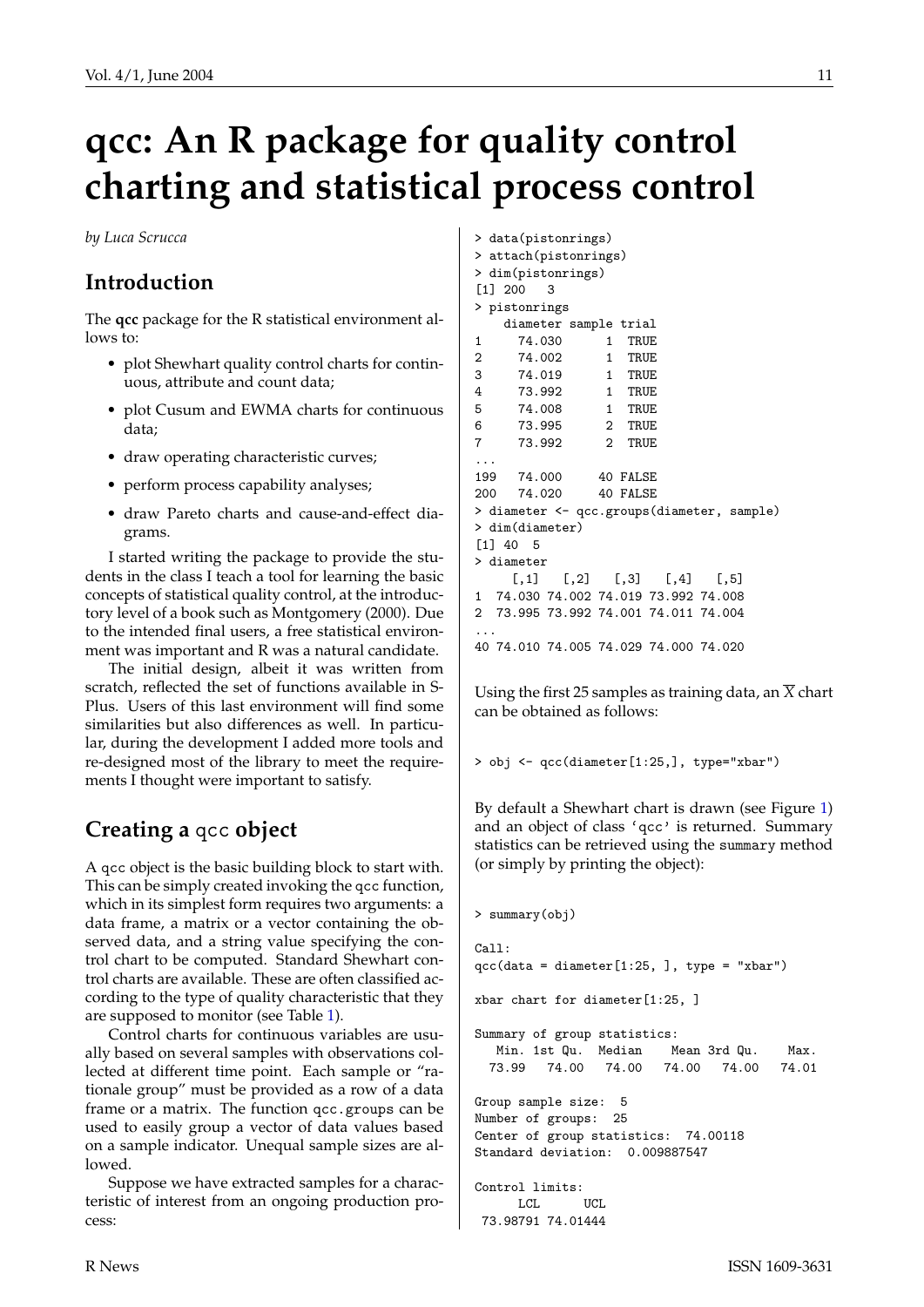<span id="page-11-0"></span>

| type       |                                 | Control charts for variables                                          |
|------------|---------------------------------|-----------------------------------------------------------------------|
| "xbar"     | $\overline{\overline{X}}$ chart | Sample means are plotted to<br>control the mean level of a con-       |
|            |                                 | tinuous process variable.                                             |
| "xbar.one" | $\overline{X}$ chart            | Sample values from a one-at-                                          |
|            |                                 | time data process to control the                                      |
|            |                                 | mean level of a continuous pro-                                       |
|            |                                 | cess variable.                                                        |
| "R"        | R chart                         | Sample ranges are plotted to                                          |
|            |                                 | control the variability of a con-                                     |
|            |                                 | tinuous process variable.                                             |
| "S"        | S chart                         | Sample standard deviations are                                        |
|            |                                 | plotted to control the variabil-<br>ity of a continuous process vari- |
|            |                                 | able.                                                                 |
| type       |                                 | Control charts for attributes                                         |
| "p"        | $p$ chart                       | The proportion of nonconform-                                         |
|            |                                 | ing units is plotted. Control                                         |
|            |                                 | limits are based on the binomial                                      |
|            |                                 | distribution.                                                         |
| "np"       | np chart                        | The number of nonconforming                                           |
|            |                                 | units is plotted. Control limits                                      |
|            |                                 | are based on the binomial dis-                                        |
|            |                                 | tribution.                                                            |
| "c"        | $c$ chart                       | The number of defectives per                                          |
|            |                                 | unit are plotted.<br>This chart                                       |
|            |                                 | assumes that defects of<br>the                                        |
|            |                                 | quality attribute are rare, and<br>the control limits are computed    |
|            |                                 | based on the Poisson distribu-                                        |
|            |                                 | tion.                                                                 |
| "ս"        | $u$ chart                       | The average number of defec-                                          |
|            |                                 | tives per unit is plotted. The                                        |
|            |                                 | Poisson distribution is used to                                       |
|            |                                 | compute control limits, but, un-                                      |
|            |                                 | like the $c$ chart, this chart does                                   |
|            |                                 | not require a constant number                                         |
|            |                                 | of units.                                                             |

Table 1: Shewhart control charts available in the **qcc** package.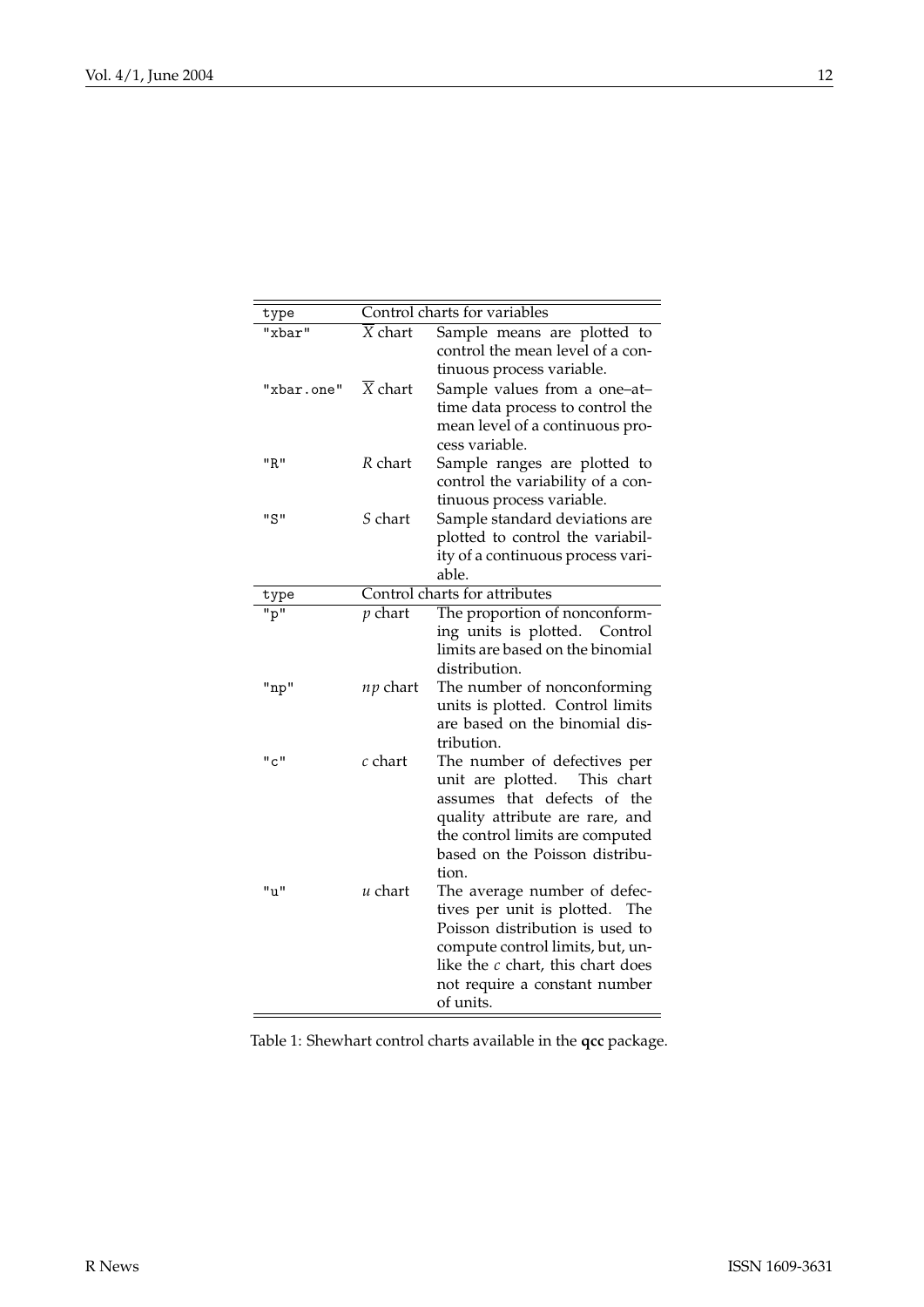The number of groups and their sizes are reported in this case, whereas a table is provided in the case of unequal sample sizes. Moreover, the center of group statistics (the overall mean for an  $\overline{X}$  chart) and the within-group standard deviation of the process are returned.

The main goal of a control chart is to monitor a process. If special causes of variation are present the process is said to be "out of control" and actions are to be taken to find, and possibly eliminate, such causes. A process is declared to be "in control" if all points charted lie randomly within the control limits. These are usually computed at  $\pm 3\sigma s$  from the center. This default can be changed using the argument nsigmas (so called "american practice") or specifying the confidence level (so called "british practice") through the confidence.level argument.

Assuming a Gaussian distribution is appropriate for the statistic charted, the two practices are equivalent, since limits at  $\pm 3\sigma s$  correspond to a two-tails probability of 0.0027 under a standard normal curve.

Instead of using standard calculations to compute the group statistics and the corresponding control limits (see Montgomery (2000), Wetherill and Brown (1991)), the center, the within-group standard deviation and the control limits may be specified directly by the user through the arguments center, std.dev and limits, respectively.



<span id="page-12-0"></span>Figure 1: A  $\overline{X}$  chart for samples data.

#### **Shewhart control charts**

A Shewhart chart is automatically plotted when an object of class 'qcc' is created, unless the qcc function is called with the argument plot=FALSE. The method responsible for plotting a control chart can however be invoked directly as follows:

> plot(obj)

giving the plot in Figure [1.](#page-12-0) This control chart has the center line (horizontal solid line), the upper and lower control limits (dashed lines), and the sample group statistics are drawn as points connected with lines. Unless we provide the argument add.stats=FALSE, at the bottom of the plot some summary statistics are shown, together with the number of points beyond control limits and the number of violating runs (a run has length 5 by default).

Once a process is considered to be "in-control", we may use the computed limits for monitoring new data sampled from the same ongoing process. For example,

> obj <- qcc(diameter[1:25,], type="xbar", newdata=diameter[26:40,])

plot the  $\overline{X}$  chart for both calibration data and new data (see Figure [2\)](#page-12-1), but all the statistics and the control limits are solely based on the first 25 samples.



<span id="page-12-1"></span>Figure 2: A  $\overline{X}$  chart with calibration data and new data samples.

If only the new data need to be plotted we may provide the argument chart.all=FALSE in the call to the qcc function, or through the plotting method:

#### > plot(obj, chart.all=FALSE)

Many other arguments may be provided in the call to the qcc function and to the corresponding plotting method, and we refer the reader to the on– line documentation for details (help(qcc)).

As reported on Table [1,](#page-11-0) an  $\overline{X}$  chart for one–at–time data may be obtained specifying type="xbar.one". In this case the data charted are simply the sample values, and the within-group standard deviation is estimated by moving ranges of *k* (by default 2) points.

Control charts for attributes mainly differ from the previous examples in that we need to provide sample sizes through the size argument (except for the *c* chart). For example, a *p* chart can be obtained as follows:

```
> data(orangejuice)
```

```
> attach(orangejuice)
```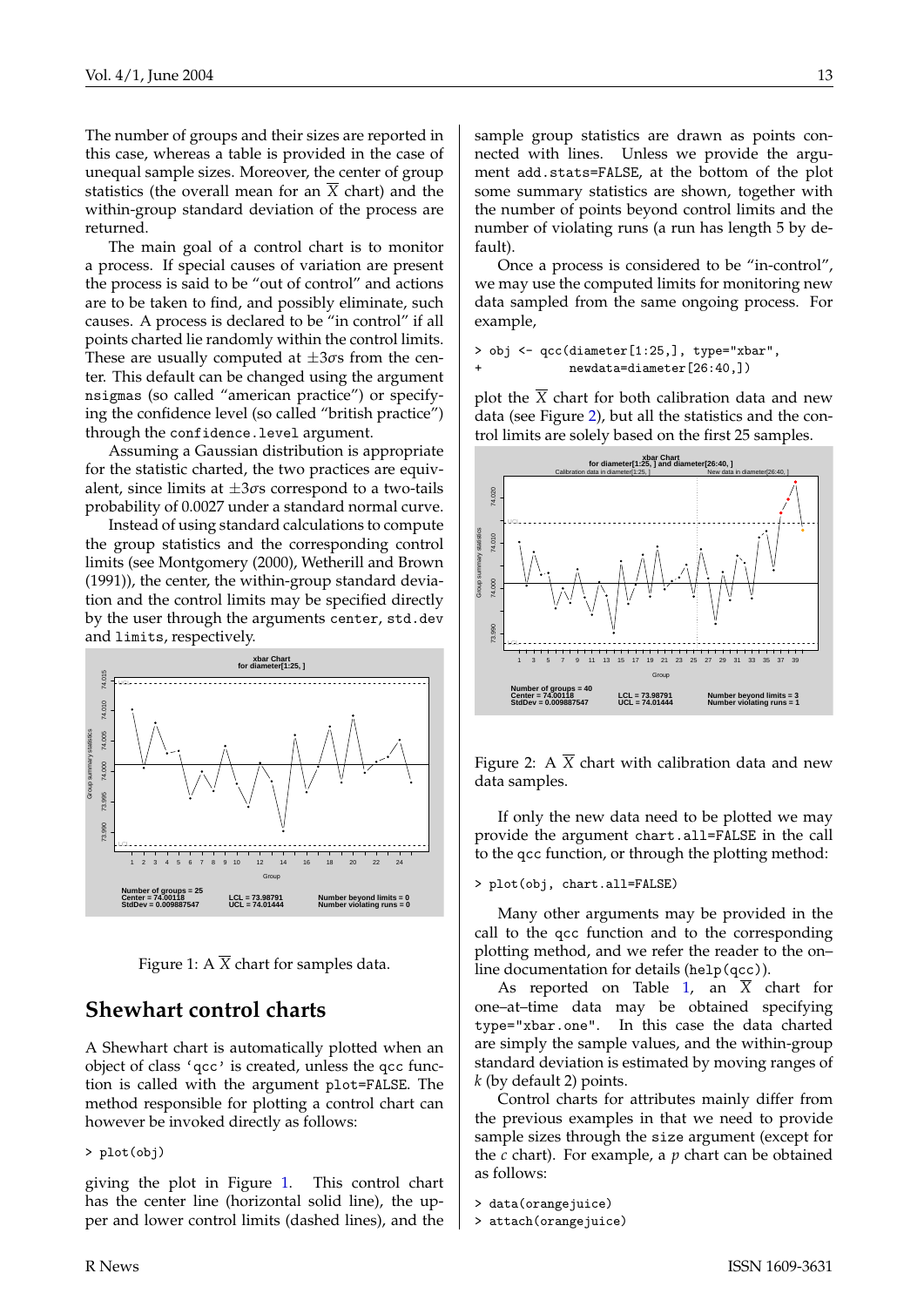|                | > orangejuice |    |      |         |                     |                                                      |  |
|----------------|---------------|----|------|---------|---------------------|------------------------------------------------------|--|
|                |               |    |      |         | sample D size trial |                                                      |  |
| $\mathbf{1}$   |               |    | 1 12 | - 50    | TRUE                |                                                      |  |
| $\overline{2}$ |               |    |      | 2 15 50 | TRUE                |                                                      |  |
| 3              |               | 38 |      | 50      | TRUE                |                                                      |  |
|                |               |    |      |         |                     |                                                      |  |
|                | 53            |    |      |         | 53 3 50 FALSE       |                                                      |  |
| 54             |               |    |      |         | 54 5 50 FALSE       |                                                      |  |
|                |               |    |      |         |                     | > obj2 <- qcc(D[trial], sizes=size[trial], type="p") |  |
|                |               |    |      |         |                     |                                                      |  |

where we use the logical indicator variable trial to select the first 30 samples as calibration data.

#### **Operating characteristic function**

An operating characteristic (OC) curve provides information about the probability of not detecting a shift in the process. This is usually referred to as the type II error, that is, the probability of erroneously accepting a process as being "in control".

The OC curves can be easily obtained from an object of class 'qcc':

- > par(mfrow=c(1,2))
- > oc.curves(obj)
- > oc.curves(obj2)

The function oc.curves invisibly returns a matrix or a vector of probabilities values for the type II error. More arguments are available (see help(oc.curves)), in particular identify=TRUE allows to interactively identify values on th e plot.



Figure 3: Operating characteristics curves.

#### **Cusum charts**

Cusum charts display how the group summary statistics deviate above or below the process center or target value, relative to the standard error of the summary statistics. They are useful to detect small and permanent variation on the mean of the process.

The basic cusum chart implemented in the **qcc** package is only available for continuous variables at the moment. Assuming a 'qcc' object has been created, we can simply input the following code:

> cusum(obj)

and the resulting cusum chart is shown in Figure [4.](#page-13-0) This displays on a single plot both the positive deviations and the negative deviations from the target, which by default is set to the center of group statistics. If a different target for the process is required, this value may be provided through the argument target when creating the object of class 'qcc'. Two further aspects may need to be controlled. The argument decision.int can be used to specifies the number of standard errors of the summary statistics at which the cumulative sum displays an out of control; by default it is set at 5. The amount of shift in the process to be detected by the cusum chart, measured in standard errors of the summary statistics, is controlled by the argument se.shift, by default set at 1.



<span id="page-13-0"></span>Figure 4: Cusum chart.

#### **EWMA charts**

Exponentially weighted moving average (EWMA) charts smooth a series of data based on a moving average with weights which decay exponentially. As for the cusum chart, also this plot can be used to detect small and permanent variation on the mean of the process.

The EWMA chart depends on the smoothing parameter  $\lambda$ , which controls the weighting scheme applied. By default it is set at 0.2, but it can be modified using the argument lambda. Assuming again that a 'qcc' object has been created, an EWMA chart can be obtained as follows:

```
> ewma(obj)
```
and the resulting graph is shown in Figure [5.](#page-14-0)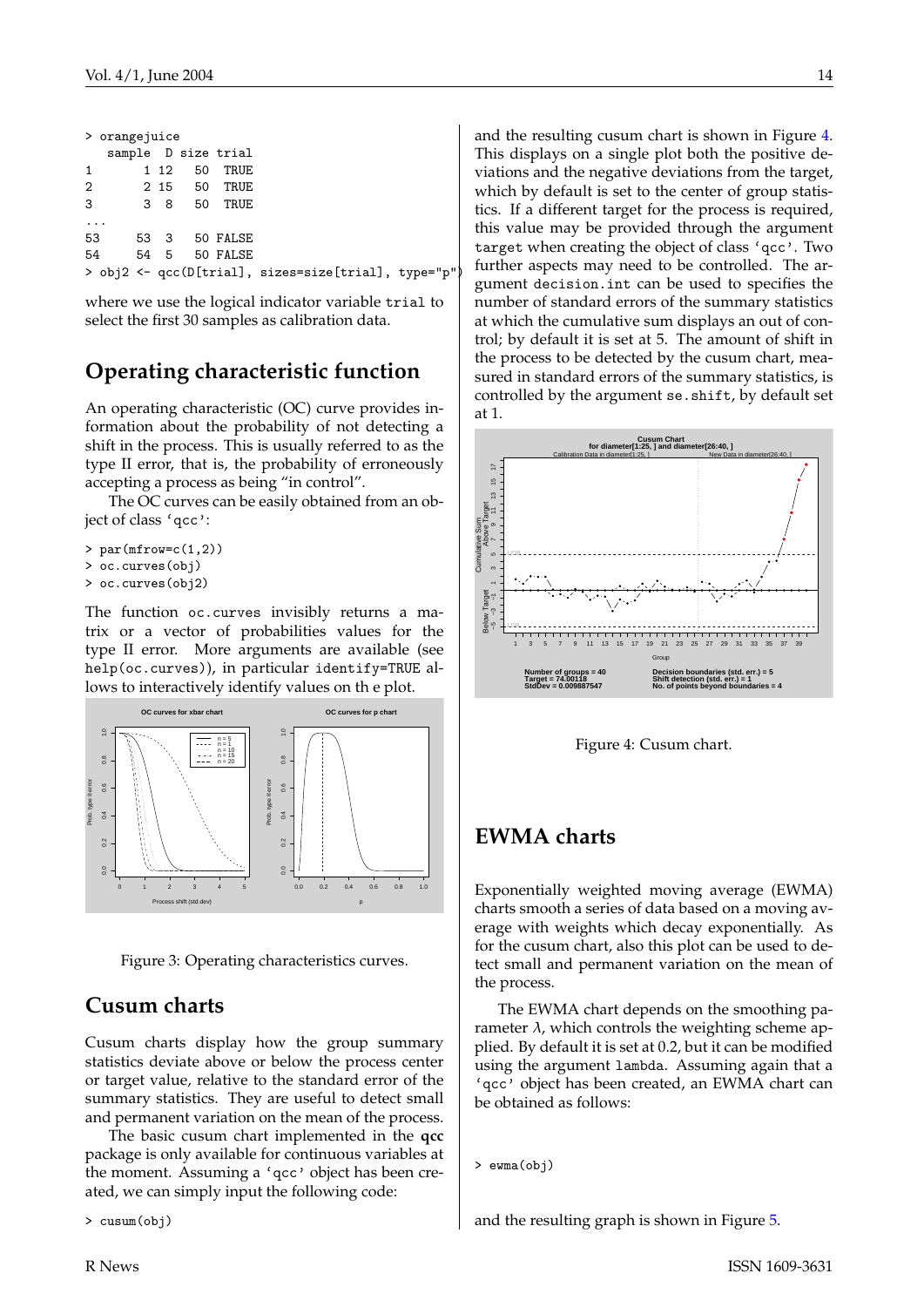

Figure 5: EWMA chart.

## <span id="page-14-0"></span>**Process capability analysis**

Process capability indices for a characteristic of interest from a continuous process can be obtained through the function process.capability. This takes as mandatory arguments an object of class 'qcc' for a "xbar" or "xbar.one" type, and spec.limits, a vector specifying the lower (LSL) and upper (USL) specification limits. For example, using the previously created 'qcc' object, we may simply use:

```
> process.capability(obj,
                       spec.limits=c(73.95,74.05))
Process Capability Analysis
Call:
process.capability(object = obj,
                     spec.limits = c(73.95, 74.05))
Number of obs = 125 Target = 74
       Center = 74.00118 LSL = 73.95<br>StdDev = 0.009887547 USL = 74.05
       StdDev = 0.009887547Capability indices:
      Value 2.5% 97.5%
Cp 1.686 1.476 1.895
Cp<sub>-</sub>1 1.725 1.539 1.912<br>Cp<sub>-</sub>u 1.646 1.467 1.825
             1.467 1.825
Cp_k 1.646 1.433 1.859
Cpm 1.674 1.465 1.882
Exp<LSL 0% Obs<LSL 0%
Exp>USL 0% Obs>USL 0%
```
The graph shown in Figure [6](#page-14-1) is an histogram of data values, with vertical dotted lines for the upper and the lower specification limits. The target is shown as a vertical dashed line and its value can be provided using the target argument in the call; if missing, the value from the 'qcc' object is used if

available, otherwise the target is set at the middle value between the specification limits.

The dashed curve is a normal density for a Gaussian distribution matching the observed mean and standard deviation. The latter is estimated using the within-group standard deviation, unless a value is specified in the call using the std.dev argument.

The capability indices reported on the graph are also printed at console, together with confidence intervals computed at the level specified by the confidence.level argument (by default set at 0.95).



<span id="page-14-1"></span>

A further display, called "process capability sixpack plots", is also available. This is a graphical summary formed by plotting on the same graphical device:

- a  $\overline{X}$  chart
- a *R* or *S* chart (if sample sizes  $> 10$ )
- a run chart
- a histogram with specification limits
- a normal Q–Q plot
- a capability plot

As an example we may input the following code:

```
> process.capability.sixpack(obj,
+ spec.limits=c(73.95,74.05),
+ target= 74.01)
```
# **Pareto charts and cause-and-effect diagrams**

A Pareto chart is a barplot where the categories are ordered using frequencies in non increasing order, with a line added to show their cumulative sum. Pareto charts are useful to identify those factors that have the greatest cumulative effect on the system,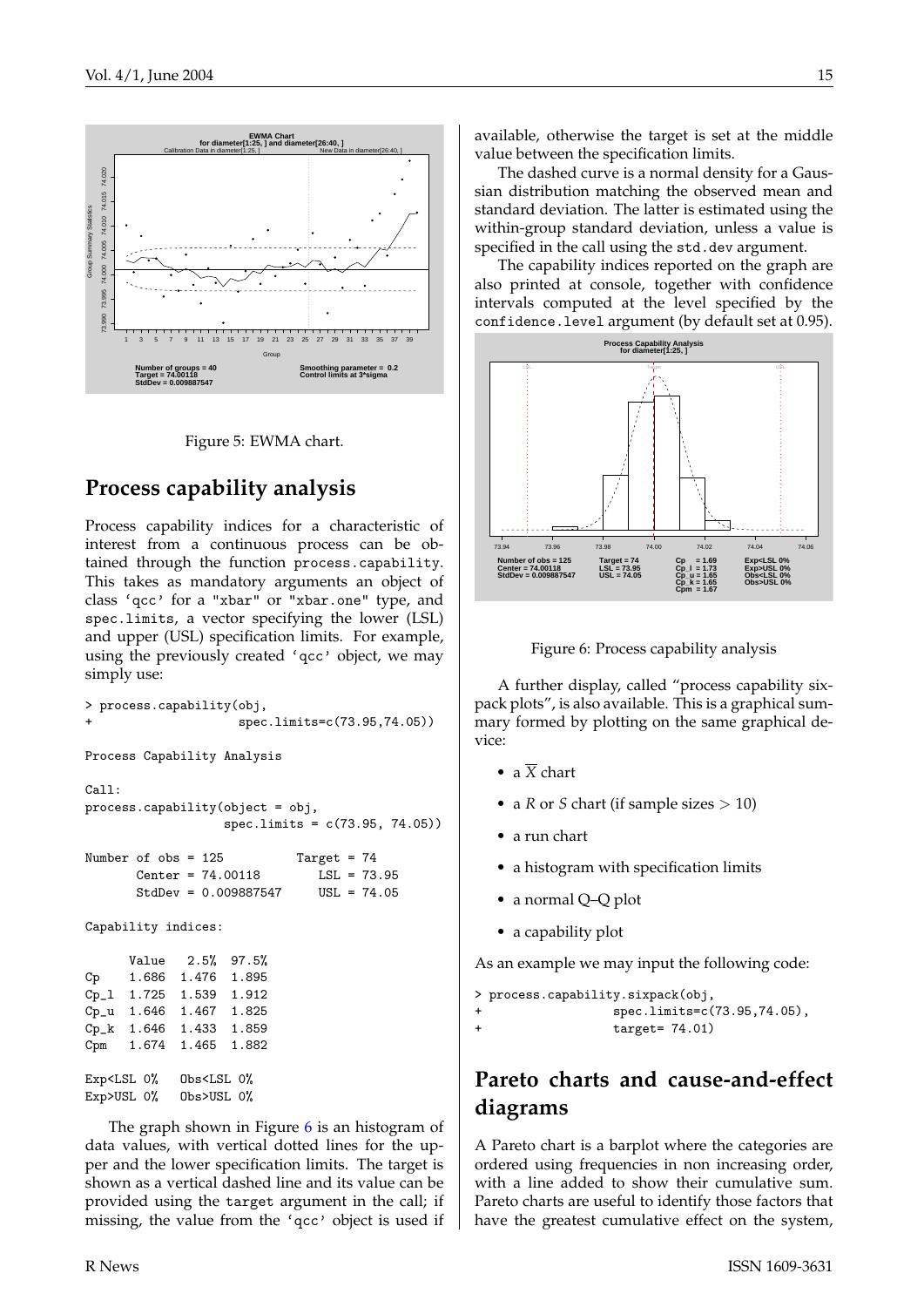and thus screen out the less significant factors in an analysis.

A simple Pareto chart may be drawn using the function pareto.chart, which in its simpler form requires a vector of values. For example:

> defect <- c(80, 27, 66, 94, 33) > names(defect) < c("price code", "schedule date", "supplier code", "contact num.", + "part num.") > pareto.chart(defect)

The function returns a table of descriptive statistics and the Pareto chart shown in Figure [7.](#page-15-0) More arguments can be provided to control axes labels and limits, the main title and bar colors (see help(pareto.chart)).



Figure 7: Pareto chart.

A cause-and-effect diagram, also called an Ishikawa diagram (or fish bone diagram), is used to associate multiple possible causes with a single effect. Thus, given a particular effect, the diagram is constructed to identify and organize possible causes for it.

A very basic implementation of this type of diagram is available in the **qcc** package. The function cause.and.effect requires at least two arguments: cause, a list of causes and branches providing descriptive labels, and effect, a string describing the effect. Other arguments are available, such as cex and font which control, respectively, the character expansions and the fonts used for labeling branches, causes and the effect. The following example creates the diagram shown in Figure [8.](#page-15-1)

```
> cause.and.effect(
+ cause=list(Measurements=c("Microscopes",
+ "Inspectors")
+ Materials=c("Alloys",
+ "Suppliers"),
+ Personnel=c("Supervisors",
```

```
"Operators"),
         Environment=c("Condensation",
+ "Moisture"),
+ Methods=c("Brake", "Engager",
+ "Angle"),
+ Machines=c("Speed", "Bits",
+ "Sockets")),
+ effect="Surface Flaws")
```




<span id="page-15-1"></span>Figure 8: Cause-and-effect diagram.

# **Tuning and extending the package**

<span id="page-15-0"></span>Options to control some aspects of the **qcc** package can be set using the function qcc.options. If this is called with no arguments it retrieves the list of available options and their current values, otherwise it sets the required option. From a user point of view, the most interesting options allow to set the plotting character and the color used to highlight points beyond control limits or violating runs, the run length, i.e. the maximum value of a run before to signal a point as out of control, the background color used to draw the figure and the margin color, the character expansion used to draw the labels, the title and the statistics at the bottom of any plot. For details see help(qcc.options).

Another interesting feature is the possibility to easily extend the package defining new control charts. Suppose we want to plot a *p* chart based on samples with different sizes. The resulting control chart will have non–constant control limits and, thus, it may result difficult to read by some operators. One possible solution is to draw a standardized control chart. This can be accomplished defining three new functions: one which computes and returns the group statistics to be charted (i.e. the *z* scores) and their center (zero in this case), another one which returns the within-group standard deviation (one in this case), and finally a function which returns the control limits. These functions need to be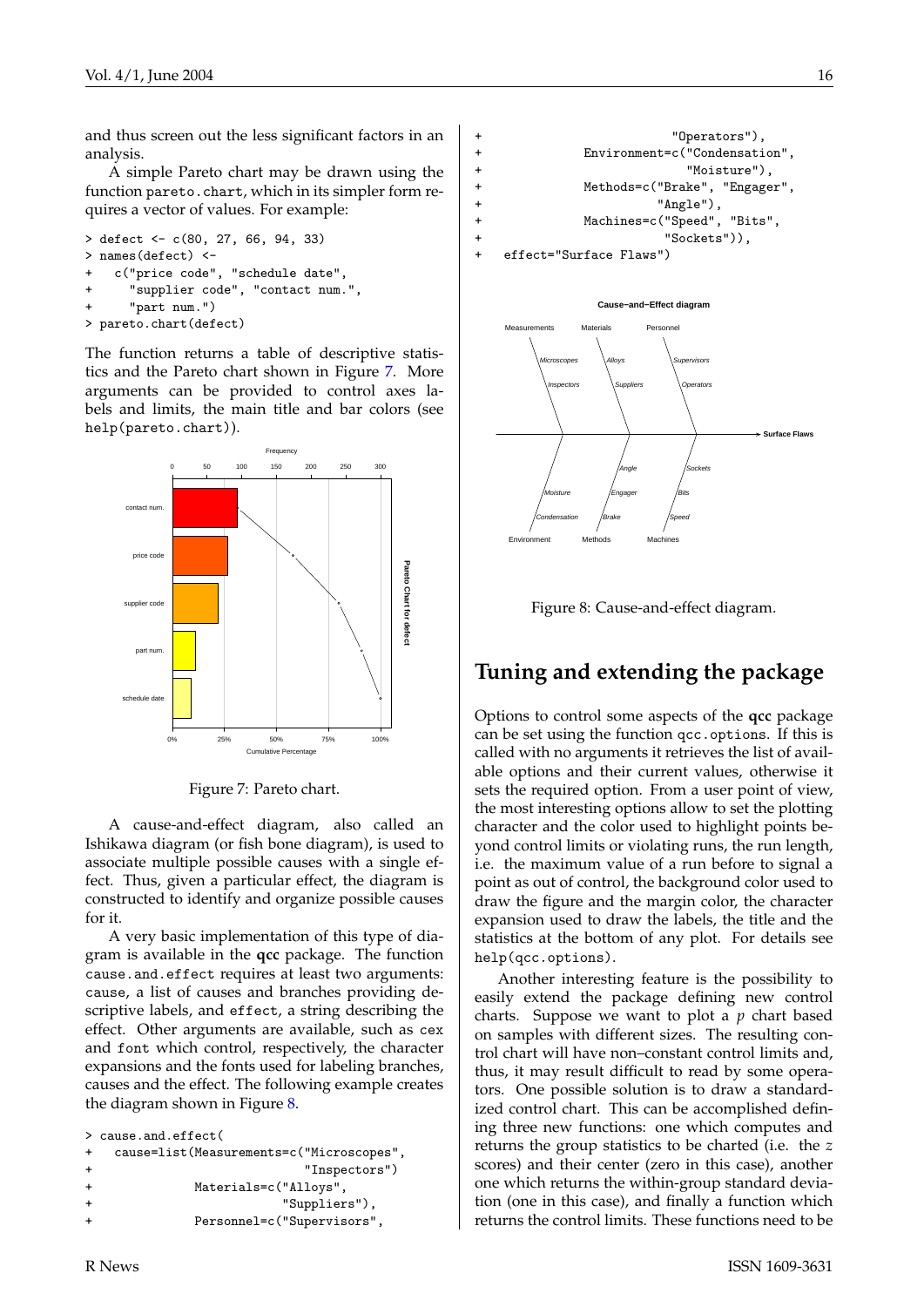called stats.type, sd.type and limits.type, respectively, for a new chart of type " $type$ ". The following code may be used to define a standardized *p* chart:

```
stats.p.std <- function(data, sizes)
{
  data <- as.vector(data)
  sizes <- as.vector(sizes)
  pbar <- sum(data)/sum(sizes)
  z <- (data/sizes - pbar)/sqrt(pbar*(1-pbar)/sizes)
  list(statistics = z, center = 0)
}
```
sd.p.std <- function(data, sizes) return(1)

limits.p.std <- function(center, std.dev, sizes, conf)trol chart(right panel). {

```
if (\text{conf} >= 1) { \text{lcl} < -\text{conf}ucl \leftarrow +conf }
  else
     { if (conf > 0 & conf < 1)
           { nsigmas \leftarrow qnorm(1 - (1 - \text{conf})/2)lcl <- -nsigmas
             ucl <- +nsigmas }
        else stop("invalid 'conf' argument.") }
  limits \leq matrix(c(lcl, ucl), ncol = 2)
  rownames(limits) <- rep("", length = nrow(limits))
  colnames(limits) <- c("LCL", "UCL")
  return(limits)
}
```
Then, we may source the above code and obtain the control charts in Figure [9](#page-16-1) as follows:

```
# set unequal sample sizes
> n <- c(rep(50,5), rep(100,5), rep(25, 5))
# generate randomly the number of successes
> x \leftarrow \text{rbinom}(\text{length}(n), n, 0.2)> par(mfrow=c(1,2))# plot the control chart with variable limits
> qcc(x, type="p", size=n)
# plot the standardized control chart
> qcc(x, type="p.std", size=n)
```


<span id="page-16-1"></span>Figure 9: A *p* chart with non–constant control limits (left panel) and the corresponding standardized con-

#### **Summary**

In this paper we briefly describe the **qcc** package. This provides functions to draw basic Shewhart quality control charts for continuous, attribute and count data; corresponding operating characteristic curves are also implemented. Other statistical quality tools available are Cusum and EWMA charts for continuous data, process capability analyses, Pareto charts and cause-and-effect diagram.

#### **References**

Montgomery, D.C. (2000) *Introduction to Statistical Quality Control*, 4th ed. New York: John Wiley & Sons.

Wetherill, G.B. and Brown, D.W. (1991) *Statistical Process Control*. New York: Chapman & Hall.

*Luca Scrucca Dipartimento di Scienze Statistiche, Università degli Studi di Perugia, Italy* [luca@stat.unipg.it](mailto:luca@stat.unipg.it)

# **Least Squares Calculations in R**

<span id="page-16-0"></span>**Timing different approaches**

*by Douglas Bates*

### **Introduction**

The S language encourages users to become programmers as they express new ideas and techniques of data analysis in S. Frequently the calculations in these techniques are expressed in terms of matrix operations. The subject of numerical linear algebra -

how calculations with matrices can be carried out accurately and efficiently - is quite different from what many of us learn in linear algebra courses or in courses on linear statistical methods.

Numerical linear algebra is primarily based on decompositions of matrices, such as the LU decomposition, the QR decomposition, and the Cholesky decomposition, that are rarely discussed in linear algebra or statistics courses.

In this article we discuss one of the most common operations in statistical computing, calculating least squares estimates. We can write the problem mathe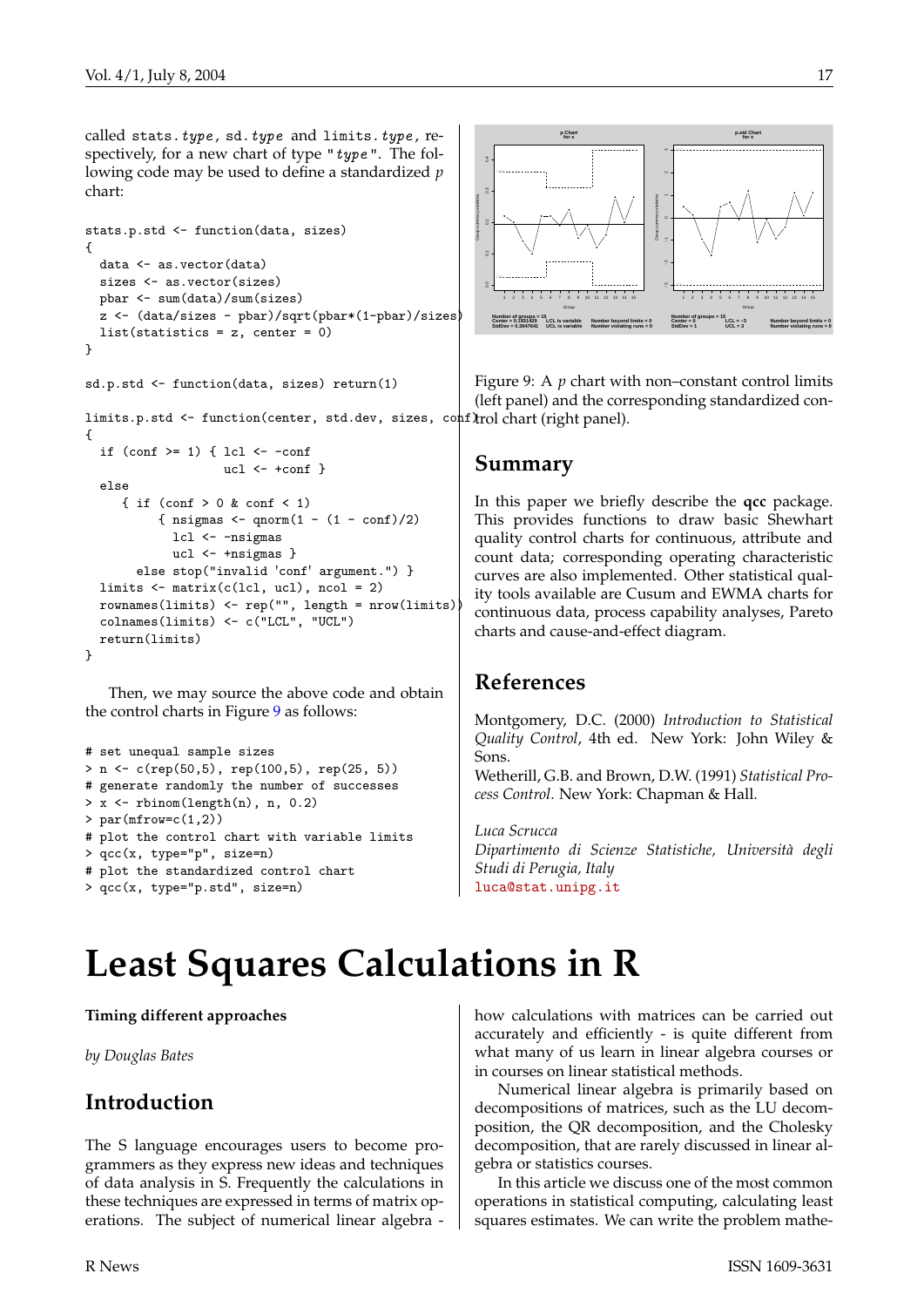<span id="page-17-2"></span>matically as

<span id="page-17-0"></span>
$$
\widehat{\beta} = \arg\min_{\beta} \|y - X\beta\|^2 \tag{1}
$$

where *X* is an  $n \times p$  model matrix ( $p \leq n$ ), *y* is *n*dimensional and  $β$  is  $p$  dimensional. Most statistics texts state that the solution to [\(1\)](#page-17-0) is

<span id="page-17-1"></span>
$$
\widehat{\beta} = \left( X'X \right)^{-1} X'y \tag{2}
$$

when *X* has full column rank (i.e. the columns of *X* are linearly independent).

Indeed [\(2\)](#page-17-1) is a mathematically correct way of writing a least squares solution and, all too frequently, we see users of R calculating a least squares solution in exactly this way. That is, they use code like solve(t(X)  $\frac{1}{2}$   $\frac{1}{2}$   $\frac{1}{2}$   $\frac{1}{2}$   $\frac{1}{2}$   $\frac{1}{2}$   $\frac{1}{2}$   $\frac{1}{2}$   $\frac{1}{2}$   $\frac{1}{2}$   $\frac{1}{2}$   $\frac{1}{2}$   $\frac{1}{2}$   $\frac{1}{2}$   $\frac{1}{2}$   $\frac{1}{2}$   $\frac{1}{2}$   $\frac{1}{2}$   $\frac{1}{2}$   $\frac{1}{2}$   $\frac{1$ culation is to be done only a few times on relatively small data sets then this is a reasonable way to do the calculation. However, it is rare that code only gets used only for small data sets or only a few times. By following a few rules we can make this code faster and more stable.

#### **General principles**

A few general principles of numerical linear algebra are:

- 1. Don't invert a matrix when you only need to solve a single system of equations. That is, use  $solve(A, b)$  instead of  $solve(A)$  %\*% b.
- 2. Use crossprod(X), not  $t(X)$  %\*% X to calculate  $X'X$ . Similarly, use crossprod(X,y), not  $t(X)$ %\*% y to calculate  $X'y$ .
- 3. If you have a matrix with a special form, consider using a decomposition suited to that form. Because the matrix  $X'X$  is symmetric and positive semidefinite, its Cholesky decomposition can be used to solve systems of equations.

#### **Some timings on a large example**

For a large, ill-conditioned least squares problem, such as that described in [Koenker and Ng](#page-19-1) [\(2003\)](#page-19-1), the literal translation of [\(2\)](#page-17-1) does not perform well.

```
> library(Matrix)
> data(mm, y)
> mmm = as(mm, "matrix")
> dim(mm)[1] 1850 712
> sysgc.time(naive.sol <- solve(t(mmm) %*%
     mmm) %*% t(mmm) %*% y)
[1] 3.64 0.18 4.11 0.00 0.00
```
(The function sysgc.time is a modified version of system.time that calls gc() before initializing the timer, thereby providing more consistent timing results. The data object mm is a sparse matrix, as described below, and we must coerce it to the dense matrix mmm to perform this calculation.)

According to the principles above, it should be more effective to compute

> sysgc.time(cpod.sol <- solve(crossprod(mmm),  $crossprod(mm, y)))$ 

[1] 0.63 0.07 0.73 0.00 0.00

> all.equal(naive.sol, cpod.sol)

```
[1] TRUE
```
Timing results will vary between computers but in most cases the crossprod form of the calculation is at least four times as fast as the naive calculation. In fact, the entire crossprod solution is usually faster than calculating  $X'X$  the naive way

> sysgc.time(t(mmm) %\*% mmm)

[1] 0.83 0.03 0.86 0.00 0.00

because the crossprod function applied to a single matrix takes advantage of symmetry when calculating the product.

However, the value returned by crossprod does not retain the information that the product is symmetric (and positive semidefinite). As a result the solution of [\(1\)](#page-17-0) is performed using a general linear system solver based on an LU decomposition when it would be faster, and more stable numerically, to use a Cholesky decomposition. The Cholesky decomposition could be used explicitly but the code is awkward

```
> sysgc.time(ch <- chol(crossprod(mmm)))
```

```
[1] 0.48 0.02 0.52 0.00 0.00
```

```
> sysgc.time(chol.sol <- backsolve(ch,
     forwardsolve(ch, crossprod(mm, y),
```

```
upper = TRUE, trans = TRUE))
```
[1] 0.12 0.05 0.19 0.00 0.00

```
> all.equal(chol.sol, naive.sol)
```

```
[1] TRUE
```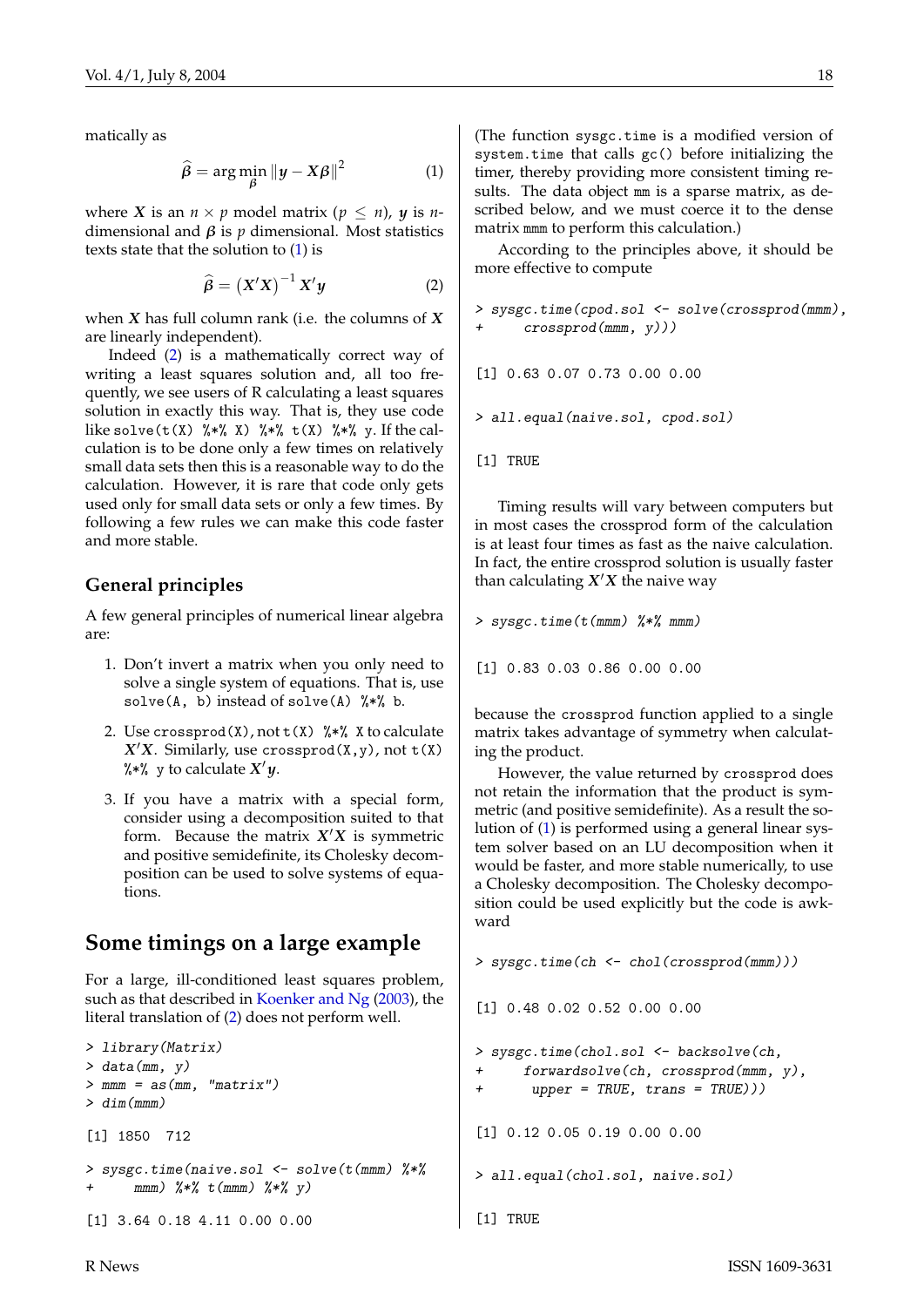#### <span id="page-18-0"></span>**Least squares calculations with Matrix classes**

The Matrix package uses the S4 class system [\(Cham](#page-19-2)[bers,](#page-19-2) [1998\)](#page-19-2) to retain information on the structure of matrices returned by intermediate calculations. A general matrix in dense storage, created by the Matrix function, has class "geMatrix". Its crossproduct has class "poMatrix". The solve methods for the "poMatrix" class use the Cholesky decomposition.

```
> mmg = as(mm, "geMatrix")
> class(crossprod(mmg))
[1] "poMatrix"
attr(,"package")
[1] "Matrix"
> sysgc.time(Mat.sol <- solve(crossprod(mmg),
      crossprod(mmg, y)))[1] 0.46 0.04 0.50 0.00 0.00
> all.equal(naive.sol, as(Mat.sol, "matrix"))
```
[1] TRUE

Furthermore, any method that calculates a decomposition or factorization stores the resulting factorization with the original object so that it can be reused without recalculation.

```
> xpx = crossprod(mmg)
> xpy = crossprod(mmg, y)
> sysgc.time(solve(xpx, xpy))
[1] 0.08 0.01 0.09 0.00 0.00
> sysgc.time(solve(xpx, xpy))
[1] 0.01 0.00 0.01 0.00 0.00
```
The model matrix mm is sparse; that is, most of the elements of mm are zero. The Matrix package incorporates special methods for sparse matrices, which produce the fastest results of all.

```
> class(mm)
[1] "cscMatrix"
attr(,"package")
[1] "Matrix"
> sysgc.time(sparse.sol <- solve(crossprod(mm),
      crossprod(mm, y)))[1] 0.03 0.00 0.04 0.00 0.00
> all.equal(naive.sol, as(sparse.sol, "matrix"))
t(A) %*% B instead of crossprod(A, B) causes A to
[1] TRUE
```
The model matrix, mm, has class "cscMatrix" indicating that it is a compressed, sparse, columnoriented matrix. This is the usual representation for sparse matrices in the Matrix package. The class of crossprod(mm) is "sscMatrix" indicating that it is a symmetric, sparse, column-oriented matrix. The solve methods for such matrices first attempts to form a Cholesky decomposition. If this is successful the decomposition is retained as part of the object and can be reused in solving other systems based on this matrix. In this case, the decomposition is so fast that it is difficult to determine the difference in the solution times.

```
> xpx = crossprod(mm)
> class(xpx)
[1] "sscMatrix"
attr(,"package")
[1] "Matrix"
> xpy = crossprod(mm, y)> sysgc.time(solve(xpx, xpy))
[1] 0.01 0.00 0.01 0.00 0.00
> sysgc.time(solve(xpx, xpy))
[1] 0.01 0.00 0.01 0.00 0.00
```
# **Epilogue**

Another technique for speeding up linear algebra calculations is to use highly optimized libraries of Basic Linear Algebra Subroutines (BLAS) such as Kazushige Goto's BLAS [\(Goto and van de Geijn,](#page-19-3) [2002\)](#page-19-3) or Atlas [\(Whaley et al.,](#page-19-4) [2001\)](#page-19-4). As described in [R](#page-19-5) [Development Core Team](#page-19-5) [\(2004\)](#page-19-5), on many platforms R can be configured to use these enhanced BLAS libraries.

Most of the fast BLAS implementations focus on the memory access patterns within the calculations. In particular, they structure the calculation so that on-processor "cache" memory is used efficiently in basic operations such as dgemm for matrix-matrix multiplication.

[Goto and van de Geijn](#page-19-3) [\(2002\)](#page-19-3) describe how they calculate the matrix product *AB* by retrieving and storing parts of the transpose of *A*. In the product it is the rows of *A* and the columns of *B* that will be accessed sequentially. In the Fortran columnmajor storage convention for matrices, which is what is used in R, elements in the same column are in adjacent storage locations. Thus the memory access patterns in the calculation  $A'B$  are generally faster than those in *AB*.

Notice that this means that calculating  $A'B$  in R as be transposed twice; once in the calculation of  $t(A)$ and a second time in the inner loop of the matrix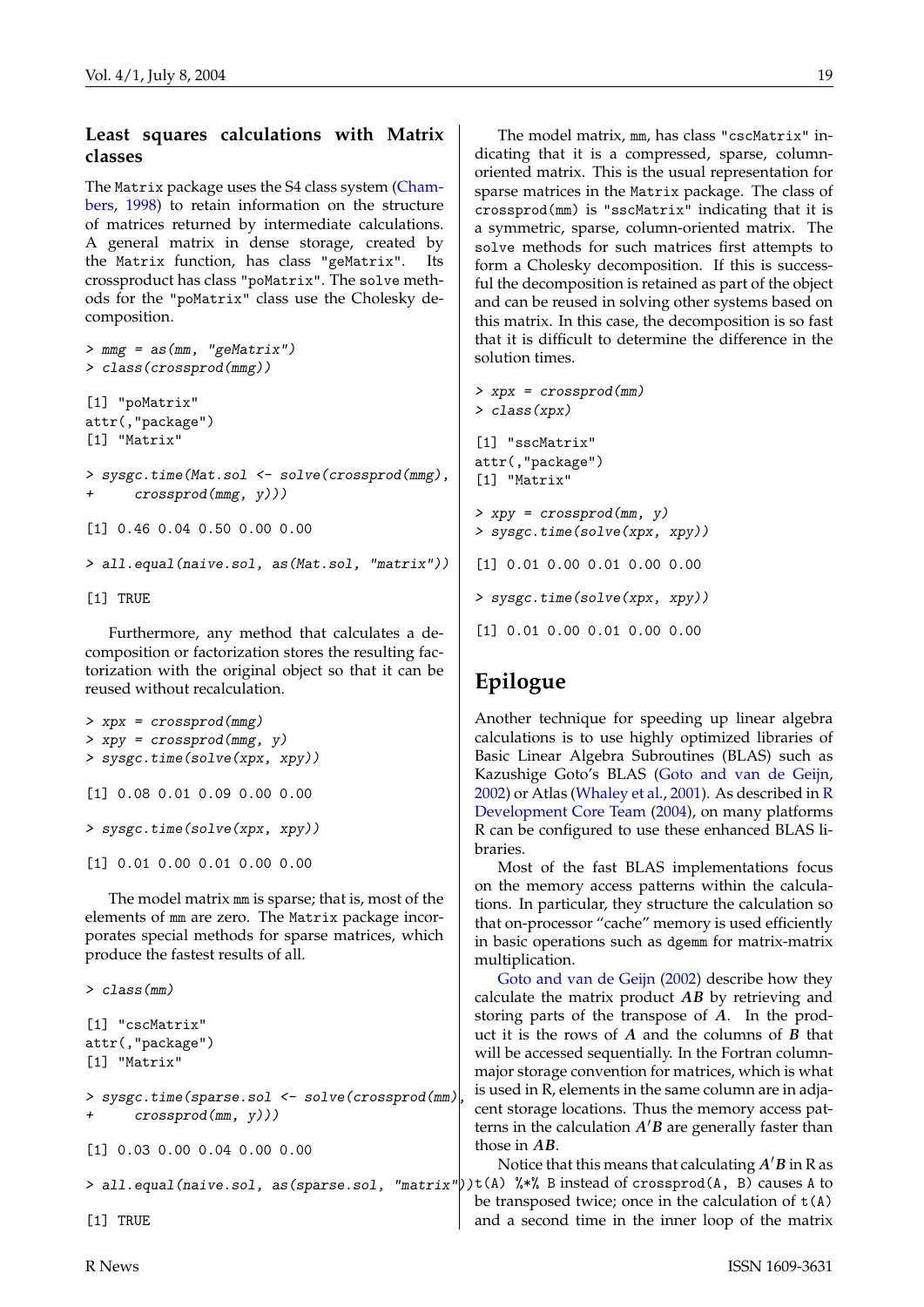product. The crossprod function does not do any transposition of matrices – yet another reason to use crossprod.

# **Bibliography**

- <span id="page-19-2"></span>J. M. Chambers. *Programming with Data*. Springer, New York, 1998. ISBN 0-387-98503-4. [19](#page-18-0)
- <span id="page-19-3"></span>K. Goto and R. van de Geijn. On reducing TLB misses in matrix multiplication. Technical Report TR02- 55, Department of Computer Sciences, U. of Texas at Austin, 2002. [19](#page-18-0)
- <span id="page-19-1"></span>R. Koenker and P. Ng. SparseM: A sparse matrix package for R. *J. of Statistical Software*, 8(6), 2003. [18](#page-17-2)
- <span id="page-19-5"></span>R Development Core Team. *R Installation and Administration*. R Foundation for Statistical Computing, Vienna, 2004. ISBN 3-900051-02-X. [19](#page-18-0)
- <span id="page-19-4"></span>R. C. Whaley, A. Petitet, and J. J. Dongarra. Automated empirical optimization of software and the ATLAS project. *Parallel Computing*, 27(1–2):3–35, 2001. Also available as University of Tennessee LAPACK Working Note #147, UT-CS-00-448, 2000 (www.netlib.org/lapack/lawns/lawn147.ps). [19](#page-18-0)

*D.M. Bates U. of Wisconsin-Madison* [bates@wisc.edu](mailto:bates@wisc.edu)

# **Tools for interactively exploring R packages**

<span id="page-19-0"></span>*by Jianhua Zhang and Robert Gentleman*

## **Introduction**

An R package has the required and perhaps additional subdirectories containing files and information that may be of interest to users. Although these files can always be explored through command line operations both within and outside R, interactive tools that allow users to view and or operate on these files would be appealing to many users. Here we report on some widgets of this form that have been developed using the package *tcltk*. The functions are called pExplorer, eExplorer, and vExplorer and they are intended for exploring packages, examples and vignettes, respectively. These tools were developed as part of the Bioconductor project and are available in the package *tkWidgets* from <www.bioconductor.org>. Automatic downloading and package maintenance is also available using the *reposTools* mechanisms, also from Bioconductor.

# **Description**

Our current implementation is in the form of tcl/tk widgets and we are currently adding similar functionality to the *RGtk* package, also available from the Bioconductor website. Users must have a functioning implementation (and be configured for) tcl/tk. Once both *tkWidgets* and *widgetTools* have been loaded into the working session the user has full access to these interactive tools.

#### **pExplorer**

pExplorer allows users to explore the contents of an R package. The widget can be invoked by providing a package name, a path to the directory containing the package, and the names of files and or subdirectory to be excluded from showing by the widget. The default behavior is to open the first package in the library of locally installed R (.1ibPaths()) with subdirectories/files named "Meta" and "latex" excluded if nothing is provided by a user.

Figure 1 shows the widget invoked by typing pExplorer("base").

The following tasks can be performed through the interface:

- Typing in a valid path to a local directory containing R packages and then press the Enter key will update the name of the package being explored and show the contents of the first R package in the path in the Contents list box.
- Clicking the dropdown button for package path and selecting a path from the resulting dropdown list by double clicking will achieve the same results as typing in a new path.
- Clicking the Browse button allows users to selecting a directory containing R packages to achieve the same results as typing in a new path.
- Clicking the Select Package button allows users to pick a new package to explore and the name and contents of the package being explored are updated.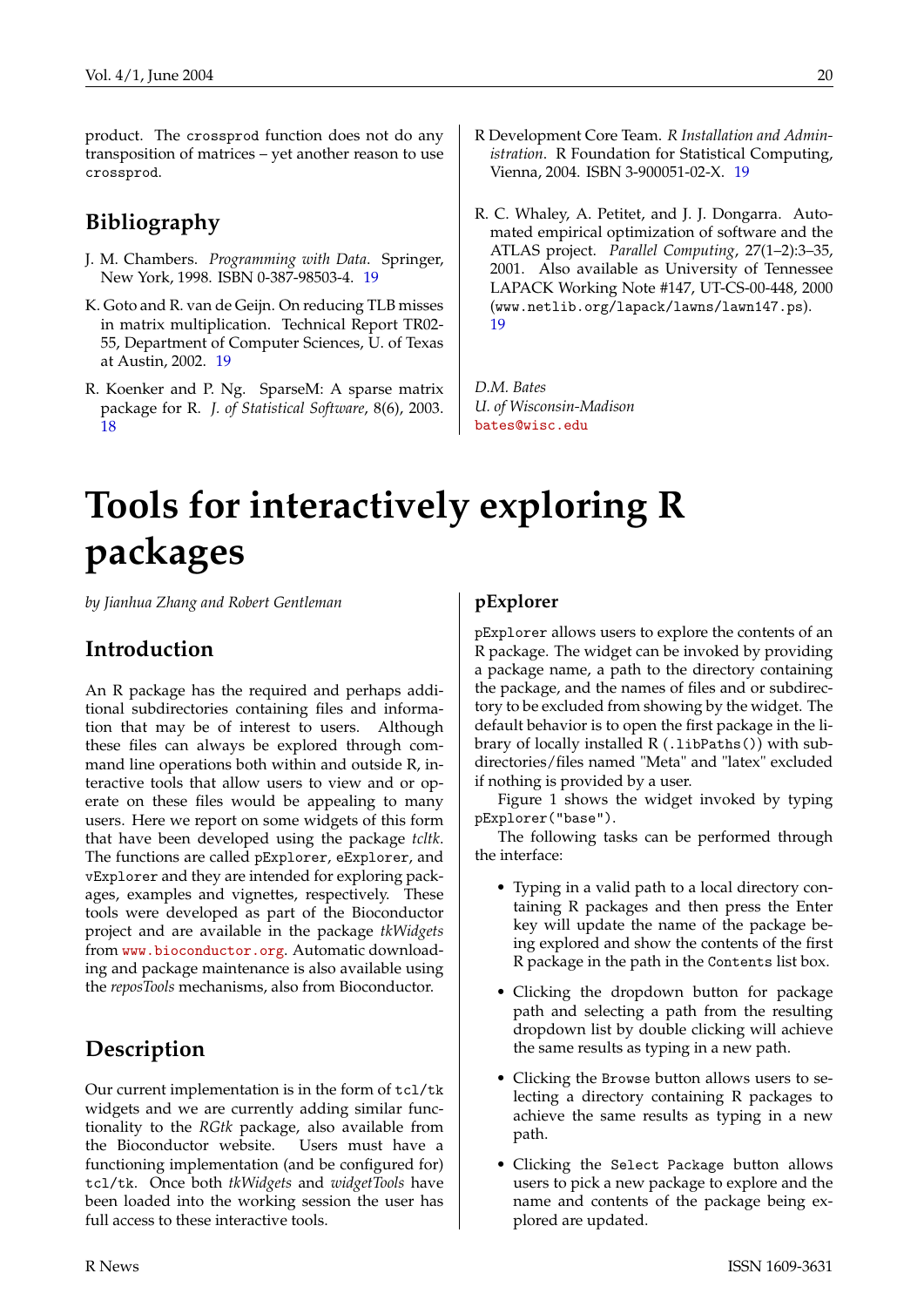

Figure 1: A snapshot of the widget when pExplorer is called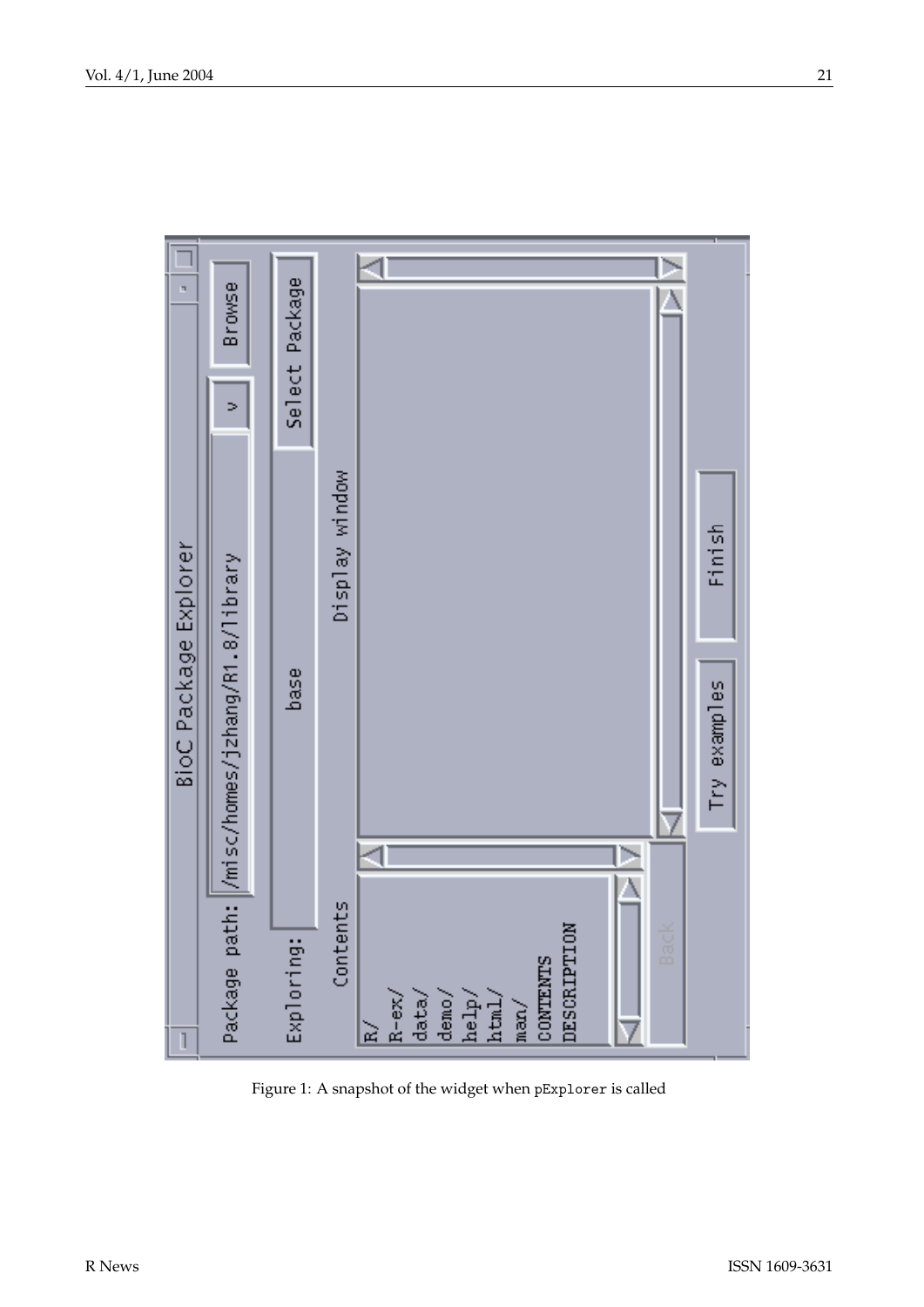- <span id="page-21-2"></span>• Double clicking an item in the Contents list box results in different responses depending on the nature of the item being clicked. If the item is a subdirectory, the Contents will be updated with the contents of the subdirectory corresponding to the item just being clicked and the Back right below the list box will be activated. If the item is a file, the contents of the file will be displayed in the Display window text box.
- Clicking the Back button allows users to go back to the parent of the subdirectory whose contents are being displayed in Contents list box.
- Clicking the Try examples button invokes eExplorer going to be discussed next.

#### **eExplorer**

eExplorer allows users to explore the example code from all the help files for the specified package. When invoked by passing a valid package name, eExplorer will display the names of the files for example code stored in the R-ex subdirectory in the Example code chunk list box as shown by Figure 2.

Clicking an item in the list displays the code example in the R Source Code text box for users to view. Users may view the help file containing the example code by clicking the View Help button, execute the example code and have the output of the execution displayed in the Diaplay window by clicking the Execute Code button, or export the result of execution (if R objects have been created as the result of execution) to the global environment of the current R session by clicking the Export to R.

#### **vExplorer**

vExplorer allows users to explore the vignettes for a given R package by taking the advantages of the functionalities provided by Sweave [\(Leisch,](#page-21-0) [2002,](#page-21-0) [2003\)](#page-21-1). When vExplorer is invoked without a package name as shown in Figure 3, the names of all the installed R packages containing vignettes will be shown in the Package List list box. When

vExplorer is invoked with a package name, the Vignette List list box will be populated with the names of vignettes of the package.

Clicking a package name in the list box shows the names of all the vignettes of the package in the Vignette List list box. When a vignette name is clicked, a new widget as shown by Figure 4 appears that allows users to perform the following tasks if the selected vignettes contains any execute-able code chunks:

- Clicking an active button in the Code Chunk text box displays the code chunk in the R Source Code text box for users to view.
- Clicking the View PDF buttons shows the pdf version of the vignette currently being explored.
- Clicking the Execute Code button executes the code shown in the text box and displays the results of the execution in Results of Execution.
- Clicking the Export to R button export the result of execution to the global environment of the current R session.

The evaluation model for code chunks in a vignette is that they are evaluated sequentially. In order to ensure sequential evaluation and to help guide the user in terms of which code chunk is active we inactivate all buttons except the one associated with the first unevaluated code chunk.

#### **References**

### **Bibliography**

- <span id="page-21-0"></span>Friedrich Leisch. Sweave, part I: Mixing R and LATEX. *R News*, 2(3):28–31, December 2002. URL [http:](http://CRAN.R-project.org/doc/Rnews/) [//CRAN.R-project.org/doc/Rnews/](http://CRAN.R-project.org/doc/Rnews/). [22](#page-21-2)
- <span id="page-21-1"></span>Friedrich Leisch. Sweave, part II: Package vignettes. *R News*, 3(2):21–24, October 2003. URL [http://](http://CRAN.R-project.org/doc/Rnews/) [CRAN.R-project.org/doc/Rnews/](http://CRAN.R-project.org/doc/Rnews/). [22](#page-21-2)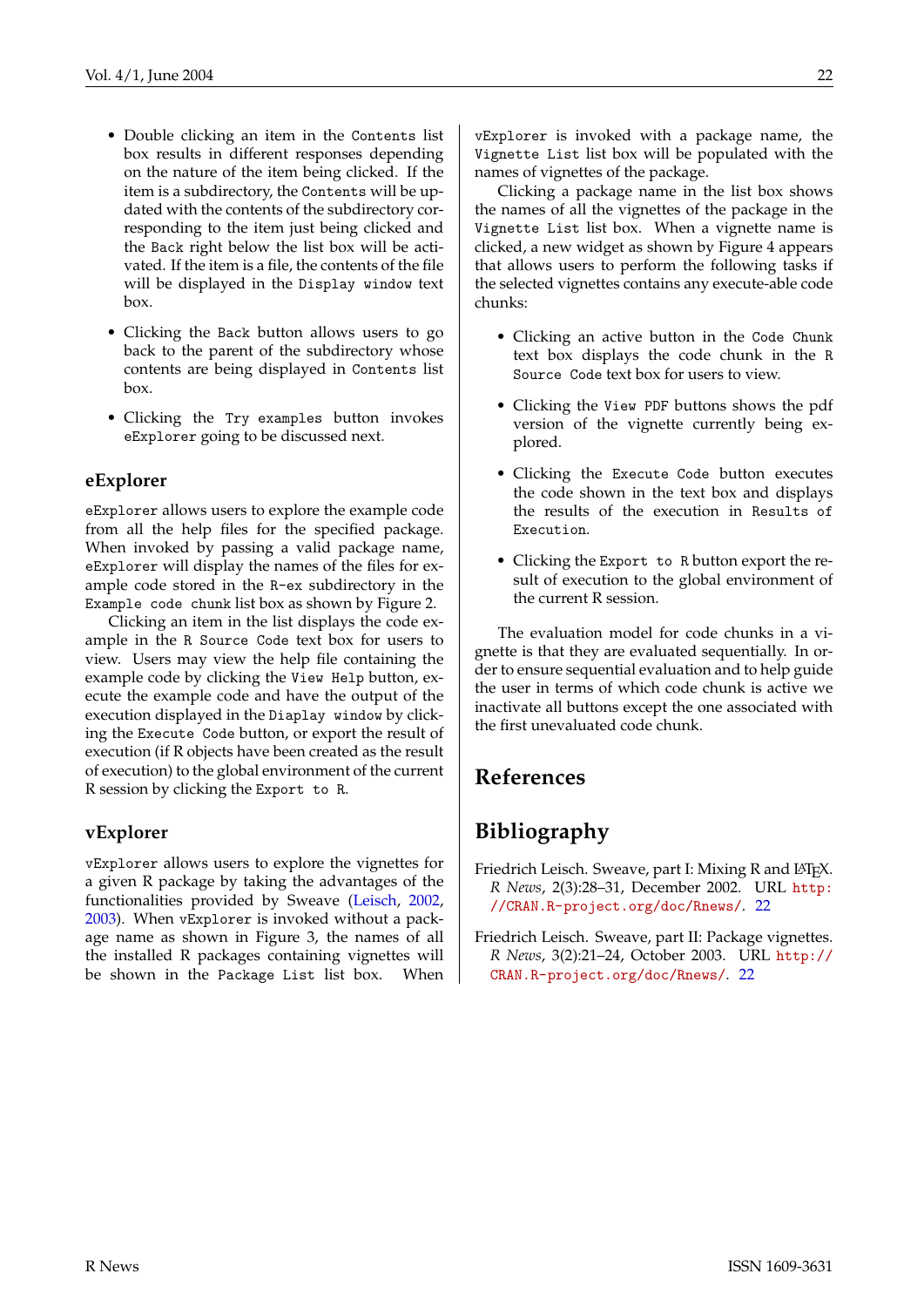

Figure 2: A snapshot of the widget when pExplorer is called by typing eExplorer("base")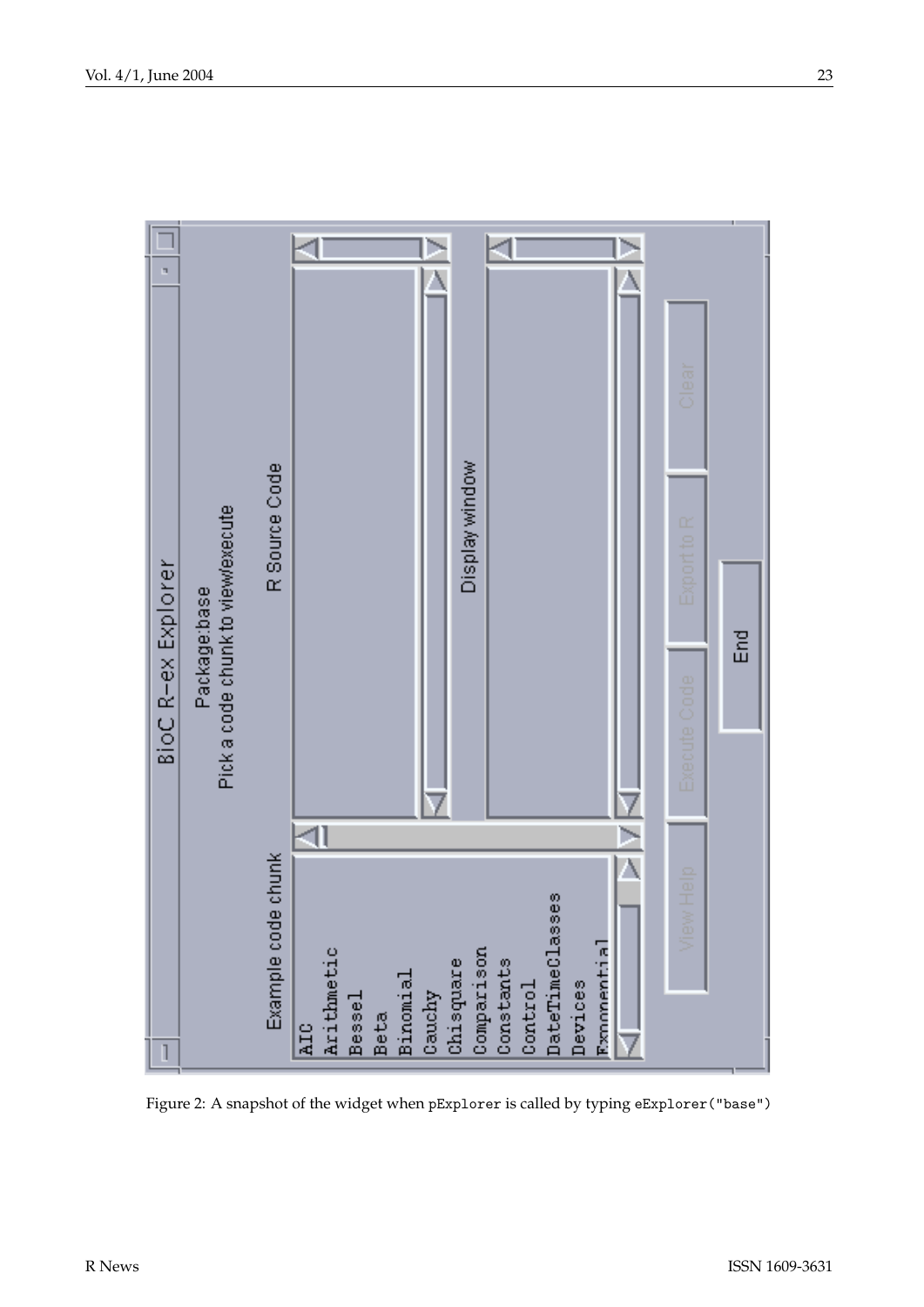

Figure 3: A snapshot of the widget when vExplorer is called by typing vExplorer()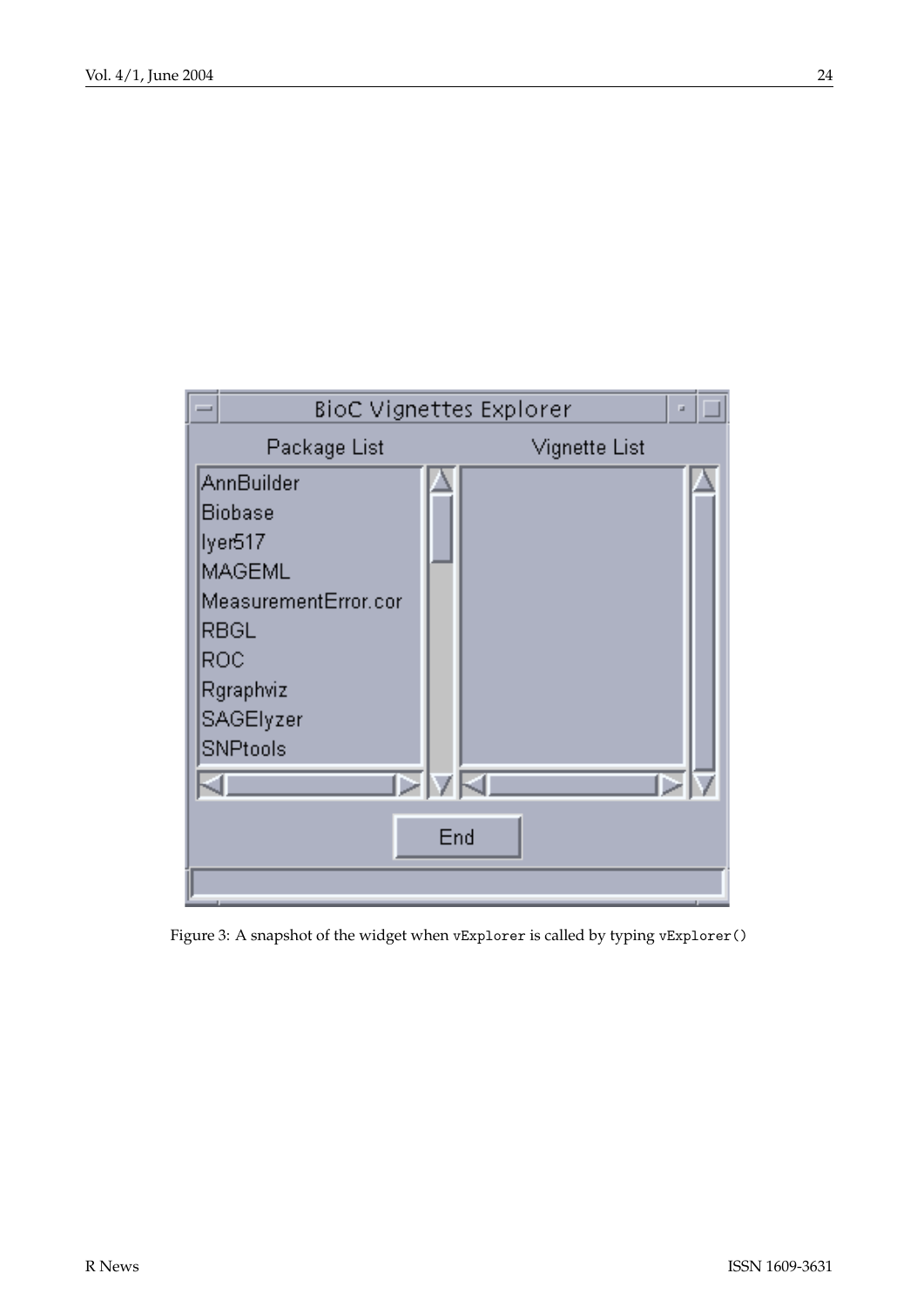

Figure 4: A snapshot of the widget when Biobase.Rnw of the *Biobase* package was clicked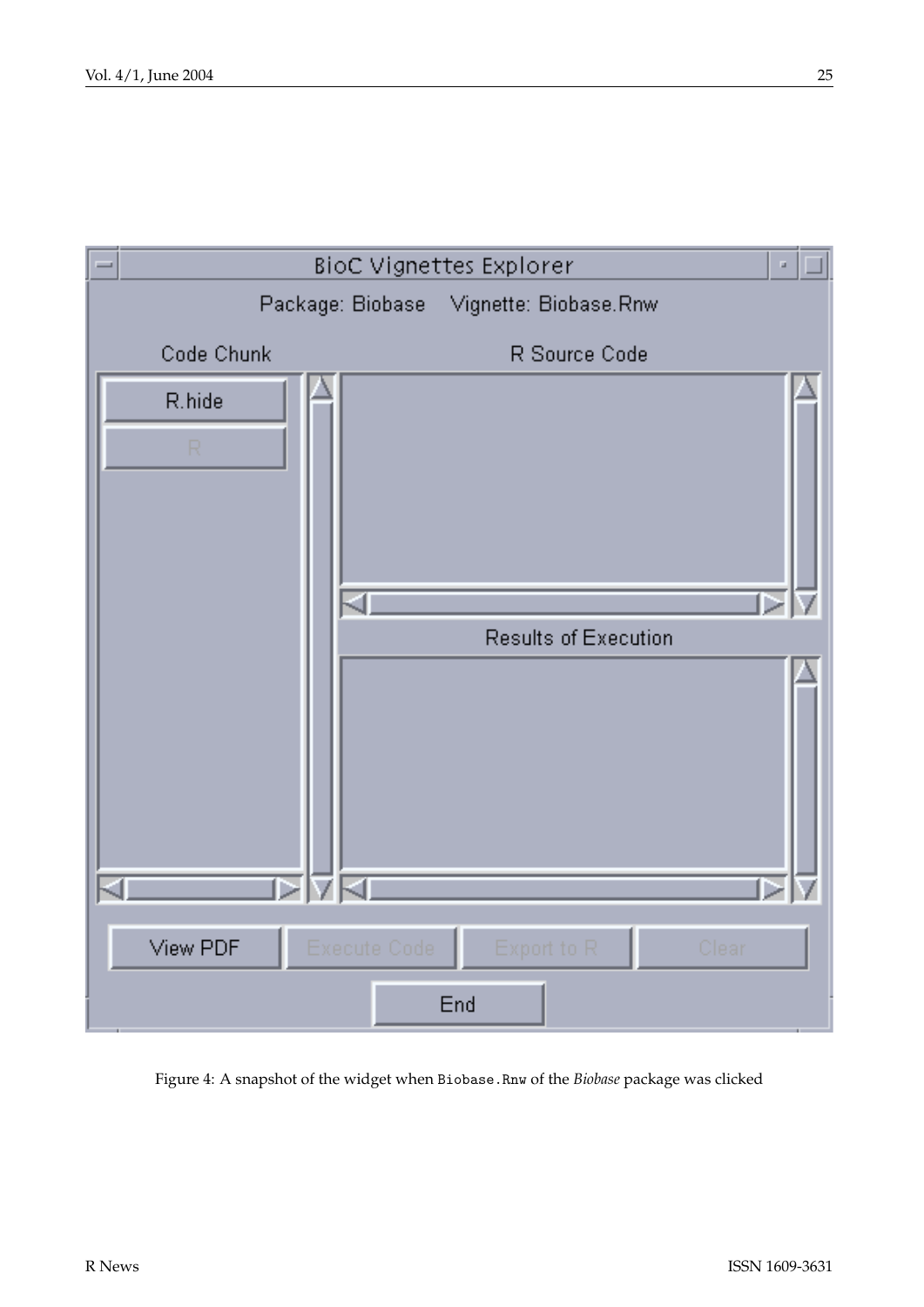# **The survival package**

#### <span id="page-25-0"></span>*by Thomas Lumley*

This is another in our series of articles describing the recommended packages that come with the R distribution. The survival package is a port of code written by T. M. Therneau, of the Mayo Clinic, code that has also been part of S-PLUS for many years. Porting the survival package in 1997 was my introduction to R programming. It exposed quite a few bugs in R and incompatibilities with S (some of which, on reflection, might have been better left incompatible).

### **Overview**

Survival analysis, also called event history analysis in the social sciences and reliability analysis in engineering, is concerned with the time until an event occurs. The complication that makes survival analysis interesting is that individuals are often observed for only part of the relevant time period. They may be recruited well after time zero, and the study may end with only a small proportion of events having been seen.

In medical statistics the most common survival analyses are estimation of the distribution of time to the event, testing for equality of two distributions, and regression modelling of the rate at which events occur. These are all covered by the survival package.

Additional tools for regression modelling are in the Design and eha packages, and the muhaz package allows estimation of the hazard function (the analogue in survival analysis of density estimation).

# **Specifying survival data**

In the popular 'counting process' formulation of survival analysis each record in a dataset has three variables describing the survival time. A start variable specifies when observation begins, a stop variable specifies when it ends, and an event variable is 1 if observation ended with an event and 0 if it ended without seeing the event. These variables are bundled into a "Surv" object by the Surv() function. If the start variable is zero for everyone it may be omitted.

In data(veteran), time measures the time from the start of a lung cancer clinical trial and status is 1 if the patient died at time, 0 if follow-up ended with the patient still alive. In addition, diagtime gives the time from initial diagnosis until entry into the clinical trial.

```
> library(survival)
> data(veteran)
## time from randomisation to death
```

```
> with(veteran, Surv(time,status))
  [1] 72 411 228 126 118 10 82
  [8] 110 314 100+ 42 8 144 25+
  ...
## time from diagnosis to death
> with(veteran, Surv(diagtime*30,
                    diagtime*30+time,
                    status))
  [1] ( 210, 282 ] ( 150, 561 ]
  [3] ( 90, 318 ] ( 270, 396 ]
  ...
  [9] ( 540, 854 ] ( 180, 280+]
  ...
```
The first "Surv" object prints the observation time, with a + to indicate that the event is still to come. The second object prints the start and end of observation, again using a + to indicate end of follow-up before an event.

### **One and two sample summaries**

The survfit() function estimates the survival distribution for a single group or multiple groups. It produces a "survfit" object with a plot() method. Figure [1](#page-26-0) illustrates some of the options for producing more attractive graphs.

Two (or more) survival distributions can be compared with survdiff, which implements the logrank test (and the G<sup>p</sup> family of weighted logrank tests). In this example it is clear from the graphs and the tests that the new treatment (trt=2) and the standard treatment (trt=1) were equally ineffective.

```
> data(veteran)
> plot(survfit(Surv(time,status)~trt,data=veteran),
     xlab="Years since randomisation",
     xscale=365, ylab="% surviving", yscale=100,
     col=c("forestgreen","blue"))
> survdiff(Surv(time,status)~trt, data=veteran)
Ca11:survdiff(formula = Surv(time, status) * trt,
        data = veteran)
      N Observed Expected (O-E)^2/E
trt=1 69 64 64.5 0.00388
trt=2 68 64 63.5 0.00394
     (0-E)^2/Vtrt=1 0.00823
trt=2 0.00823
Chisq= 0 on 1 degrees of freedom, p= 0.928
```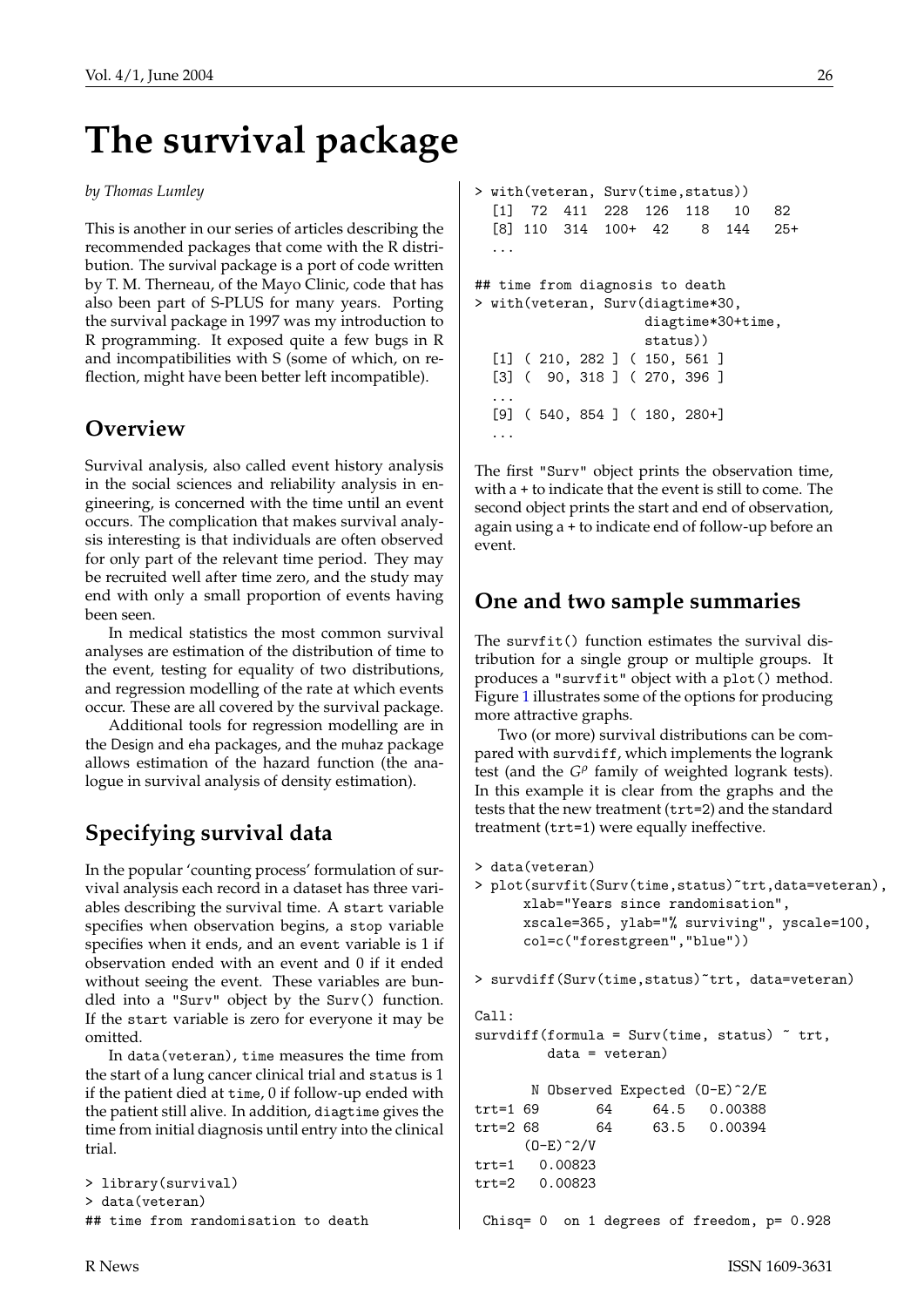

Figure 1: Survival distributions for two lung cancer treatments

# **Proportional hazards models**

The mainstay of survival analysis in the medical world is the Cox proportional hazards model and its extensions. This expresses the hazard (or rate) of events as an unspecified baseline hazard function multiplied by a function of the predictor variables.

Writing  $h(t; z)$  for the hazard at time  $t$  with predictor variables  $Z = z$  the Cox model specifies

$$
\log h(t, z) = \log h_0(t) e^{\beta z}.
$$

Somewhat unusually for a semiparametric model, there is very little loss of efficiency by leaving  $h_0(t)$ unspecified, and computation is, if anything, easier than for parametric models.

A standard example of the Cox model is one constructed at the Mayo Clinic to predict survival in patients with primary biliary cirrhosis, a rare liver disease. This disease is now treated by liver transplantation, but at the same there was no effective treatment. The model is based on data from 312 patients in a randomised trial.

```
> data(pbc)
> mayomodel<-coxph(Surv(time,status)~edtrt+
                      log(bili)+log(protime)+
                      age+platelet,
              data=pbc, subset=trt>0)
> mayomodel
Call:
cosh(formula = Surv(time, status) \sim edtrt +
          log(bili) + log(protime) +
           age + platelet, data = pbc,
           subset = trt > 0)
                 \cosh \varphi
```

|         | COCI CAP (COCI) |
|---------|-----------------|
| 1.02980 | 2.800           |
| 0.95100 | 2.588           |
| 2.88544 | 17.911          |
|         |                 |

| 0.03544    |              | 1.036                                 |
|------------|--------------|---------------------------------------|
| $-0.00128$ |              | 0.999                                 |
| se(coef)   | $\mathbf{z}$ | р                                     |
| 0.300321   |              | 3.43 0.00061                          |
| 0.097771   |              | 9.73 0.00000                          |
| 1.031908   |              | 2.80 0.00520                          |
|            |              | 4.18 0.00003                          |
|            |              |                                       |
|            |              |                                       |
|            |              | 0.008489<br>$0.000927 - 1.38 0.17000$ |

Likelihood ratio test=185 on 5 df, p=0 n= 312

<span id="page-26-0"></span>The survexp function can be used to compare predictions from a proportional hazards model to actual survival. Here the comparison is for 106 patients who did not participate in the randomised trial. They are divided into two groups based on whether they had edema (fluid accumulation in tissues), an important risk factor.

```
> plot(survfit(Surv(time,status)~edtrt,
       data=pbc,subset=trt==-9))
> lines(survexp(~edtrt+
              ratetable(edtrt=edtrt,bili=bili,
                    platelet=platelet,age=age,
```

```
protime=protime),
      data=pbc,
      subset=trt==-9,
      ratetable=mayomodel,
      cohort=TRUE),
col="purple")
```
The ratetable function in the model formula wraps the variables that are used to match the new sample to the old model.

Figure [2](#page-26-1) shows the comparison of predicted survival (purple) and observed survival (black) in these 106 patients. The fit is quite good, especially as people who do and do not participate in a clinical trial are often quite different in many ways.



<span id="page-26-1"></span>Figure 2: Observed and predicted survival

The main assumption of the proportional hazards model is that hazards for different groups are in fact proportional, *i.e.* that  $\beta$  is constant over time. The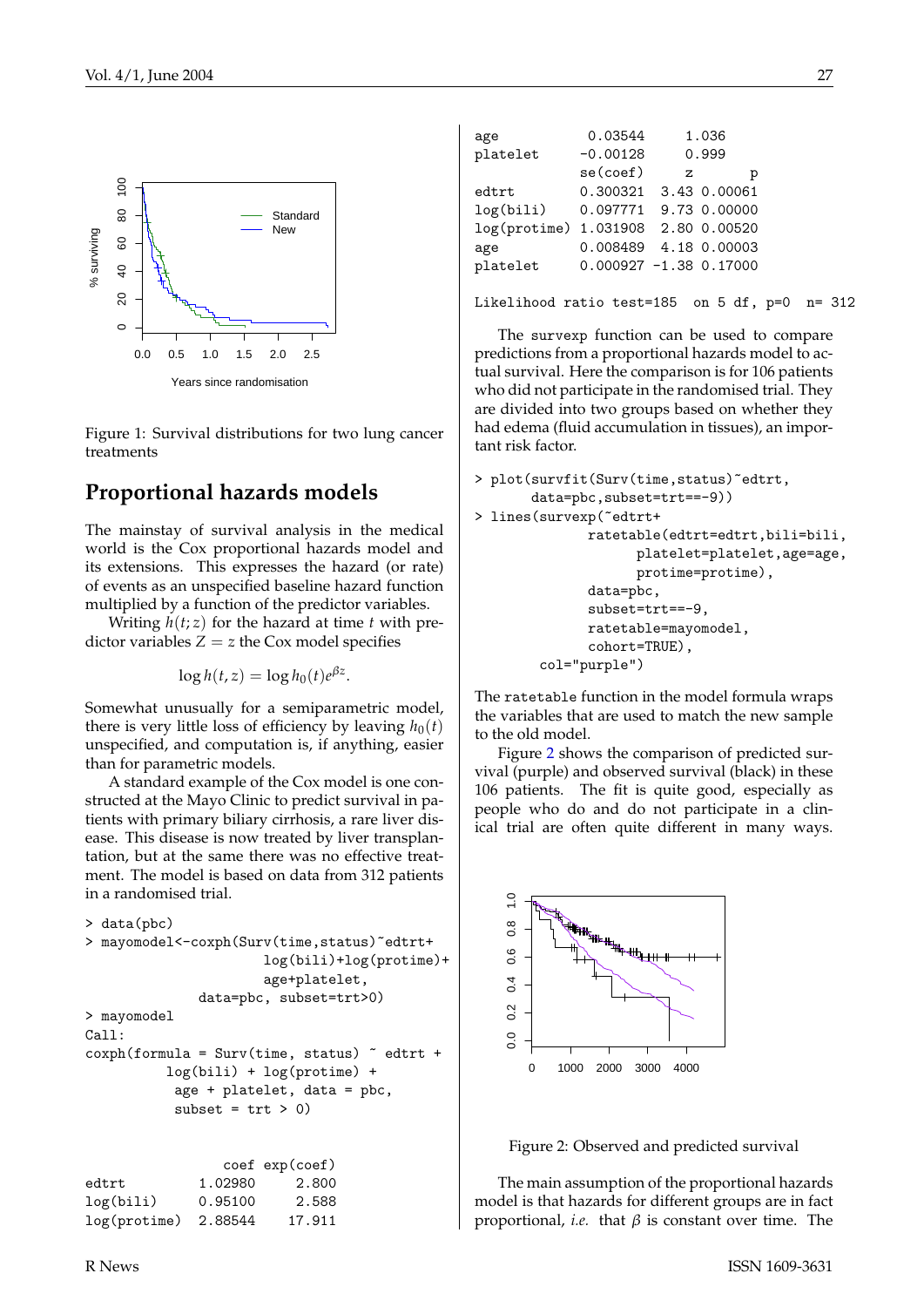cox.zph function provides formal tests and graphical diagnostics for proportional hazards

| > cox.zph(mayomodel) |                                                                                                                                                                        |
|----------------------|------------------------------------------------------------------------------------------------------------------------------------------------------------------------|
|                      | p                                                                                                                                                                      |
|                      |                                                                                                                                                                        |
|                      |                                                                                                                                                                        |
|                      |                                                                                                                                                                        |
|                      |                                                                                                                                                                        |
|                      |                                                                                                                                                                        |
|                      |                                                                                                                                                                        |
|                      | rho chisq<br>$-0.1602$ 3.411 0.0648<br>0.1507 2.696 0.1006<br>log(protime) -0.1646 2.710 0.0997<br>$-0.0708$ 0.542 0.4617<br>$-0.0435$ 0.243 0.6221<br>NA 9.850 0.0796 |

<sup>##</sup> graph for variable 1 (edtrt) > plot(cox.zph(mayomodel)[1])



Figure 3: Testing proportional hazards

There is a suggestion that edtrt and log(protime) may have non-proportional hazards, and Figure [3](#page-27-1) confirms this for edtrt. The curve

# **useR! 2004**

#### <span id="page-27-0"></span>**The R User Conference**

*by John Fox McMaster University, Canada*

More than 200 R users and developers converged on the Technische Universität Wien for the first R users' conference — userR! 2004 — which took place in Vienna between May 20 and May 22. The conference was organized by the Austrian Association for Statistical Computing (AASC) and sponsored by the R Foundation for Statistical Computing, the Austrian Science Foundation (FWF), and MedAnalytics (<http://www.medanalytics.com/>). Torsten Hothorn, Achim Zeileis, and David Meyer served as chairs of the conference, program committee, and local organizing committee; Bettina Grün was in charge of local arrangements.

shows an estimate of  $\beta$  at each point in time, obtained by smoothing the residuals on the graph. It appears that edtrt is quite strongly predictive for the first couple of years but has little predictive power after that.

### **Additional features**

Computation for the Cox model extends straightforwardly to situations where *z* can vary over time, and when an individual can experience multiple events of the same or different types. Interpretation of the parameters becomes substantially trickier, of course. The coxph() function allows formulas to contain a cluster() term indicating which records belong to the same individual and a strata() term indicating subgroups that get their own unspecified baseline hazard function.

Complementing coxph is survreg, which fits linear models for the mean of survival time or its logarithm with various parametric error distributions. The parametric models allow more flexible forms of censoring than does the Cox model.

More recent additions include penalised likelihood estimation for smoothing splines and for random effects models.

<span id="page-27-1"></span>The survival package also comes with standard mortality tables for the US and a few individual states, together with functions for comparing the survival of a sample to that of a population and computing person-years of followup.

*Thomas Lumley Department of Biostatistics University of Washington, Seattle*

The conference program included nearly 100 presentations, many in keynote, plenary, and semiplenary sessions. The diversity of presentations from bioinformatics to user interfaces, and finance to fights among lizards — reflects the wide range of applications supported by R.

A particularly interesting component of the program were keynote addresses by members of the R core team, aimed primarily at improving programming skills, and describing key features of R along with new and imminent developments. These talks reflected a major theme of the conference — the close relationship in R between use and development. The keynote addresses included:

- Paul Murrell on grid graphics and programming
- Martin Mächler on good programming practice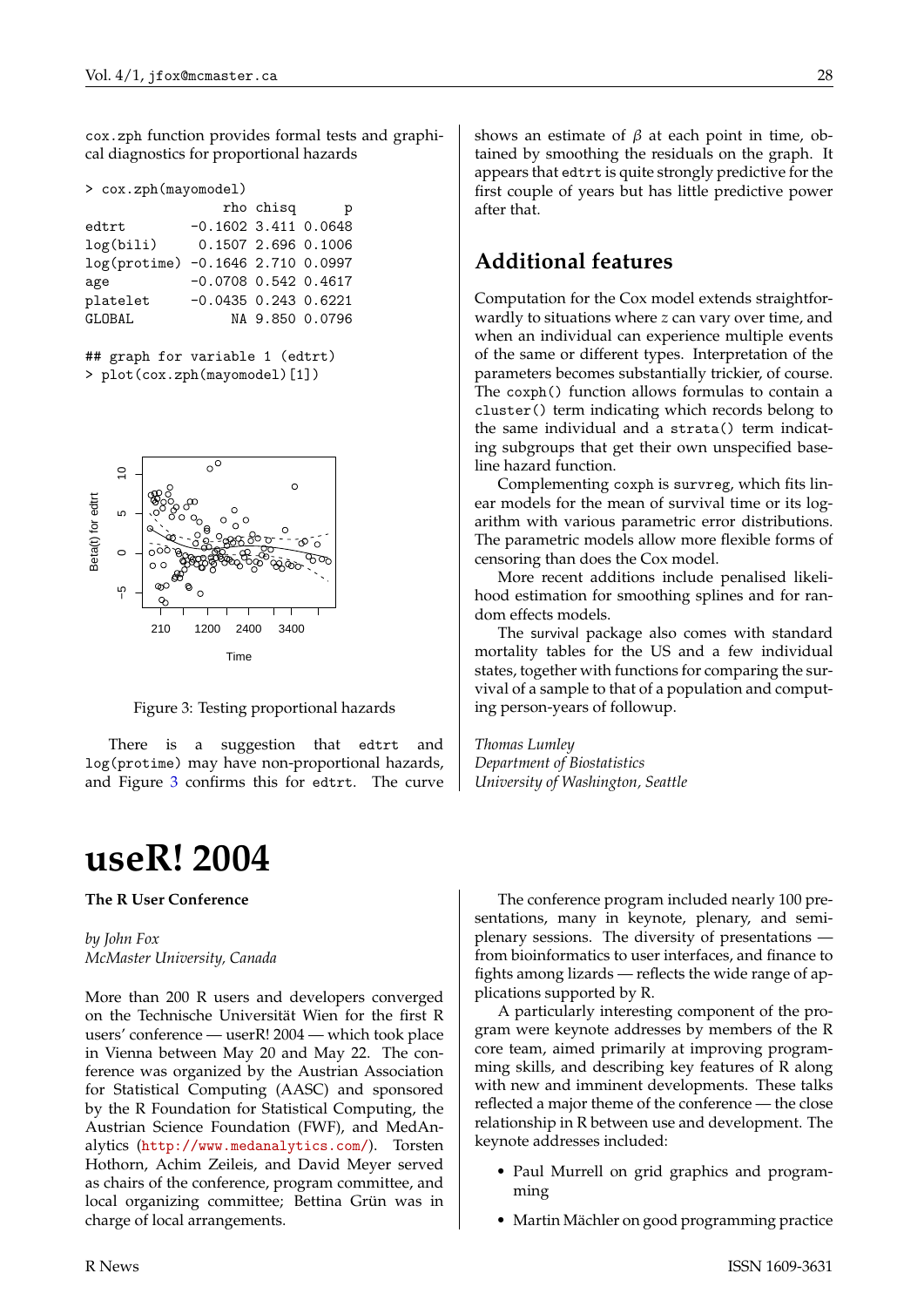- <span id="page-28-1"></span>• Luke Tierney on namespaces and byte compilation
- Kurt Hornik on packaging, documentation, and testing
- Friedrich Leisch on S4 classes and methods
- Peter Dalgaard on language interfaces, using .Call and .External
- Douglas Bates on multilevel models in R
- Brian D. Ripley on datamining and related topics

Slides for the keynote addresses, along with abstracts of other papers presented at userR! 2004, are available at the conference web site, [http:](http://www.ci.tuwien.ac.at/Conferences/useR-2004/program.html) [//www.ci.tuwien.ac.at/Conferences/useR-2004/](http://www.ci.tuwien.ac.at/Conferences/useR-2004/program.html) [program.html](http://www.ci.tuwien.ac.at/Conferences/useR-2004/program.html).

An innovation of useR! 2004 was the deployment of "island" sessions, in place of the more traditional poster sessions, in which presenters with common

# **R Help Desk**

#### <span id="page-28-0"></span>**Date and Time Classes in R**

*Gabor Grothendieck and Thomas Petzoldt*

### **Introduction**

R-1.9.0 and its contributed packages have a number of datetime (i.e. date or date/time) classes. In particular, the following three classes are discussed in this article:

- *Date*. This is the newest R date class, just introduced into R-1.9.0. It supports dates without times. Eliminating times simplifies dates substantially since not only are times, themselves, eliminated but the potential complications of time zones and daylight savings time vs. standard time need not be considered either. Date has an interface similar to the POSIX classes discussed below making it easy to move between them. It is part of the R base package. Dates in the Date class are represented internally as days since January 1, 1970. More information on Date can be found in ?Dates. The percent codes used in character conversion with Date class objects can be found in strptime (although strptime itself is not a Date method).
- *chron*. Package **chron** provides dates and times. There are no time zones or notion of daylight

interests made brief presentations followed by general discussion and demonstration. Several island sessions were conducted in parallel in the late afternoon on May 20 and 21, and conference participants were able to circulate among these sessions.

The conference sessions were augmented by a lively social program, including a pre-conference reception on the evening of May 19, and a conference trip, in the afternoon of May 22, to the picturesque Wachau valley on the Danube river. The trip was punctuated by a stop at the historic baroque Melk Abbey, and culminated in a memorable dinner at a traditional 'Heuriger' restaurant. Of course, much lively discussion took place at informal lunches, dinners, and pub sessions, and some of us took advantage of spring in Vienna to transform ourselves into tourists for a few days before and after the conference.

Everyone with whom I spoke, both at and after useR! 2004, was very enthusiastic about the conference. We look forward to an even larger useR! in 2006.

> vs. standard time in chron which makes it simpler to use for most purposes than date/time packages that do employ time zones. It is a contributed package available on CRAN so it must be installed and loaded prior to use. Datetimes in the **chron** package are represented internally as days since January 1, 1970 with times represented by fractions of days. Thus 1.5 would be the internal representation of noon on January 2nd, 1970. The **chron** package was developed at Bell Labs and is discussed in [James and Preg](#page-30-0)[ibon](#page-30-0) [\(1993\)](#page-30-0).

• *POSIX classes*. POSIX classes refer to the two classes POSIXct, POSIXlt and their common super class POSIXt. These support times and dates including time zones and standard vs. daylight savings time. They are primarily useful for time stamps on operating system files, data bases and other applications that involve external communication with systems that also support dates, times, time zones and daylight/standard times. They are also useful for certain applications such as world currency markets where time zones are important. We shall refer to these classes collectively as the POSIX classes. POSIXct datetimes are represented as seconds since January 1, 1970 GMT while POSIXlt datetimes are represented by a list of 9 components plus an optional tzone attribute. POSIXt is a common superclass of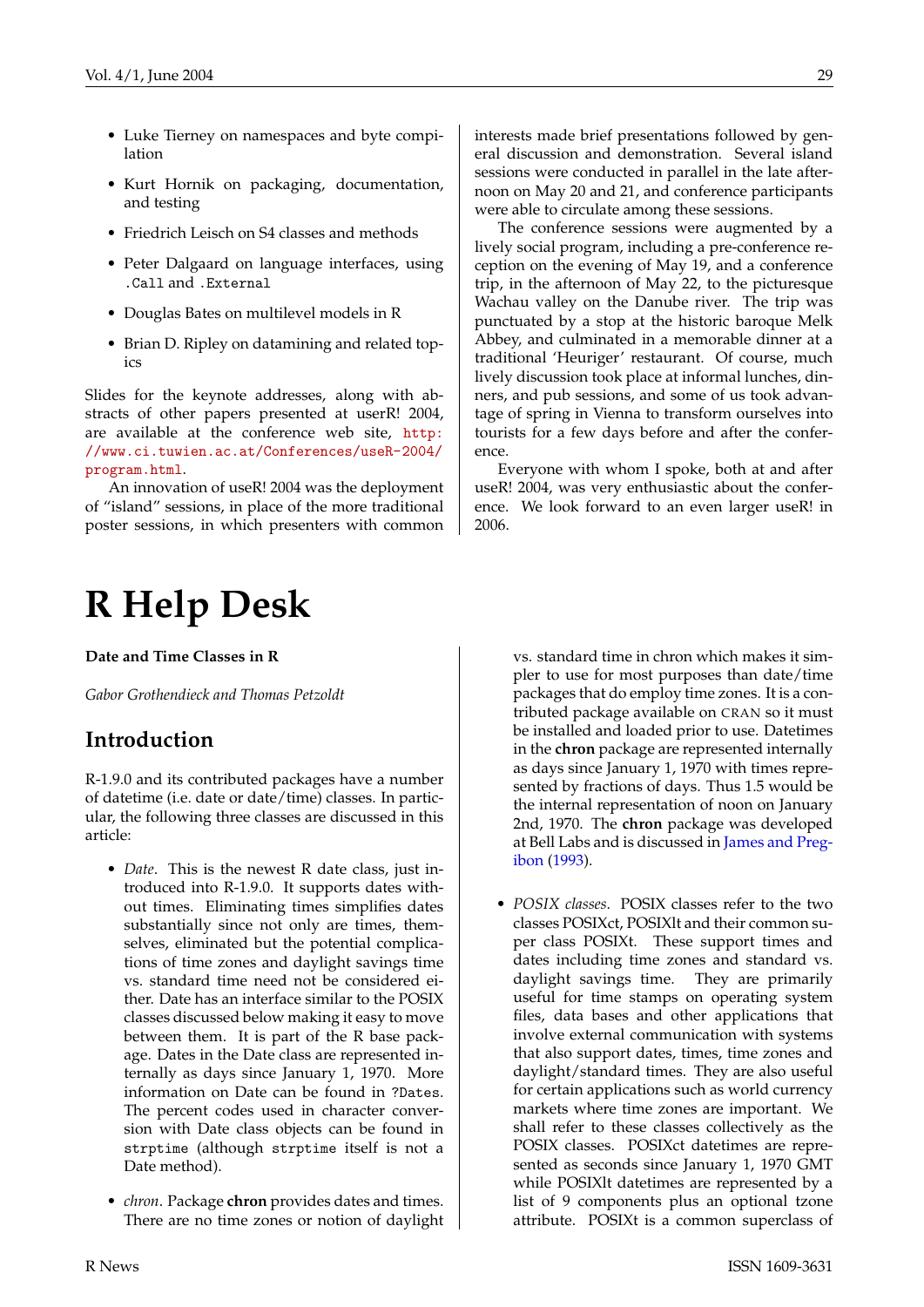<span id="page-29-1"></span>the two which is normally not accessed directly by the user. We shall focus mostly on POSIXct here. More information on the POSIXt classes are found in ?DateTimeClasses and in ?strptime. Additional insight can be obtained by inspecting the internals of POSIX datetime objects using unclass $(x)$  where x is of any POSIX datetime class. (This works for Date and chron too). The POSIX classes are discussed in [Ripley and Hornik](#page-30-1) [\(2001\)](#page-30-1).

When considering which class to use, always choose the least complex class that will support the application. That is, *use Date if possible, otherwise use chron and otherwise use the POSIX classes*. Such a strategy will greatly reduce the potential for error and increase the reliability of your application.

A full page table is provided at the end of this article which illustrates and compares idioms written in each of the three datetime systems above.

Aside from the three primary date classes discussed so far there is also the **date** package, which represents dates as days since January 1, 1960. There are some date functions in the **pastecs** package that represent datetimes as years plus fraction of a year. The **date** and **pastecs** packages are not discussed in this article.

### **Other Applications**

Spreadsheets like Microsoft Excel on a Windows PC or OpenOffice.org represent datetimes as days and fraction of days since December 30, 1899 (usually). If x is a vector of such numbers then as.Date("1899-12-30") +  $floor(x)$  will give a vector of Date class dates with respect to Date's origin. Similarly chron(" $12/30/1899$ ") + x will give chron dates relative to chron's origin. Excel on a Mac usually represents dates as days and fraction of days since January 1, 1904 so as.Date("1904-01-01") + floor(x) and chron("01/01/1904") + x convert vectors of numbers representing such dates to Date and chron respectively. Its possible to set Excel to use either origin which is why the word *usually* was employed above.

SPSS uses October 14, 1582 as the origin thereby representing datetimes as seconds since the beginning of the Gregorian calendar. SAS uses seconds since January 1, 1960. spss.get and sas.get in package **Hmisc** can handle such datetimes automatically [\(Alzola and Harrell,](#page-30-2) [2002\)](#page-30-2).

### **Time Series**

A common use of dates and datetimes are in time series. The ts class represents regular time series (i.e. equally spaced points) and is mostly used if the frequency is monthly, quarterly or yearly. (Other series are labelled numerically rather than using dates.) Irregular time series can be handled by classes irts (in package **tseries**), its (in package **its**) and zoo (in package **zoo**). ts uses a scheme of its own for dates. irts and its use POSIXct dates to represent datetimes. zoo can use any date or timedate package to represent datetimes.

### **Input**

By default, read.table will read in numeric data, such as 20040115, as numbers and will read nonnumeric data, such as 12/15/04 or 2004-12-15, as factors. In either case, one should convert the data to character class using as.character. In the second (non-numeric) case one could alternately use the as.is= argument to read.table to prevent the conversion from character to factor within  $\mathtt{read}.\mathtt{table}^1.$  $\mathtt{read}.\mathtt{table}^1.$  $\mathtt{read}.\mathtt{table}^1.$ 

```
# date col in all numeric format yyyymmdd
df <- read.table("laketemp.txt", header = TRUE)
as.Date(as.character(df$date), "%Y-%m-%d")
```

```
# first two cols in format mm/dd/yy hh:mm:ss
# Note as.is= in read.table to force character
library("chron")
df <- read.table("oxygen.txt", header = TRUE,
                 as.is = 1:2)chron(df$date, df$time)
```
# **Avoiding Errors**

The easiest way to avoid errors is to use the least complex class consistent with your application, as discussed in the Introduction.

With chron, in order to avoid conflicts between multiple applications, it is recommended that the user does not change the default settings of the four chron options:

```
# default origin
options(chron.origin=c(month=1,day=1,year=1970))
# if TRUE abbreviates year to 2 digits
options(chron.year.abb = TRUE)
# function to map 2 digit year to 4 digits
options(chron.year.expand = year.expand)
# if TRUE then year not displayed
options(chron.simplify = FALSE)
```
For the same reason, not only should the global chron origin not be changed but the per-variable origin should not be changed either. If one has a numeric vector of data x representing days since chron date orig then orig+x represents that data as chron dates relative to the default origin. With such a simple conversion there is really no reason to have to resort to non-standard origins. For example,

<span id="page-29-0"></span><sup>1</sup>This example uses data sets found at <http://www.tu-dresden.de/fghhihb/petzoldt/modlim/data/>.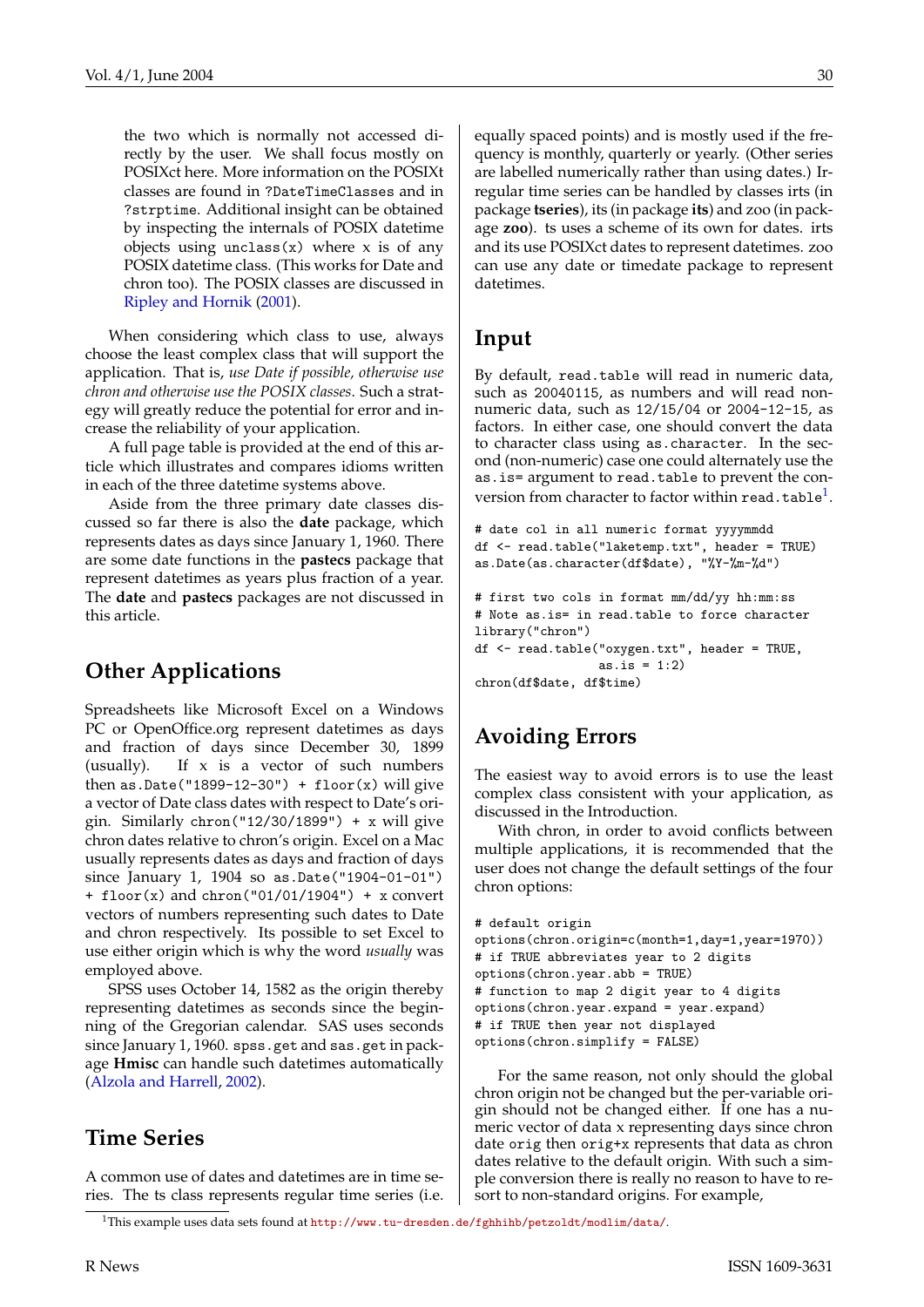```
orig <- chron("01/01/60")
x \leftarrow 0:9 # days since 01/01/60
# chron dates with default origin
orig + x
```
Regarding POSIX classes, the user should be aware of the following:

• *time zone*. Know which time zone each function that is being passed POSIX dates is assuming. Note that the time of day, day of the week, the day of the month, the month of the year, the year and other date quantities can potentially all differ depending on the time zone and whether it is daylight or standard time. The user *must* keep track of which time zone each function that is being used is assuming. For example, consider:

dp <- seq(Sys.time(), len=10, by="day") plot(dp, 1:10)

This does not use the current wall clock time for plotting today and the next 9 days since plot treats the datetimes as relative to GMT. The x values that result will be off from the wall clock time by a number of hours equal to the difference between the current time zone and GMT. See the plot example in table of this article for an illustration of how to handle this. Some functions accept a tz= argument, allowing the user to specify the time zone explicitly, but there are cases where the tz= argument is ignored. Always check the function with tz="" and tz="GMT" to be sure that tz= is not being ignored. If there is no tz= argument check carefully which time zone the function is assuming.

- *OS*. Some of the date calculations done by POSIX functions are passed off to the operating system and so may not work if the operating system has bugs with datetimes. In some cases the R code has compensated for OS bugs but in general *caveat emptor*. Another consequence is that different operating systems will accept different time zones. Normally the current time zone "" and Greenwich Mean Time "GMT" can be assumed to be available but other time zones cannot be assumed to be available across platforms.
- *POSIXlt*. The tzone attribute on POSIXlt times are ignored so it is safer to use POSIXct than

POSIXlt when performing arithmetic or other manipulations that may depend on time zones. Also, POSIXlt datetimes have an isdst component that indicates whether it is daylight savings time (isdst=1) or not (isdst=0). When converting from another class isdst may not be set as expected. Converting to character first and then to POSIXlt is safer than a direct conversion. Datetimes which are one hour off are the typical symptom of this last problem. Note that POSIXlt should not be used in data frames–POSIXct is preferred.

• *conversion*. Conversion between different datetime classes and POSIX classes may not use the time zone expected. Convert to character first to be sure. The conversion recipes given in the accompanying table should work as shown.

## **Comparison Table**

Table [1](#page-31-0) provides idioms written in each of the three classes discussed. The reader can use this table to quickly access the commands for those phrases in each of the three classes and to translate commands among the classes.

# **Bibliography**

- <span id="page-30-2"></span>Alzola, C. F. and Harrell, F. E. (2002): *An Introduction to S and the Hmisc and Design Libraries*. URL [http://biostat.mc.vanderbilt.](http://biostat.mc.vanderbilt.edu/twiki/pub/Main/RS/sintro.pdf) [edu/twiki/pub/Main/RS/sintro.pdf](http://biostat.mc.vanderbilt.edu/twiki/pub/Main/RS/sintro.pdf). [30](#page-29-1)
- <span id="page-30-0"></span>James, D. A. and Pregibon, D. (1993): Chronological objects for data analysis. In: *Proceedings of the 25th Symposium of the Interface*. San Diego. URL [http://cm.bell-labs.com/cm/ms/](http://cm.bell-labs.com/cm/ms/departments/sia/dj/papers/chron.pdf) [departments/sia/dj/papers/chron.pdf](http://cm.bell-labs.com/cm/ms/departments/sia/dj/papers/chron.pdf). [29](#page-28-1)
- <span id="page-30-1"></span>Ripley, B. D. and Hornik, K. (2001): Date-time classes. *R News*, 1 (2), 8–11. URL [http://CRAN.](http://CRAN.R-project.org/doc/Rnews/) [R-project.org/doc/Rnews/](http://CRAN.R-project.org/doc/Rnews/). [30](#page-29-1)

*Gabor Grothendieck* [ggrothendieck@myway.com](mailto:ggrothendieck@myway.com)

*Thomas Petzoldt* [petzoldt@rcs.urz.tu-dresden.de](mailto:petzoldt@rcs.urz.tu-dresden.de)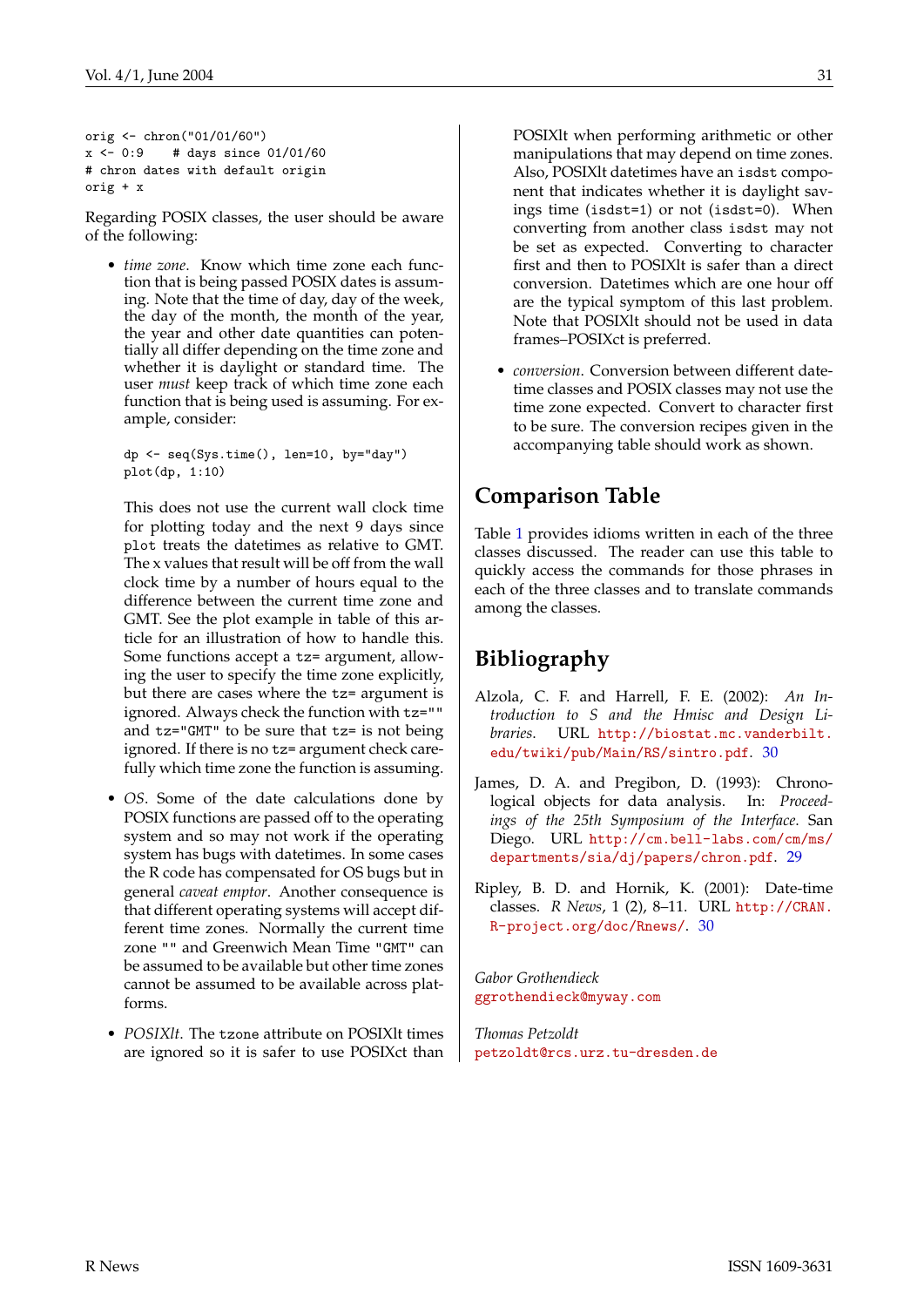|                                                                                                                                                                 | Date                                                                                                                                                                                                                                                                                                                                     | chron                                                                                                                                                                                                                                                                                                         | POSIXct                                                                                                                                                                                                                                                                                                                                                                                                                                   |
|-----------------------------------------------------------------------------------------------------------------------------------------------------------------|------------------------------------------------------------------------------------------------------------------------------------------------------------------------------------------------------------------------------------------------------------------------------------------------------------------------------------------|---------------------------------------------------------------------------------------------------------------------------------------------------------------------------------------------------------------------------------------------------------------------------------------------------------------|-------------------------------------------------------------------------------------------------------------------------------------------------------------------------------------------------------------------------------------------------------------------------------------------------------------------------------------------------------------------------------------------------------------------------------------------|
| time zone difference<br>x days since origin<br>x days since date<br>diff in days<br>previous day<br>next day<br>compare<br>origin<br>non                        | structure(floor(x),class="Date")<br>structure(0, class="Date")<br>$dt0 + f1oor(x)$<br>Sys.Date()<br>dt1 > dt2<br>$dt1-dt2$<br>$d$ t+1<br>$dt-1$                                                                                                                                                                                          | as.chron(as.POSIXct(format(Sys.time()),tz="GMT"))<br>dct > dc2<br>chron(0)<br>charon(x)<br>$dc1-dc2$<br>$dc0+x$<br>$dc+1$<br>$dc-1$                                                                                                                                                                           | structure(x*24*60*60,class=c("POSIXt","POSIXct"))#GMTdays<br>seq(dp0, length=2, by=paste(x, "DSTday")[2] <sup>4</sup><br>structure(0,class=c("POSIXt","POSIXct"))<br>$seq(dp0, length=2, by="-1)$ $DSTday'$ ) $[2]$ <sup>3</sup><br>dp-as.POSIXct(format(dp,tz="GMT"))<br>seq(dp0, length=2, by="DSTday") [2] <sup>2</sup><br>$\texttt{difftime}(\texttt{dp1}, \texttt{dp2}, \texttt{unit=", \texttt{day''}})$<br>Sys.time()<br>dp1 > dp2 |
| mean each month/year<br>day of week (Sun=0)<br>first day of month<br>month which sorts<br>12 monthly means<br>every 2nd week<br>day of year<br>sequence<br>plot | $dts < -seq(dt0, length=10, by="day")$<br>$\tt{tapply(x, format(dt, "YY-Km")}, mean)$<br>$\tt{tapply(x, format(dt, "?\nm{m}"), mean}$<br>seq(dt0, length=3, by="2 week")<br>as.Date(format(dt,"%Y-%m-01")<br>as.numeric(format(dt,"%m"))<br>as.numeric(format(dt,"%w"))<br>as.numeric $(f$ ormat $(dt, "l'_{j"})$<br>plot(dts,rnorm(10)) | $t$ apply(x,format(as.Date(dc)," $\chi Y - \chi_{m}$ "),mean)<br>as.numeric(format(as.Date(dc),"%j"))<br>chron(dc)-month.day.year(dc)\$day+1<br>as.numeric(dates(dc)-3)%%7<br>$dc0 + seq(0, length=3, by=14)$<br>dcs <- seq(dc0, length=10)<br>tapply(x,months(dc),mean)<br>plot(dcs,rnorm(10);<br>months(dc) | plot(as.POSIXct(format(dps),tz="GMT"),rnorm(10)) <sup>5</sup><br>dps <- seq(dp0, length=10, by="DSTday")<br>$\tt{tapply(x, format(dp, "YY-Ym").}$ mean)<br>as. $POSIXct(format(dp, "XY-"Zm-01")$<br>$\texttt{tapply}(x, \texttt{format}(dp, "'\texttt{m}''), \texttt{mean})$<br>seq(dp0, length=3, by="2 week")<br>as.numeric(format(dp,"%w"))<br>as.numeric(format(dp," $\frac{1}{2}$ j"))<br>as.numeric(format(dp,"%m"))                |
| 1970<br>$yyyy-mm-dd$<br>Sat Jul 1<br>mm/dd/yy<br>Output                                                                                                         | format $(\mathrm{dt}, \mathord{"?a} \ \mathrm{Zb} \ \mathrm{Zd}, \ \mathrm{ZY"})$<br>format $(\mathrm{dt}, \mathord{"}\lambda \mathrm{m}/\mathrm{d}/\mathrm{d}/\mathrm{d}/\mathrm{y} \mathord{"})$<br>format(dt)                                                                                                                         | format (as. Date (dates (dc)), "%a %b %d, %Y")<br>format (as. Date (dates (dc)))<br>format (dates(dc))                                                                                                                                                                                                        | format (dp, "%a %b %d, %Y")<br>format $(dp, "YY-Ym-Yd")$<br>format $(dp, "lm'/d/{}'_{a}y")$                                                                                                                                                                                                                                                                                                                                               |
| Conversion (tz="")<br>"10/15/1970"<br>"1970-10-15"<br>Input                                                                                                     | as. Date (z, " $\frac{1}{2}$ m/ $\frac{1}{2}$ d/ $\frac{1}{2}$ Y")<br>as.Date(z)                                                                                                                                                                                                                                                         | format=" $y$ -m-d"<br>chron(z,<br>charon(z)                                                                                                                                                                                                                                                                   | as. POSIXct (strptime $(z, " \text{m}/ \text{m} / \text{m} / \text{m} / \text{m} / \text{m} )$ )<br>as.POSIXct(z)                                                                                                                                                                                                                                                                                                                         |
| Conversion (tz="GMT")<br>to POSIXct<br>to chron<br>to Date                                                                                                      | as.POSIXct(format(dt))<br>chron(unclass(dt))                                                                                                                                                                                                                                                                                             | as.POSIXct(paste(as.Date(dates(dc)),times(dc)%%1))<br>as.Date(dates(dc))                                                                                                                                                                                                                                      | chron(format(dp, " $\frac{1}{2}$ "/a/ $\frac{1}{2}$ Y'),format(dp, " $\frac{1}{2}$ H: $\frac{1}{2}$ K': $\frac{1}{2}$ S")) <sup>6</sup><br>as.Date(format(dp))                                                                                                                                                                                                                                                                            |
| to POSIXct<br>to chron<br>to Date                                                                                                                               | as.POSIXct(format(dt),tz="GMI")<br>chron(unclass(dt))                                                                                                                                                                                                                                                                                    | as.Date(dates(dc))<br>as.POSIXct(dc)                                                                                                                                                                                                                                                                          | as.chron(dp)<br>as.Date(dp)                                                                                                                                                                                                                                                                                                                                                                                                               |
| Vanishino a                                                                                                                                                     | Notes: z is a vector of characters. x is a vector of numbers. Variabl                                                                                                                                                                                                                                                                    | anticantinas Capital                                                                                                                                                                                                                                                                                          | es beginning with dt are Date variables, Variables beginning with dc are chron variables and variables beginning with dp are POSIXct variables                                                                                                                                                                                                                                                                                            |

<span id="page-31-0"></span>Table 1: Comparison Table

See strptime for more % codes Variables ending in 0 are scalars; others are vectors. Expressions involving chron dates assume all chron options are set at default values. See strptime for more % codes Aniables ending in 0 are scalars; others are vectors. Expressions involving chron dates assume all chron options are set at default values.

<sup>1</sup>Can be reduced to dp1-dp2 if its acceptable that datefimes closer than one day are returned in hours or other units rather than days.<br><sup>2</sup>Can be reduced to dp+24\*60\*80 if one hour deviation at time changes between stand Can be reduced to dp+24\*60\*60\*x if one hour deviation acceptable when straddling odd number of standard/daylight savings time changes. Can be reduced to dp1-dp2 if its acceptable that datetimes closer than one day are returned in hours or other units rather than days. Can be reduced to dp+24\*60\*60 if one hour deviation at time changes between standard and daylight savings time are acceptable. Can be reduced to dp-24\*60\*60 if one hour deviation at time changes between standard and daylight savings time are acceptable.

 $5\,$ Can be reduced to plot (dps,  $r$ norm $(10)$ ) if plotting points at GMT datetimes rather than current datetime suffices.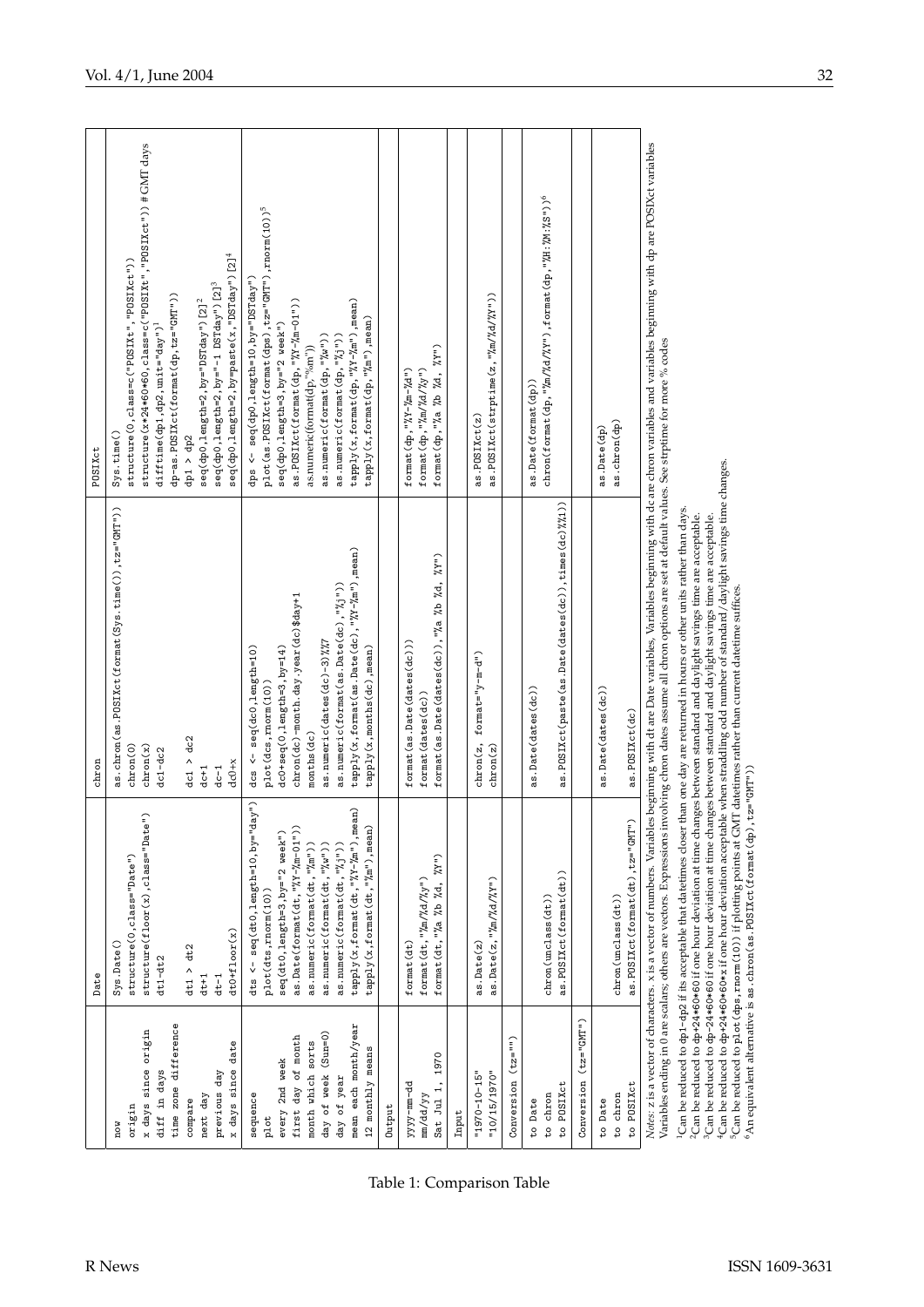# **Programmers' Niche**

#### <span id="page-32-0"></span>**A simple class, in S3 and S4**

*by Thomas Lumley*

#### **ROC curves**

Receiver Operating Characteristic curves (ROC curves) display the ability of an ordinal variable to discriminate between two groups. Invented by radio engineers, they are perhaps most used today in describing medical diagnostic tests. Suppose *T* is the result of a diagnostic test, and *D* is an indicator variable for the presence of a disease.

The ROC curve plots the true positive rate (sensitivity),  $Pr(T > c | D = 1)$ , against the false positive rate (1−specificity),  $Pr(T > c | D = 0)$  for all values of *c*. Because the probabilities are conditional on disease status the ROC curve can be estimated from either an ordinary prospective sample or from separate samples of cases  $(D = 1)$  or controls  $(D = 0)$ .

I will start out with a simple function to draw ROC curves, improve it, and then use it as the basis of S3 and S4 classes.

Simply coding up the definition of the ROC curve gives a function that is efficient enough for most practical pruposes. The one necessary optimisation is to realise that  $\pm\infty$  and the the unique values of *T* are the only cutpoints needed. Note the use of sapply to avoid introducing an index variable for elements of cutpoints.

```
drawROC \leftarrow function(T,D){
  cutpoints<-c(-Inf, sort(unique(T)), Inf)
  sens<-sapply(cutpoints,
      function(c) sum(D[T>c])/sum(D))spec<-sapply(cutpoints,
      function(c) sum((1-D) [T\leq c]/sum(1-D))plot(1-spec, sens, type="l")
}
```
It would usually be bad style to use T and c as variable names, because of confusion with the Scompatible T==TRUE and the built-in function c(). In this case the benefit of preserving standard notation is arguably worth the potential confusion.

There is a relatively simple optimisation of the function that increases the speed substantially, though at the cost of requiring  $\overline{T}$  to be a number, rather than just an object for which > and <= are defined.

```
drawROC<-function(T,D){
 DD < -table (-T, D)sens<-cumsum(DD[,2])/sum(DD[,2])
  mspec<-cumsum(DD[,1])/sum(DD[,1])
```

```
plot( mspec,sens, type="l")
}
```
One pedagogical virtue of this code is that it makes it obvious that the ROC curve must be monotone: the true positive and false positive rates are cumulative sums of non-negative numbers.

# **Classes and methods**

Creating an S3 class for ROC curves is an easy incremental step. The computational and graphical parts of drawROC are separated, and an object of class "ROC" is created simply by setting the class attribute of the result.

The first thing a new class needs is a print method. The print function is *generic*, when given an object of class "ROC" it automatically looks for a print.ROC function to take care of the work. Failing that, it calls print.default, which spews the internal representation of the object all over the screen.

```
ROC - function (T,D) {
   TT<-rev(sort(unique(T)))
   DD < -table(-T,D)sens<-cumsum(DD[,2])/sum(DD[,2])
  mspec<-cumsum(DD[,1])/sum(DD[,1])
  rval<-list(sens=sens, mspec=mspec, test=TT,
             call=sys.call())
  class(rval)<-"ROC"
  rval
}
print.ROC-function(x, \ldots){
  cat("ROC curve: ")
  print(x$call)
}
```
The programmer is responsible for ensuring that the object has all the properties assumed by functions that use ROC objects. If an object has class "duck", R will assume it can look.duck, walk.duck and quack.duck.

Since the main purpose of ROC curves is to be graphed, a plot method is also needed. As with print, plot will look for a plot.ROC method when handed an object of class "ROC" to plot.

```
plot.ROC<-function(x, type="b", null.line=TRUE,
     xlab="1-Specificity", ylab="Sensitivity",
     main=NULL, ...){
  par(pty="s")
  plot(x$mspec, x$sens, type=type,
         xlab=xlab, ylab=ylab, ...)
```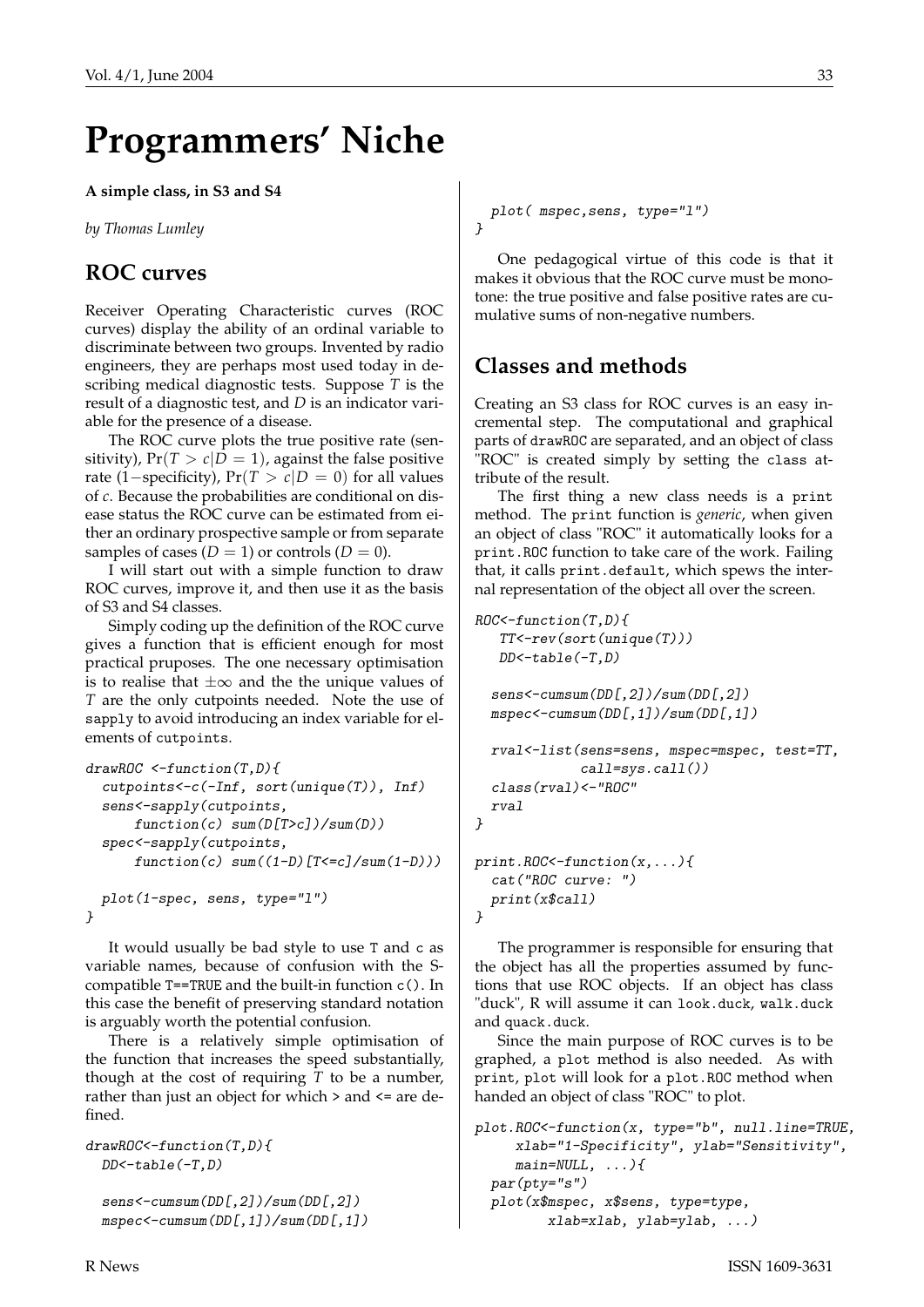}

```
if(null.line)
 abline(0, 1, 1ty=3)
if(is.null(main))
 main<-x$call
title(main=main)
```
A lines method allows ROC curves to be graphed on the same plot and compared. It is a strippeddown version of the plot method:

```
lines.ROC\le-function(x, \ldots){
  lines(x$mspec, x$sens, ...)
}
```
A method for identify allows the cutpoint to be found for any point on the curve:

```
identify.ROC<-function(x, labels=NULL,
                         ...,digits=1)
{
 if (is.null(labels))
   labels<-round(x$test,digits)
 identify(x$mspec, x$sens, labels=labels,...)
}
```
An AUC function, to compute the area under the ROC curve, is left as an exercise for the reader.

#### **Generalising the class**

The test variable *T* in an ROC curve may be a model prediction rather than a single biomarker, and ROC curves have been used to summarise the discriminatory power of logistic regression and survival models. A generic constructor function would allow methods for single variables and for models. Here the default method is the same as the original ROC function.

```
ROC \leftarrow function(T, ...) UseMethod("ROC")
ROC.default <-function(T,D,...){
  TT<-rev(sort(unique(T)))
  DD < -table (-T, D)sens<-cumsum(DD[,2])/sum(DD[,2])
  mspec<-cumsum(DD[,1])/sum(DD[,1])
  rval<-list(sens=sens, mspec=mspec,
             test=TT,call=sys.call())
  class(rval)<-"ROC"
  rval
}
```
The ROC.glm method extracts the fitted values from a binomial regression model and uses them as the test variable.

```
ROC.glm -function (T, \ldots) {
  if (!(T$family$family %in%
              c("binomial", "quasibinomial")))
    stop("ROC curves for binomial glms only")
```

```
test<-fitted(T)
  disease<-(test+resid(T, type="response"))
  disease<-disease*weights(T)
  if (max(abs(disease % 1)) > 0.01)warning("Y values suspiciously
                     far from integers")
  TT<-rev(sort(unique(test)))
  DD<-table(-test,disease)
  sens<-cumsum(DD[,2])/sum(DD[,2])
  mspec<-cumsum(DD[,1])/sum(DD[,1])
  rval<-list(sens=sens, mspec=mspec,
              test=TT,call=sys.call())
  class(rval)<-"ROC"
  rval
}
```
## **S4 classes and method**

In the new S4 class system provided by the "methods" package, classes and methods must be registered. This ensures that an object has the components required by its class, and avoids the ambiguities of the S3 system. For example, it is not possible to tell from the name that t.test.formula is a method for t.test while t.data.frame is a method for t (and t.test.cluster, in the "Design" package, is neither).

As a price for this additional clarity, the S4 system takes a little more planning, and can be clumsy when a class needs to have components that are only sometimes present.

The definition of the ROC class is very similar to the calls used to create the ROC objects in the S3 functions.

```
setClass("ROC",
  representation(sens="numeric",mspec="numeric",
                 test="numeric",call="call"),
  validity=function(object) {
     length(object@sens)==length(object@mspec) &&
     length(object@sens)==length(object@test)
  }
\lambda
```
The first argument to setClass gives the name of the new class. The second describes the components (slots) that contain the data. Optional arguments include a validity check. In this case the ROC curve contains three numeric vectors and a copy of the call that created it. The validity check makes sure that the lengths of the three vectors agree. It could also check that the vectors were appropriately ordered, or that the true and false positive rates were between 0 and 1.

In contrast to the S3 class system, the S4 system requires all creation of objects to be done by the new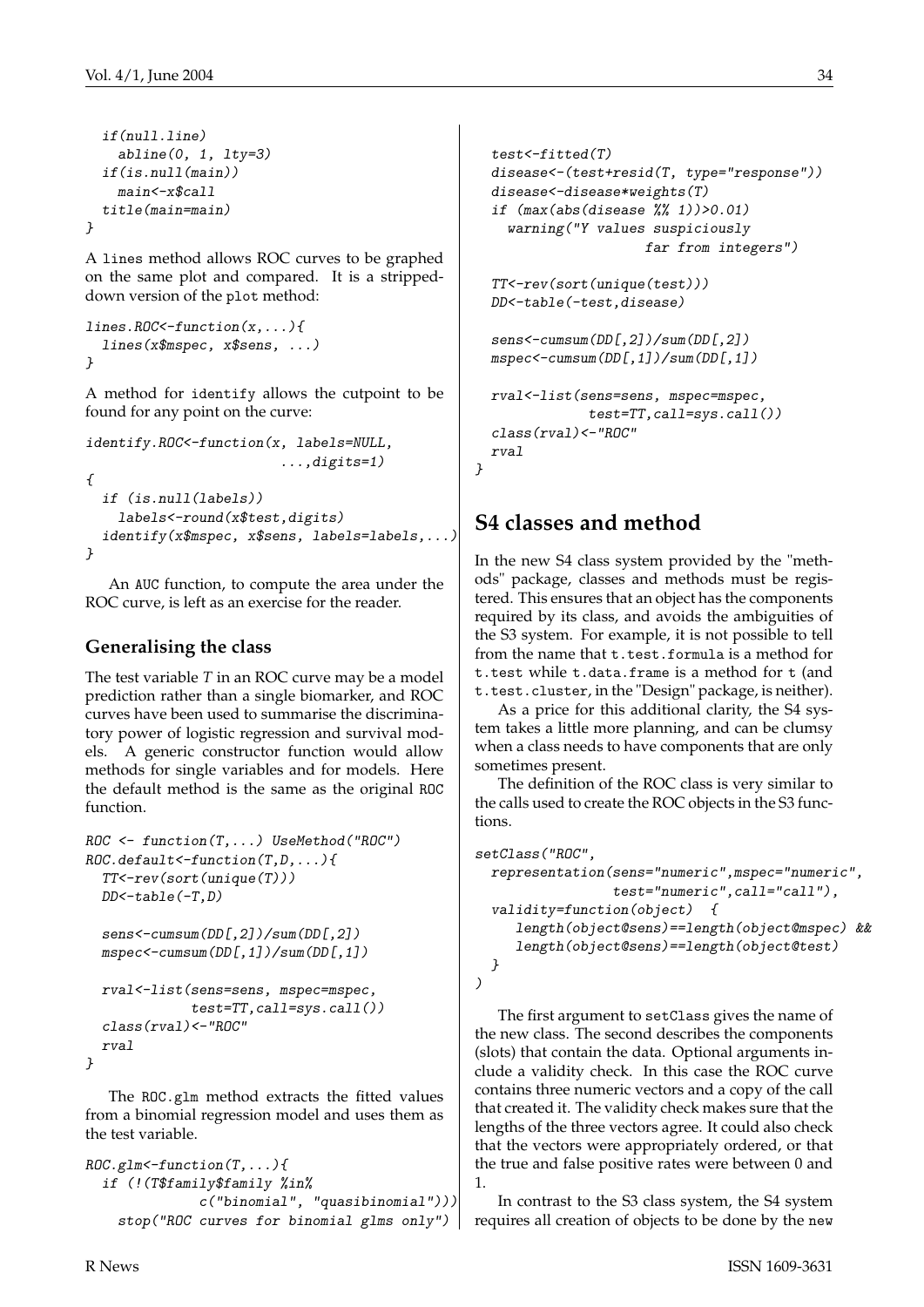function. This checks that the correct components are present and runs any validity checks. Here is the translation of the ROC function.

```
ROC -function(T,D){
  TT<-rev(sort(unique(T)))
 DD < -table (-T, D)sens<-cumsum(DD[,2])/sum(DD[,2])
 mspec<-cumsum(DD[,1])/sum(DD[,1])
 new("ROC", sens=sens, mspec=mspec,
             test=TT,call=sys.call())
```
}

Rather than print, S4 objects use show for display. Here is a translation of the print method from the S3 version of the code

```
setMethod("show","ROC",
function(object){
  cat("ROC curve: ")
 print(object@call)
})
```
The first argument of setMethod is the name of the generic function (show). The second is the *signature*, which specifies when the method should be called. The signature is a vector of class names, in this case a single name since the generic function show has only one argument. The third argument is the method itself. In this example it is an anonymous function; it could also be a named function. The notation object@call is used to access the slots defined in setClass, in the same way that \$ is used for list components. The @ notation should be used only in methods, although this is not enforced in current versions of R.

The plot method shows some of the added flexibility of the S4 method system. The generic function plot has two arguments, and the chosen method can be based on the classes of either or both. In this case a method is needed for the case where the first argument is an ROC object and there is no second argument, so the signature of the method is c("ROC","missing"). In addition to the two arguments x and y of the generic function, the method has all the arguments needed to customize the plot, including a ... argument for further graphical parameters.

```
setMethod("plot", c("ROC","missing"),
    function(x, y, type="b", null.line=TRUE,
            xlab="1-Specificity",
            ylab="Sensitivity",
            main=NULL, \ldots){
       par(pty="s")
       plot(x@mspec, x@sens, type=type,
          xlab=xlab, ylab=ylab, ...)
       if(null.line)
```

```
abline(0,1,1ty=3)if(is.null(main))
   main<-x@call
title(main=main)
}
```
)

Creating a method for lines appears to work the same way

```
setMethod("lines","ROC",
    function(x, \ldots)lines(x@mspec, x@sens,...)
)
```
In fact, things are more complicated. There is no S4 generic function for lines (unlike plot and show). When an S4 method is set on a function that is not already an S4 generic, a generic function is created. If you knew that lines was not already an S4 generic it would be good style to include a specific call to setGeneric, to make clear what is happening. Looking at the function lines before

```
> lines
function (x, \ldots)UseMethod("lines")
<environment: namespace:graphics>
```
and after the setMethod call

```
> lines
standardGeneric for "lines" defined from
package "graphics"
```

```
function (x, \ldots)standardGeneric("lines")
<environment: 0x2fc68a8>
Methods may be defined for arguments: x
```
shows what happens.

Note that the creation of this S4 generic does not affect the workings of S3 methods for lines. Calling methods("lines") will still list the S3 methods, and calling getMethods("lines") will list both S3 and S4 methods.

Adding a method for creating ROC curves from binomial generalised linear models provides an example of setGeneric. Calling setGeneric creates a generic ROC function and makes the existing function the default method. The code is the same as the S3 ROC.glm except that new is used to create the ROC object.

```
setGeneric("ROC")
```

```
setMethod("ROC",c("glm","missing"),
 function(T){
   if (!(T$family$family %in%
         c("binomial", "quasibinomial")))
       stop("ROC curves for binomial glms only")
```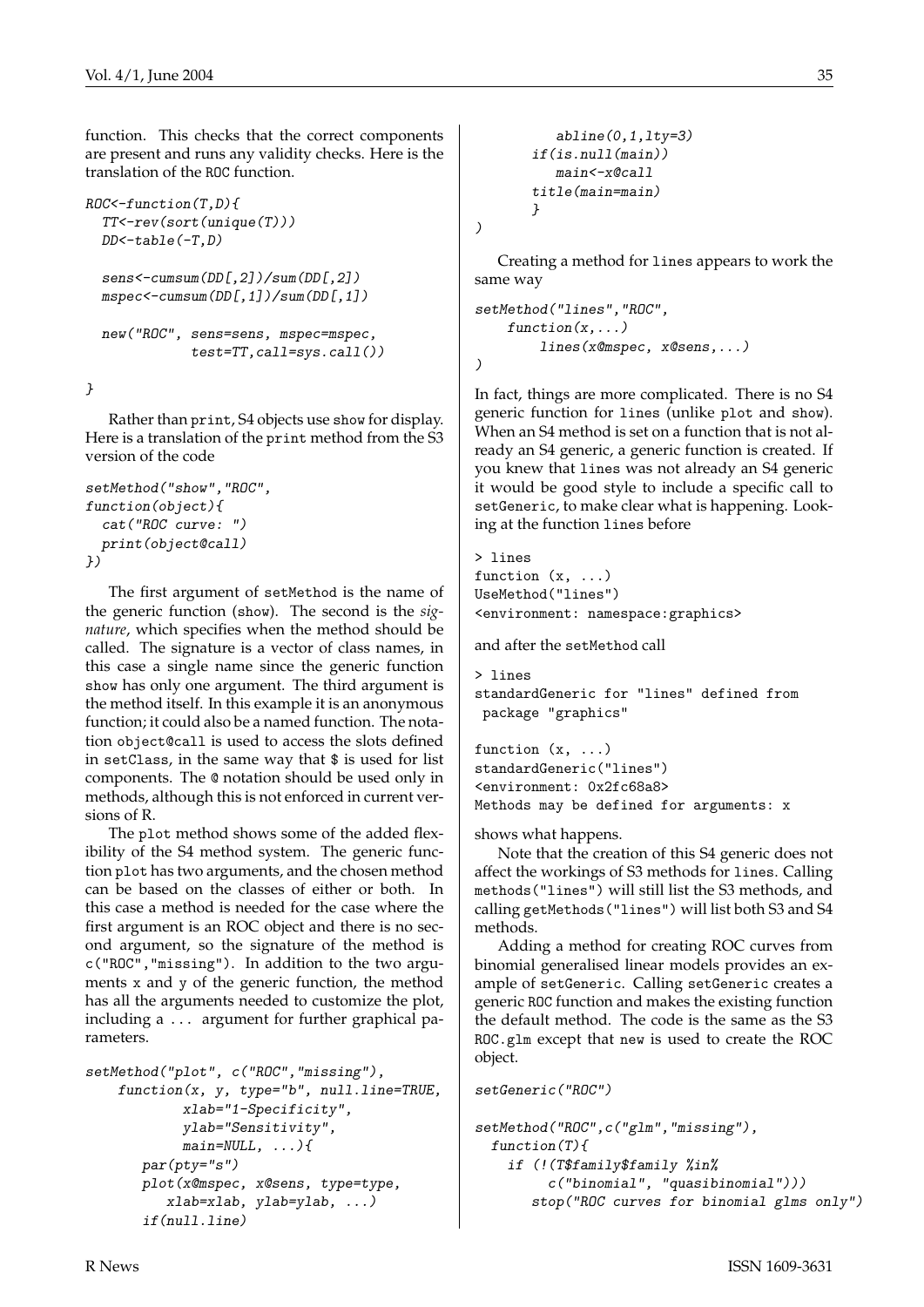)

```
test<-fitted(T)
 disease<-(test+resid(T,type="response"))
 disease<-disease*weights(T)
  if (max(abs(disease % 1)) > 0.01)warning("Y values suspiciously far
                        from integers")
 TT<-rev(sort(unique(test)))
 DD<-table(-test,disease)
 sens<-cumsum(DD[,2])/sum(DD[,2])
 mspec<-cumsum(DD[,1])/sum(DD[,1])
 new("ROC",sens=sens, mspec=mspec,
            test=TT,call=sys.call())
}
```
Finally, a method for identify shows one additional feature of setGeneric. The signature argument to setGeneric specifies which arguments are permitted in the signature of a method and thus are used for method dispatch. Method dispatch for identify will be based only on the first argument, which saves having to specify a "missing" second argument in the method.

```
setGeneric("identify",signature=c("x"))
```

```
setMethod("identify", "ROC",
  function(x, labels=NULL,
                   \ldots, digits=1) {
    if (is.null(labels))
```
# **Changes in R**

<span id="page-35-0"></span>*by the R Core Team*

# **New features in 1.9.1**

- as.Date() now has a method for "POSIXlt" objects.
- mean() has a method for "difftime" objects and so summary() works for such objects.
- legend() has a new argument pt.cex.
- plot.ts() has more arguments, particularly yax.flip.
- heatmap() has a new keep.dendro argument.
- The default barplot method now handles vectors and 1-d arrays (e.g., obtained by table()) the same, and uses grey instead of heat color palettes in these cases. (Also fixes PR#6776.)

```
labels<-round(x@test, digits)
identify(x@mspec, x@sens,
        labels=labels,...)
}
```
# **Discussion**

)

Creating a simple class and methods requires very similar code whether the S3 or S4 system is used, and a similar incremental design strategy is possible. The S3 and S4 method system can coexist peacefully, even when S4 methods need to be defined for a function that already has S3 methods.

This example has not used inheritance, where the S3 and S4 systems differ more dramatically. Judging from the available examples of S4 classes, inheritance seems most useful in defining data structures, rather than objects representing statistical calculations. This may be because inheritance extends a class by creating a special case, but statisticians more often extend a class by creating a more general case. Reusing code from, say, linear models in creating generalised linear models is more an example of delegation than inheritance. It is not that a generalised linear model "is" a linear model, more that it "has" a linear model (from the last iteration of iteratively reweighted least squares) associated with it.

*Thomas Lumley Department of Biostatistics University of Washington, Seattle*

> • nls() now looks for variables and functions in its formula in the environment of the formula before the search path, in the same way lm() etc look for variables in their formulae.

# **User-visible changes in 1.9.0**

- Underscore  $\overline{\phantom{a}}$  is now allowed in syntactically valid names, and make.names() no longer changes underscores. Very old code that makes use of underscore for assignment may now give confusing error messages.
- Package 'base' has been split into packages 'base', 'graphics', 'stats' and 'utils'. All four are loaded in a default installation, but the separation allows a 'lean and mean' version of R to be used for tasks such as building indices.

Packages ctest, eda, modreg, mva, nls, stepfun and ts have been merged into stats, and lqs has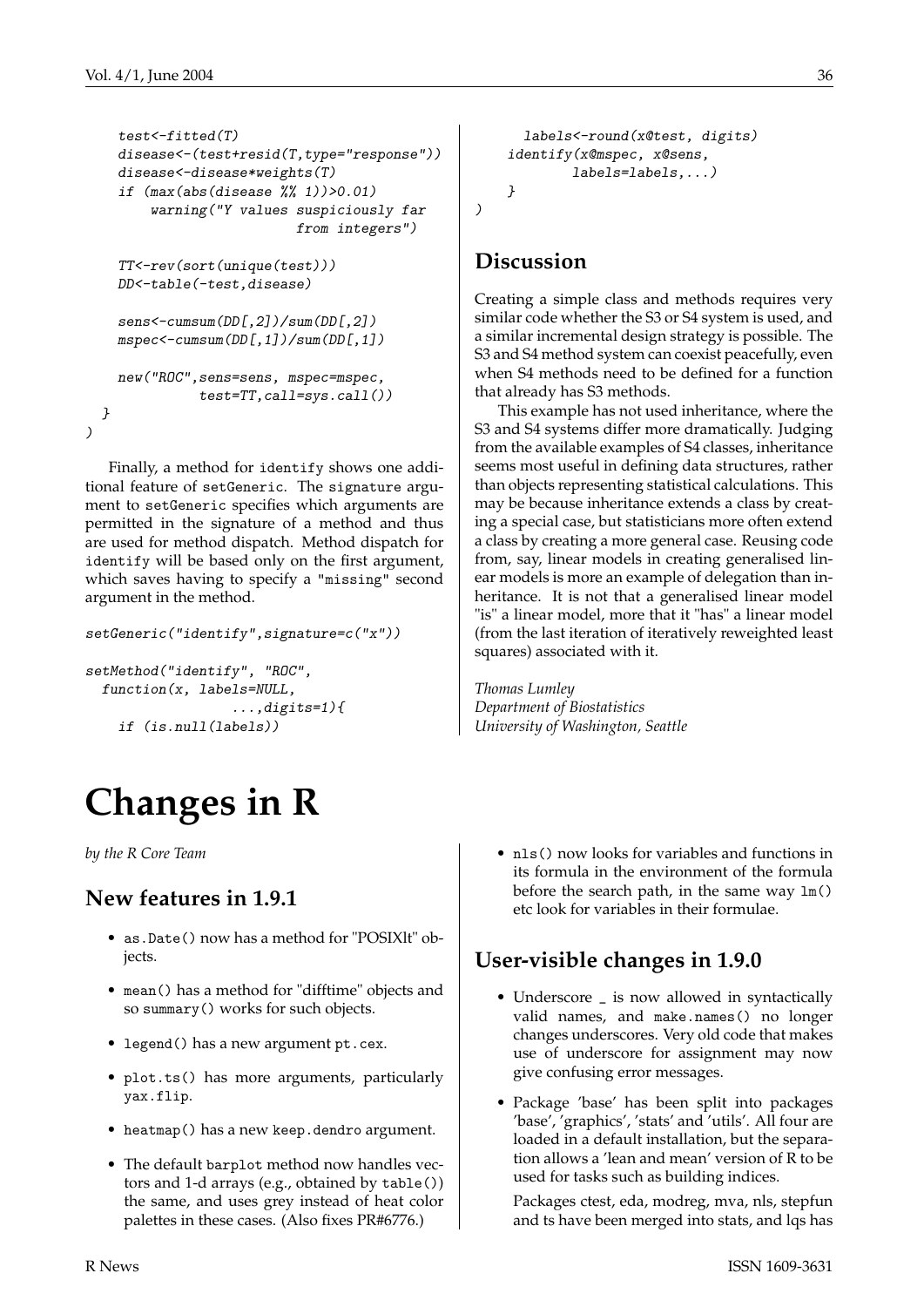been returned to MASS. In all cases a stub has been left that will issue a warning and ensure that the appropriate new home is loaded. All the time series datasets have been moved to package stats. Sweave has been moved to utils.

Package mle has been moved to stats4 which will become the central place for statistical S4 classes and methods distributed with base R. Package mle remains as a stub.

Users may notice that code in .Rprofile is run with only the new base loaded and so functions may now not be found. For example, ps.options(horizontal = TRUE) should be preceded by library(graphics) or called as graphics::ps.options or, better, set as a hook – see ?setHook.

- There has been a concerted effort to speed up the startup of an R session: it now takes about 2/3rds of the time of 1.8.1.
- A warning is issued at startup in a UTF-8 locale, as currently R only supports single-byte encodings.

## **New features in 1.9.0**

- \$, \$<-, [[, [[<- can be applied to environments. Only character arguments are allowed and no partial matching is done. The semantics are basically that of get/assign to the environment with inherits=FALSE.
- There are now print() and [ methods for "acf" objects.
- aov() will now handle singular Error() models, with a warning.
- arima() allows models with no free parameters to be fitted (to find log-likelihood and AIC values, thanks to Rob Hyndman).
- array() and matrix() now allow 0-length 'data' arguments for compatibility with S.
- as.data.frame() now has a method for arrays.
- as.matrix.data.frame() now coerces an alllogical data frame to a logical matrix.
- New function assignInNamespace() parallelling fixInNamespace.
- There is a new function contourLines() to produce contour lines (but not draw anything). This makes the CRAN package clines (with its clines() function) redundant.
- D(), deriv(), etc now also differentiate asin(), acos(), atan(), (thanks to a contribution of Kasper Kristensen).
- The package argument to data() is no longer allowed to be a (unquoted) name and so can be a variable name or a quoted character string.
- There is a new class "Date" to represent dates (without times) plus many utility functions similar to those for date-times. See ?Date.
- Deparsing (including using dump() and dput()) an integer vector now wraps it in as.integer() so it will be source()d correctly. (Related to PR#4361.)
- .Deprecated() has a new argument package which is used in the warning message for nonbase packages.
- The print() method for "difftime" objects now handles arrays.
- dir.create() is now an internal function (rather than a call to mkdir) on Unix as well as on Windows. There is now an option to suppress warnings from mkdir, which may or may not have been wanted.
- dist() has a new method to calculate Minkowski distances.
- expand.grid() returns appropriate array dimensions and dimnames in the attribute "out.attrs", and this is used by the predict() method for loess to return a suitable array.
- factanal(), loess() and princomp() now explicitly check for numerical inputs; they might have silently coded factor variables in formulae.
- New functions factorial() defined as  $gamma(x+1)$  and for S-PLUS compatibility, lfactorial() defined as lgamma(x+1).
- findInterval(x, v) now allows +/-Inf values, and NAs in x.
- formula.default() now looks for a "terms" component before a formula argument in the saved call: the component will have '.' expanded and probably will have the original environment set as its environment. And what it does is now documented.
- glm() arguments etastart and mustart are now evaluated via the model frame in the same way as subset and weights.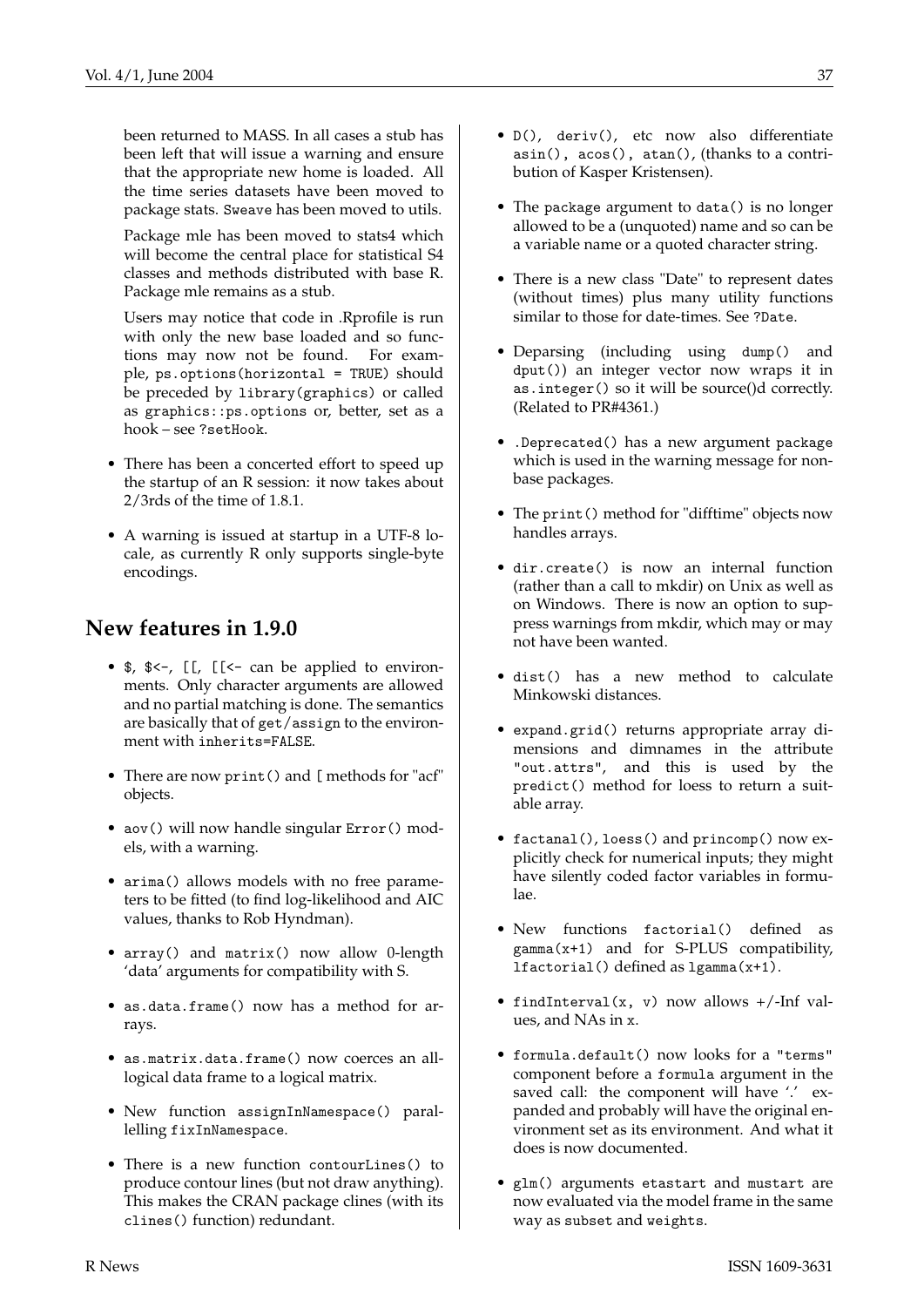• Functions grep(), regexpr(), sub() and gsub() now coerce their arguments to character, rather than give an error.

The perl=TRUE argument now uses character tables prepared for the locale currently in use each time it is used, rather than those of the C locale.

- New functions head() and tail() in package 'utils'. (Based on a contribution by Patrick Burns.)
- legend() has a new argument 'text.col'.
- methods(class=) now checks for a matching generic, and so no longer returns methods for non-visible generics (and eliminates various mismatches).
- A new function mget() will retrieve multiple values from an environment.
- model.frame() methods, for example those for "lm" and "glm", pass relevant parts of ... onto the default method. (This has long been documented but not done.) The default method is now able to cope with model classes such as "lqs" and "ppr".
- nls() and ppr() have a model argument to allow the model frame to be returned as part of the fitted object.
- "POSIXct" objects can now have a "tzone" attribute that determines how they will be converted and printed. This means that date-time objects which have a timezone specified will generally be regarded as in their original time zone.
- postscript() device output has been modified to work around rounding errors in lowprecision calculations in gs >= 8.11. (PR#5285, which is not a bug in R.)

It is now documented how to use other Computer Modern fonts, for example italic rather than slanted.

• ppr() now fully supports categorical explanatory variables,

ppr() is now interruptible at suitable places in the underlying FORTRAN code.

- princomp() now warns if both x and covmat are supplied, and returns scores only if the centring used is known.
- psigamma(x, deriv=0), a new function generalizes, digamma() etc. All these (psigamma, digamma, trigamma,...) now also work for x < 0.
- pchisq( , ncp > 0) and hence qchisq() now work with much higher values of ncp; it has become much more accurate in the left tail.
- read.table() now allows embedded newlines in quoted fields. (PR#4555)
- rep.default(0-length-vector, length.out=n) now gives a vector of length n and not length 0, for compatibility with S.

If both each and length.out have been specified, it now recycles rather than fills with NAs for S compatibility.

If both times and length.out have been specified, times is now ignored for S compatibility. (Previously padding with NAs was used.)

The "POSIXct" and "POSIXlt" methods for rep() now pass ... on to the default method (as expected by PR#5818).

- rgb2hsv() is new, an R interface the C API function with the same name.
- User hooks can be set for onLoad, library, detach and onUnload of packages/namespaces: see ?setHook.
- save() default arguments can now be set using option "save.defaults", which is also used by save.image() if option "save.image.defaults" is not present.
- New function shQuote() to quote strings to be passed to OS shells.
- sink() now has a split= argument to direct output to both the sink and the current output connection.
- split.screen() now works for multiple devices at once.
- On some OSes (including Windows and those using glibc) strptime() did not validate dates correctly, so we have added extra code to do so. However, this cannot correct scanning errors in the OS's strptime (although we have been able to work around these on Windows). Some examples are now tested for during configuration.
- strsplit() now has fixed and perl arguments and split="" is optimized.
- subset() now allows a drop argument which is passed on to the indexing method for data frames.
- termplot() has an option to smooth the partial residuals.
- varimax() and promax() add class "loadings" to their loadings component.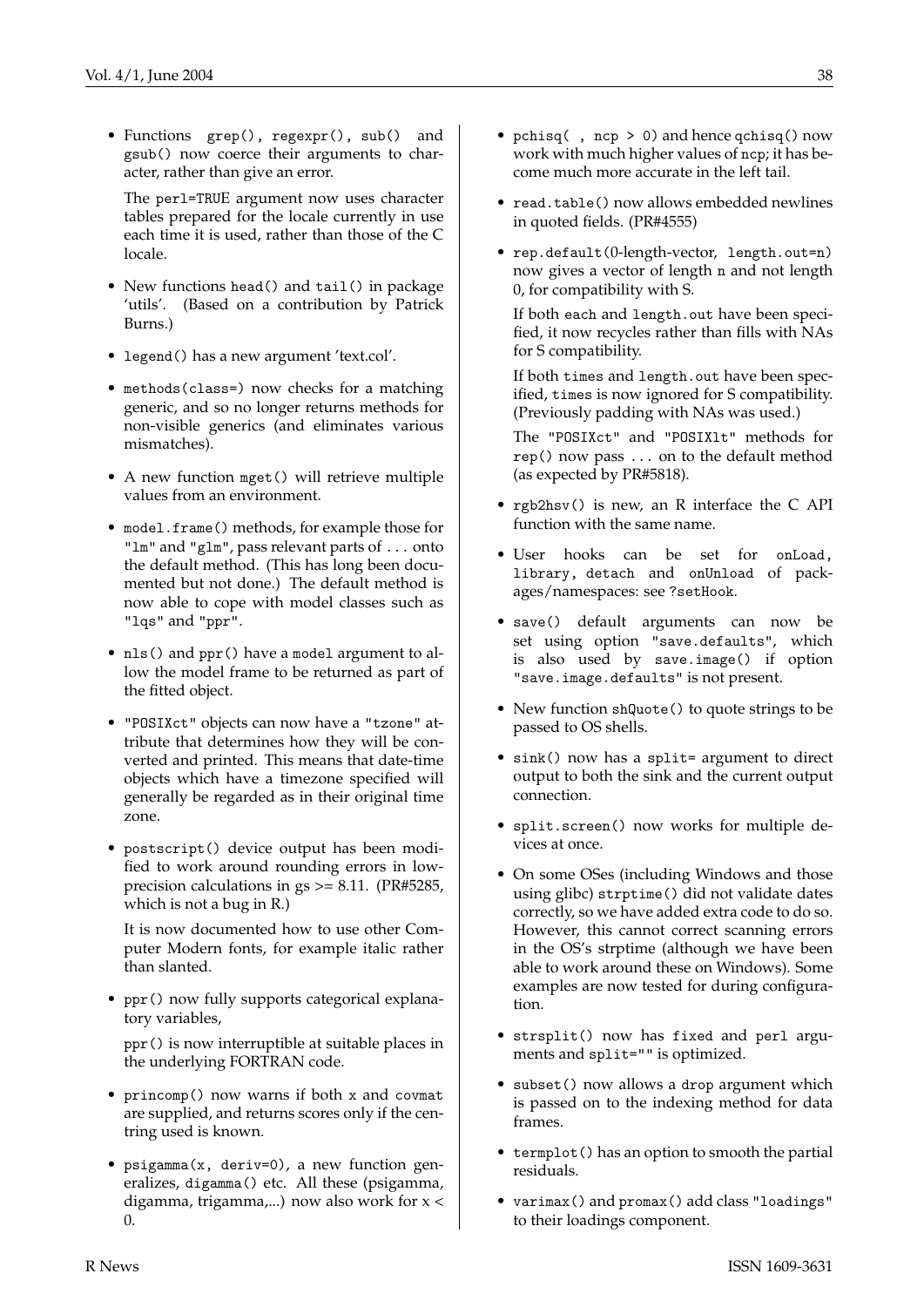- Model fits now add a "dataClasses" attribute to the terms, which can be used to check that the variables supplied for prediction are of the same type as those used for fitting. (It is currently used by predict() methods for classes "lm", "mlm", "glm" and "ppr", as well as methods in packages MASS, rpart and tree.)
- New command-line argument --max-ppsize allows the size of the pointer protection stack to be set higher than the previous limit of 10000.
- The fonts on an X11() device (also jpeg() and png() on Unix) can be specified by a new argument 'fonts' defaulting to the value of a new option "X11fonts".
- New functions in the tools package: pkgDepends, getDepList and installFoundDepends. These provide functionality for assessing dependencies and the availability of them (either locally or from online repositories).
- The parsed contents of a NAMESPACE file are now stored at installation and if available used to speed loading the package, so packages with namespaces should be reinstalled.
- Argument asp, although not a graphics parameter, is accepted in the ... of graphics functions without a warning. It now works as expected in contour().
- Package stats4 exports S4 generics for AIC() and BIC().
- The Mac OS X version now produces an R framework for easier linking of R into other programs. As a result, R.app is now relocatable.
- Added experimental support for conditionals in NAMESPACE files.
- Added as.list.environment to coerce environments to lists (efficiently).
- New function addmargins() in the stats package to add marginal summaries to tables, e.g. row and column totals. (Based on a contribution by Bendix Carstensen.)
- dendrogam edge and node labels can now be expressions (to be plotted via stats:::plotNode called from plot.dendrogram). The diamond frames around edge labels are more nicely scaled horizontally.
- Methods defined in the methods package can now include default expressions for arguments. If these arguments are missing in

the call, the defaults in the selected method will override a default in the generic. See ?setMethod.

- Changes to package 'grid':
	- **–** Renamed push/pop.viewport() to push/popViewport().
	- **–** Added upViewport(), downViewport(), and seekViewport() to allow creation and navigation of viewport tree (rather than just viewport stack).
	- **–** Added id and id.lengths arguments to grid.polygon() to allow multiple polygons within single grid.polygon() call.
	- **–** Added vpList(), vpStack(), vpTree(), and current.vpTree() to allow creation of viewport "bundles" that may be pushed at once (lists are pushed in parallel, stacks in series).

```
current.vpTree() returns the current
viewport tree.
```
- **–** Added vpPath() to allow specification of viewport path in downViewport() and seekViewport().
	- See ?viewports for an example of its use.
	- NOTE: it is also possible to specify a path directly, e.g., something like vp1::vp2, but this is only advised for interactive use (in case I decide to change the separator :: in later versions).
- **–** Added just argument to grid.layout() to allow justification of layout relative to parent viewport **IF** the layout is not the same size as the viewport. There's an example in help(grid.layout).
- **–** Allowed the "vp" slot in a grob to be a viewport name or a vpPath. The interpretation of these new alternatives is to call downViewport() with the name or vpPath before drawing the grob and upViewport() the appropriate amount after drawing the grob. Here's an example of the possible usage: pushViewport(viewport(w=.5, h=.5,

```
name="A"))
grid.rect()
pushViewport(viewport(w=.5, h=.5,
                   name="B"))
grid.rect(gp=gpar(col="grey"))
upViewport(2)
grid.rect(vp="A",
          gp=gpar(fill="red"))
grid.rect(vp=vpPath("A", "B"),
          gp=gpar(fill="blue"))
```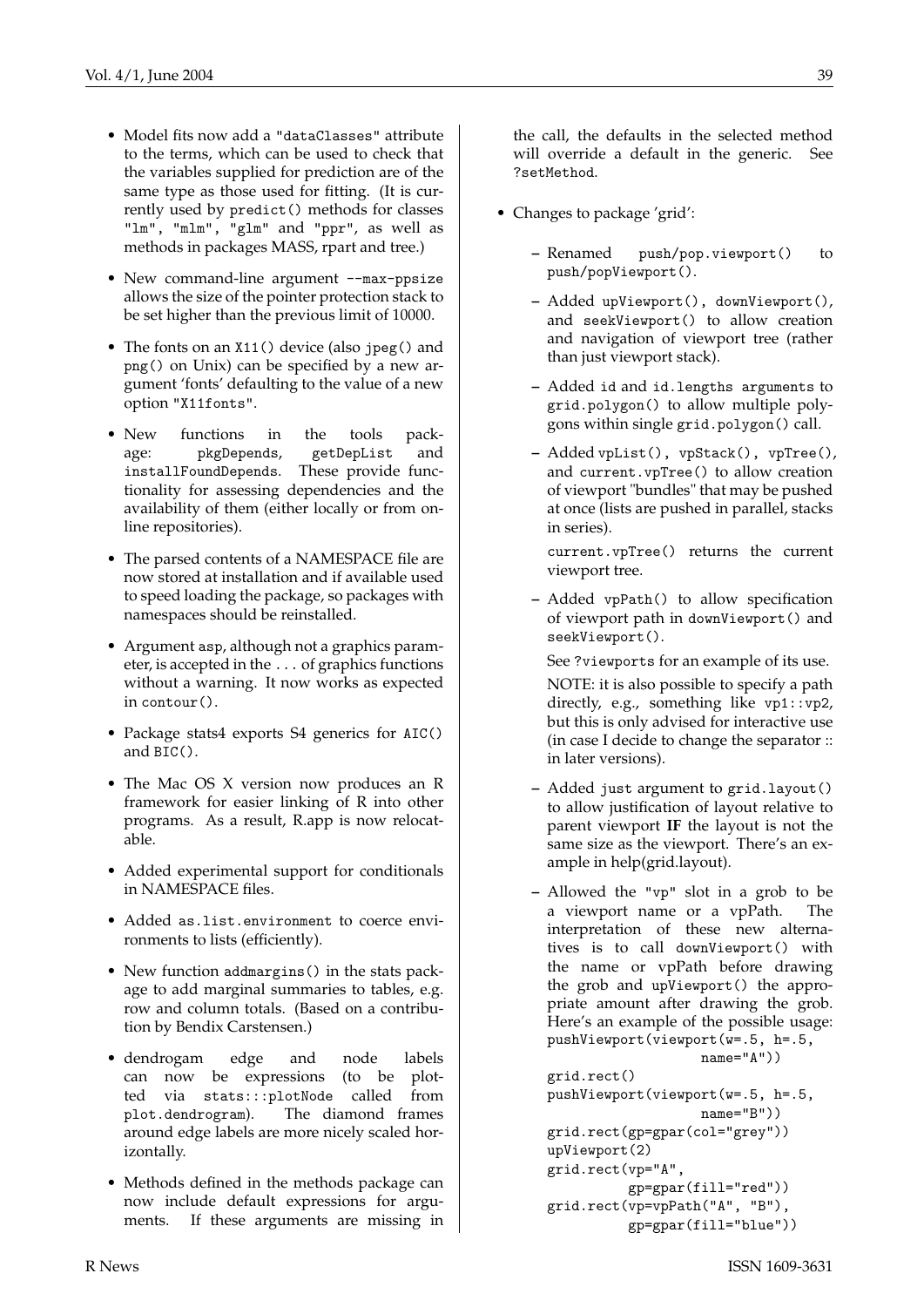**–** Added engine.display.list() function. This allows the user to tell grid NOT to use the graphics engine display list and to handle ALL redraws using its own display list (including redraws after device resizes and copies).

This provides a way to avoid some of the problems with resizing a device when you have used grid.convert(), or the grid-Base package, or even base functions such as legend().

There is a document discussing the use of display lists in grid on the grid web site [http://www.stat.auckland.ac.nz/](http://www.stat.auckland.ac.nz/~paul/grid/grid.html) [~paul/grid/grid.html](http://www.stat.auckland.ac.nz/~paul/grid/grid.html)

- **–** Changed the implementation of grob objects. They are no longer implemented as external references. They are now regular R objects which copy-by-value. This means that they can be saved/loaded like normal R objects. In order to retain some existing grob behaviour, the following changes were necessary:
	- \* grobs all now have a "name" slot. The grob name is used to uniquely identify a "drawn" grob (i.e., a grob on the display list).
	- \* grid.edit() and grid.pack() now take a grob name as the firs argument instead of a grob. (Actually, they take a gPath; see below)
	- \* the "grobwidth" and "grobheight" units take either a grob OR a grob name (actually a gPath; see below). Only in the latter case will the unit be updated if the grob "pointed to" is modified.

In addition, the following features are now possible with grobs:

- \* grobs now save()/load() like any normal R object.
- \* many grid.\*() functions now have a \*Grob() counterpart. The grid.\*() version is used for its side-effect of drawing something or modifying something which has been drawn; the \*Grob() version is used for its return value, which is a grob. This makes it more convenient to just work with grob objects without producing any graphical output (by using the \*Grob() functions).
- \* there is a gTree object (derived from grob), which is a grob that can have children. A gTree also has a "childrenvp" slot which is a viewport which is pushed and then "up"ed

before the children are drawn; this allows the children of a gTree to place themselves somewhere in the viewports specified in the childrenvp by having a vpPath in their vp slot.

- \* there is a gPath object, which is essentially a concatenation of grob names. This is used to specify the child of (a child of ...) a gTree.
- \* there is a new API for creating/accessing/modifying grob objects: grid.add(), grid.remove(), grid.edit(), grid.get() (and their \*Grob() counterparts can be used to add, remove, edit, or extract a grob or the child of a gTree. NOTE: the new grid.edit() API is incompatible with the previous version.
- **–** Added stringWidth(), stringHeight(), grobWidth(), and grobHeight() convenience functions (they produce "strwidth", "strheight", "grobwidth", and "grobheight" unit objects, respectively).
- **–** Allowed viewports to turn off clipping altogether. Possible settings for viewport clip arg are now:

**"on"** clip to the viewport (was TRUE) **"inherit"** clip to whatever parent says (was FALSE)

**"off"** turn off clipping

Still accept logical values (and NA maps to "off")

- R CMD check now runs the (Rd) examples with default RNGkind (uniform & normal) and codeset.seed(1). example(\*, setRNG = TRUE) does the same.
- undoc() in package 'tools' has a new default of 'use.values = NULL' which produces a warning whenever the default values of function arguments differ between documentation and code. Note that this affects R CMD check as well.
- Testing examples via massage-examples.pl (as used by R CMD check) now restores the search path after every help file.
- checkS3methods() in package 'tools' now also looks for generics in the loaded namespaces/packages listed in the Depends fields of the package's DESCRIPTION file when testing an installed package.
- The DESCRIPTION file of packages may contain a 'Suggests:' field for packages that are used only in examples or vignettes.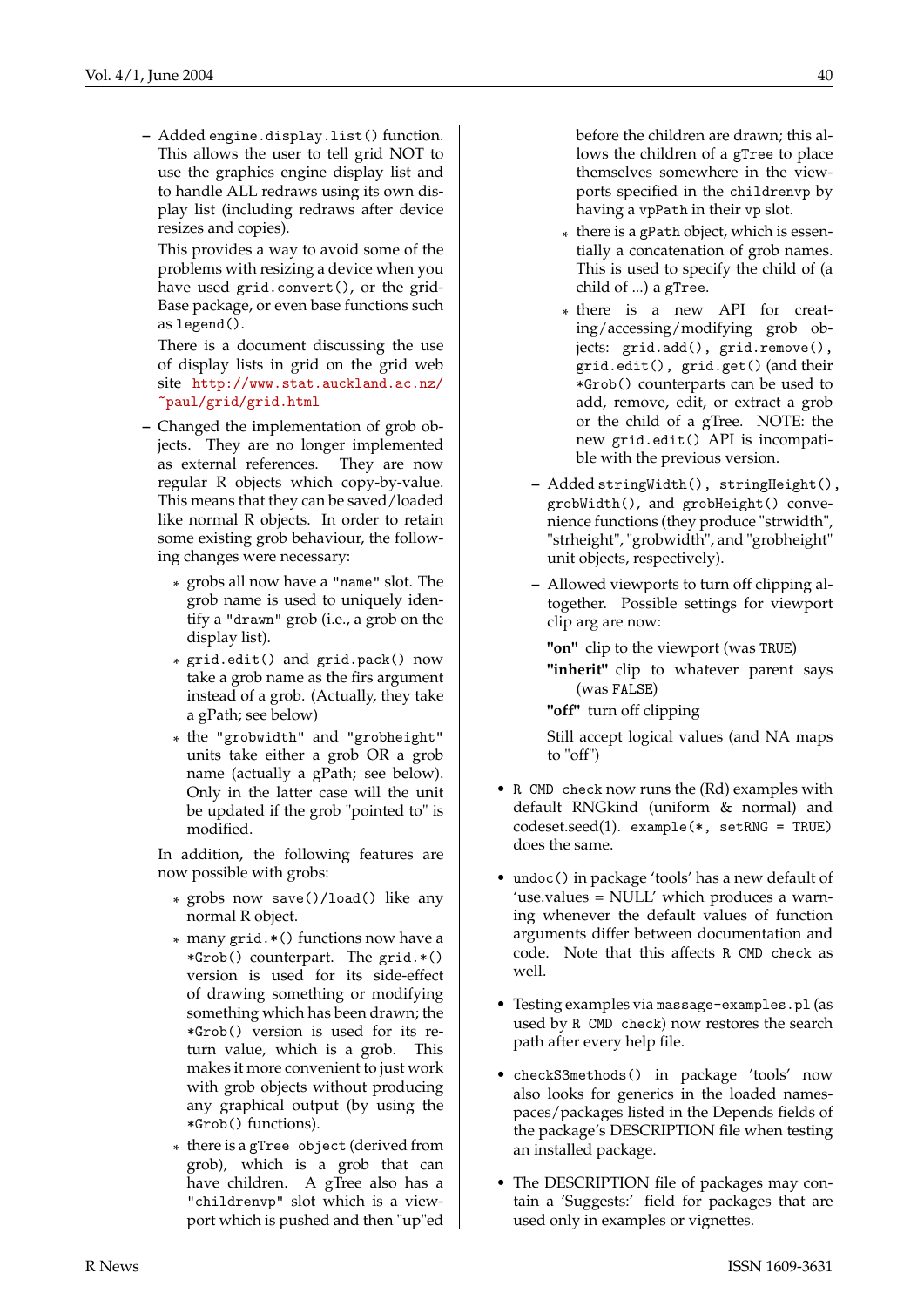- Added an option to package.dependencies() to handle the 'Suggests' levels of dependencies.
- Vignette dependencies can now be checked and obtained via vignetteDepends.
- Option "repositories" to list URLs for package repositories added.
- package.description() has been replaced by packageDescription().
- R CMD INSTALL/build now skip Subversion's .svn directories as well as CVS directories.
- arraySubscript and vectorSubscript take a new argument which is a function pointer that provides access to character strings (such as the names vector) rather than assuming these are passed in.
- R\_CheckUserInterrupt is now described in 'Writing R Extensions' and there is a new equivalent subroutine rchkusr for calling from FORTRAN code.
- hsv2rgb and rgb2hsv are newly in the C API.
- Salloc and Srealloc are provided in S.h as wrappers for S\_alloc and S\_realloc, since current S versions use these forms.
- The type used for vector lengths is now R\_len\_t rather than int, to allow for a future change.
- The internal header nmath/dpq.h has slightly improved macros R\_DT\_val() and R\_DT\_Cval(), a new R\_D\_LExp() and improved R\_DT\_log() and R\_DT\_Clog(); this improves accuracy in several [dpq]-functions for extreme arguments.
- print.coefmat() is defunct, replaced by printCoefmat().
- codes() and codes < () are defunct.
- anovalist.lm (replaced in 1.2.0) is now defunct

# **Changes on CRAN**

<span id="page-40-0"></span>*by Kurt Hornik*

### **New contributed packages**

**AlgDesign** Algorithmic experimental designs. Calculates exact and approximate theory experimental designs for D, A, and I criteria. Very large designs may be created. Experimental de-

- glm.fit.null(), lm.fit.null() and lm.wfit.null() are defunct.
- print.atomic() is defunct.
- The command-line arguments --nsize and --vsize are no longer recognized as synonyms for --min-nsize and --min-vsize (which replaced them in 1.2.0).
- Unnecessary methods {coef.{g}lm and fitted.{g}lm have been removed: they were each identical to the default method.
- La.eigen() is deprecated now eigen() uses LAPACK by default.
- tetragamma() and pentagamma() are deprecated, since they are equivalent to psigamma(, deriv=2) and psigamma(, deriv=3).
- LTRUE/LFALSE in Rmath.h have been removed: they were deprecated in 1.2.0.
- package.contents() and package.description() have been deprecated.
- The defaults for configure are now --without-zlib --without-bzlib --without-pcre.
	- The included PCRE sources have been updated to version 4.5 and PCRE >= 4.0 is now required if --with-pcre is used.

The included zlib sources have been updated to 1.2.1, and this is now required if --with-zlib is used.

- configure no longer lists bzip2 and PCRE as 'additional capabilities' as all builds of R have had them since 1.7.0.
- --with-blasgoto= to use K. Goto's optimized BLAS will now work.

The above lists only new features, see the 'NEWS' file in the R distribution or on the R homepage for a list of bug fixes.

signs may be blocked or blocked designs created from a candidate list, using several criteria. The blocking can be done when whole and within plot factors interact. By Bob Wheeler.

**BradleyTerry** Specify and fit the Bradley-Terry model and structured versions. By David Firth.

**BsMD** Bayes screening and model discrimination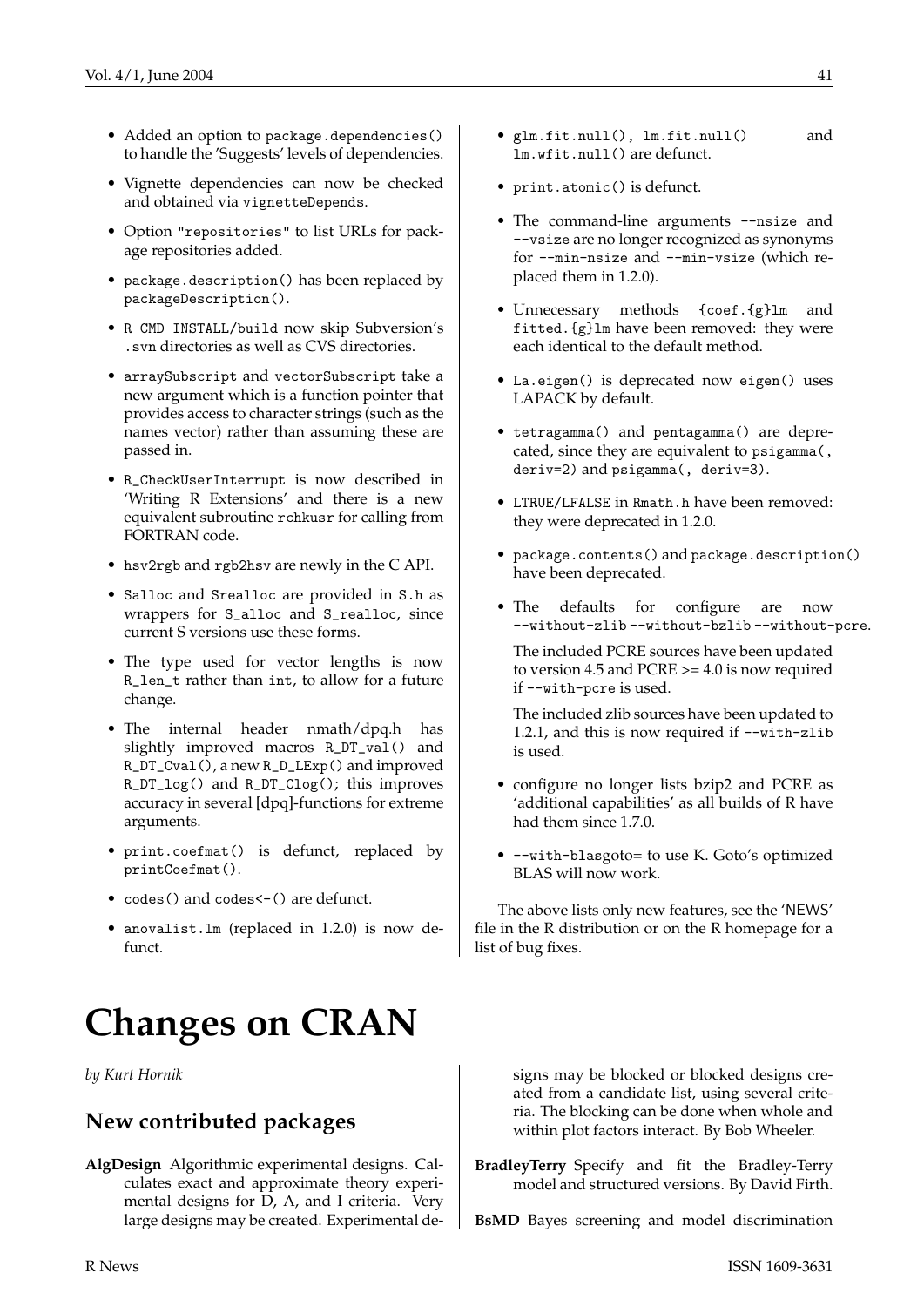follow-up designs. By Ernesto Barrios based on Daniel Meyer's code.

- **DCluster** A set of functions for the detection of spatial clusters of disease using count data. Bootstrap is used to estimate sampling distributions of statistics. By Virgilio Gómez-Rubio, Juan Ferrándiz, Antonio López.
- **GeneTS** A package for analyzing multiple gene expression time series data. Currently, **GeneTS** implements methods for cell cycle analysis and for inferring large sparse graphical Gaussian models. For plotting the inferred genetic networks **GeneTS** requires the **graph** and **Rgraphviz** packages (available from <www.bioconductor.org>). By Konstantinos Fokianos, Juliane Schaefer, and Korbinian Strimmer.
- **HighProbability** Provides a simple, fast, reliable solution to the multiple testing problem. Given a vector of *p*-values or achieved significance levels computed using standard frequentist inference, **HighProbability** determines which ones are low enough that their alternative hypotheses can be considered highly probable. The *p*value vector may be determined using existing R functions such as t.test, wilcox.test, cor.test, or sample. **HighProbability** can be used to detect differential gene expression and to solve other problems involving a large number of hypothesis tests. By David R. Bickel.
- **Icens** Many functions for computing the NPMLE for censored and truncated data. By R. Gentleman and Alain Vandal.
- **MCMCpack** This package contains functions for posterior simulation for a number of statistical models. All simulation is done in compiled C++ written in the Scythe Statistical Library Version 0.4. All models return coda mcmc objects that can then be summarized using coda functions or the coda menu interface. The package also contains some useful utility functions, including some additional PDFs and pseudo-random number generators for statistical distributions. By Andrew D. Martin, and Kevin M. Quinn.
- **MNP** A publicly available R package that fits the Bayesian Multinomial Probit models via Markov chain Monte Carlo. Along with the standard Multinomial Probit model, it can also fit models with different choice sets for each observation and complete or partial ordering of all the available alternatives. The estimation is based on the efficient marginal data augmentation algorithm that is developed by Imai and van Dyk (2004). By Kosuke Imai, Jordan Vance, David A. van Dyk.
- **NADA** Contains methods described by Dennis R. Helsel in his book "Nondetects And Data Analysis: Statistics for Censored Environmental Data". By Lopaka Lee.
- **R2WinBUGS** Using this package, it is possible to call a BUGS model, summarize inferences and convergence in a table and graph, and save the simulations in arrays for easy access in R. By originally written by Andrew Gelman; changes and packaged by Sibylle Sturtz and Uwe Ligges.
- **RScaLAPACK** An interface to ScaLAPACK functions from R. By Nagiza F. Samatova, Srikanth Yoginath, and David Bauer.
- **RUnit** R functions implementing a standard Unit Testing framework, with additional code inspection and report generation tools. By Matthias Burger, Klaus Juenemann, Thomas Koenig.
- **SIN** This package provides routines to perform SIN model selection as described in Drton & Perlman (2004). The selected models are in the format of the **ggm** package, which allows in particular parameter estimation in the selected model. By Mathias Drton.
- **SoPhy** SWMS\_2D interface, Submission to Computers and Geosciences, title: The use of the language interface of R: two examples for modelling water flux and solute transport. By Martin Schlather, Bernd Huwe.
- **SparseLogReg** Some functions wrapping the sparse logistic regression code by S. K. Shevade and S. S. Keerthi originally intended for microarraybased gene selection. By Michael T. Mader, with C code from S. K. Shevade and S. S. Keerthi.
- **assist** ASSIST, see manual. By Yuedong Wang, and Chunlei Ke.
- **bayesmix** Bayesian mixture models of univariate Gaussian distributions using JAGS. By Bettina Gruen.
- **betareg** Beta regression for modeling rates and proportions. By Alexandre de Bustamante Simas.
- **circular** Circular Statistics, from "Topics in circular Statistics" (2001) S. Rao Jammalamadaka and A. SenGupta, World Scientific. By Ulric Lund, Claudio Agostinelli.
- **crossdes** Contains functions for the construction and randomization of balanced carryover balanced designs. Contains functions to check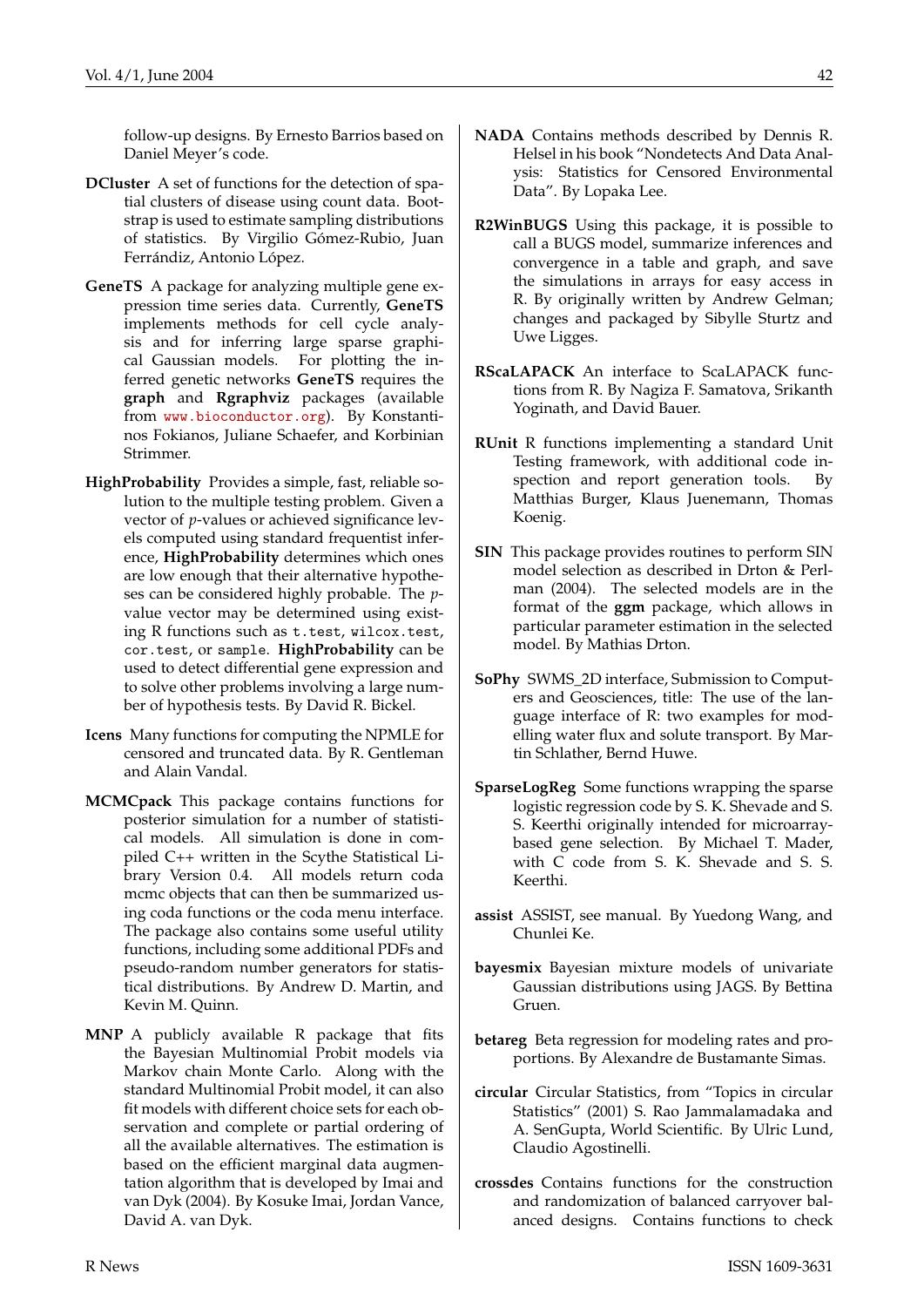given designs for balance. Also contains functions for simulation studies on the validity of two randomization procedures. By Martin Oliver Sailer.

- **debug** Debugger for R functions, with code display, graceful error recovery, line-numbered conditional breakpoints, access to exit code, flow control, and full keyboard input. By Mark V. Bravington.
- **distr** Object orientated implementation of distributions and some additional functionality. By Florian Camphausen, Matthias Kohl, Peter Ruckdeschel, Thomas Stabla.
- **dynamicGraph** Interactive graphical tool for manipulating graphs. By Jens Henrik Badsberg.
- **energy** E-statistics (energy) tests for comparing distributions: multivariate normality, Poisson test, multivariate *k*-sample test for equal distributions, hierarchical clustering by e-distances. Energy-statistics concept based on a generalization of Newton's potential energy is due to Gabor J. Szekely. By Maria L. Rizzo and Gabor J. Szekely.
- **evdbayes** Provides functions for the bayesian analysis of extreme value models, using MCMC methods. By Alec Stephenson.
- **evir** Functions for extreme value theory, which may be divided into the following groups; exploratory data analysis, block maxima, peaks over thresholds (univariate and bivariate), point processes, gev/gpd distributions. By S original (EVIS) by Alexander McNeil, R port by Alec Stephenson.
- **fBasics** fBasics package from Rmetrics Rmetrics is an Environment and Software Collection for teaching "Financial Engineering and Computational Finance". By Diethelm Wuertz and many others, see the SOURCE file.
- **fExtremes** fExtremes package from Rmetrics. By Diethelm Wuertz and many others, see the SOURCE file.
- **fOptions** fOptions package from Rmetrics. By Diethelm Wuertz and many others, see the SOURCE file.
- **fSeries** fOptions package from Rmetrics. By Diethelm Wuertz and many others, see the SOURCE file.
- **fortunes** R Fortunes. By Achim Zeileis, fortune contributions from Torsten Hothorn, Peter Dalgaard, Uwe Ligges, Kevin Wright.
- **gap** This is an integrated package for genetic data analysis of both population and family data. Currently it contains functions for sample size calculations of both population-based and family-based designs, probability of familial disease aggregation, kinship calculation, some statistics in linkage analysis, and association analysis involving one or more genetic markers including haplotype analysis. In the future it will incorporate programs for path and segregation analyses, as well as other statistics in linkage and association analyses. By Jing hua Zhao in collaboration with other colleagues, and with help from Kurt Hornik and Brian Ripley of the R core development team.
- **gclus** Orders panels in scatterplot matrices and parallel coordinate displays by some merit index. Package contains various indices of merit, ordering functions, and enhanced versions of pairs and parcoord which color panels according to their merit level. By Catherine Hurley.
- **gpls** Classification using generalized partial least squares for two-group and multi-group (more than 2 group) classification. By Beiying Ding.
- **hapassoc** The following R functions are used for likelihood inference of trait associations with haplotypes and other covariates in generalized linear models. The functions accommodate uncertain haplotype phase and can handle missing genotypes at some SNPs. By K. Burkett, B. McNeney, J. Graham.
- **haplo.stats** Haplo Stats is a suite of S-PLUS/R routines for the analysis of indirectly measured haplotypes. The statistical methods assume that all subjects are unrelated and that haplotypes are ambiguous (due to unknown linkage phase of the genetic markers). The genetic markers are assumed to be codominant (i.e., one-to-one correspondence between their genotypes and their phenotypes), and so we refer to the measurements of genetic markers as genotypes. The main functions in Haplo Stats are: haplo.em, haplo.glm and haplo.score. By Jason P. Sinnwell and Daniel J. Schaid.
- **hett** Functions for the fitting and summarizing of heteroscedastic *t*-regression. By Julian Taylor.
- **httpRequest** HTTP Request protocols. Implements the GET, POST and multipart POST request. By Eryk Witold Wolski.
- **impute** Imputation for microarray data (currently KNN only). By Trevor Hastie, Robert Tibshirani, Balasubramanian Narasimhan, Gilbert Chu.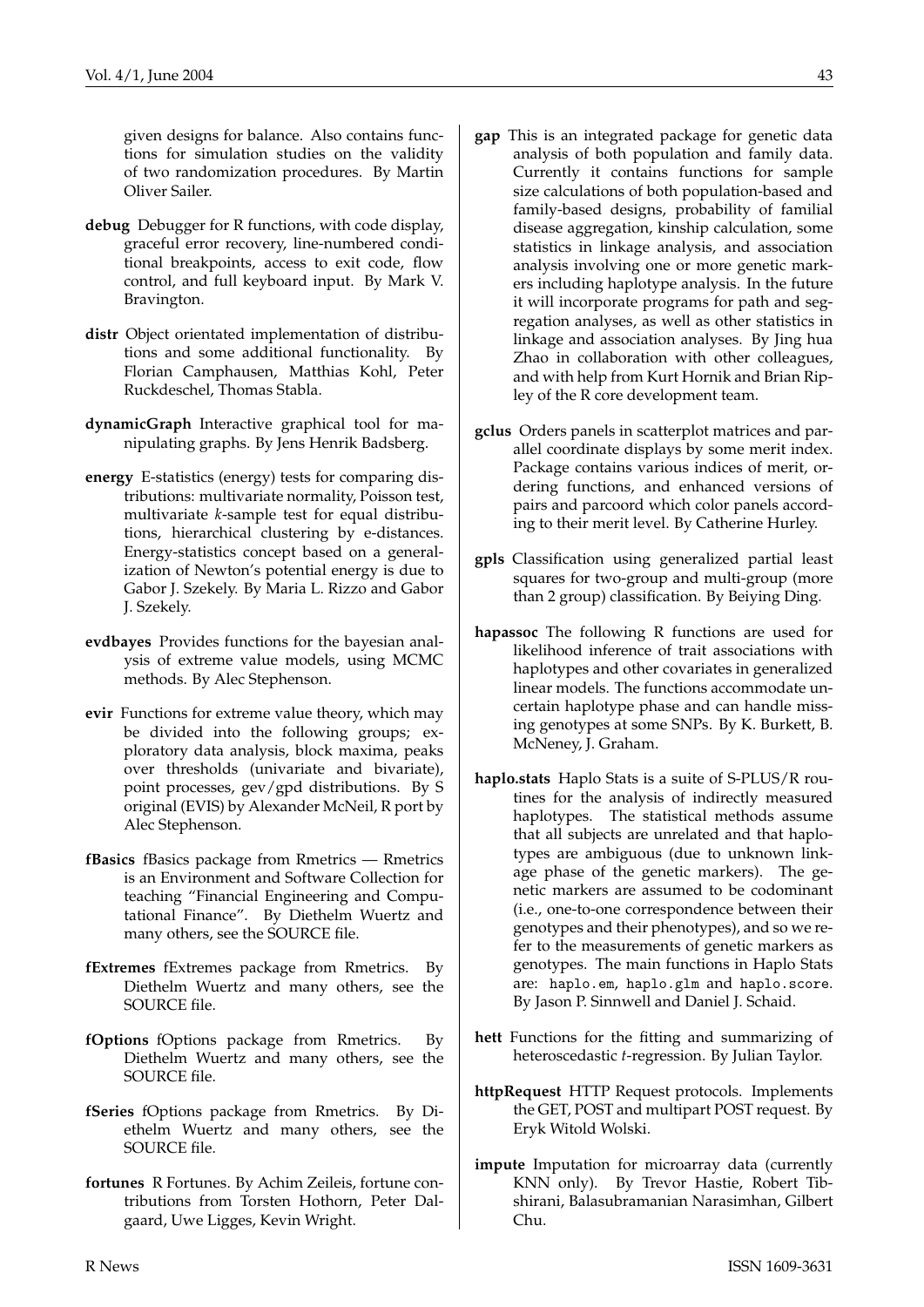- **kernlab** Kernel-based machine learning methods including support vector machines. By Alexandros Karatzoglou, Alex Smola, Achim Zeileis, Kurt Hornik.
- **klaR** Miscellaneous functions for classification and visualization developed at the Department of Statistics, University of Dortmund. By Christian Roever, Nils Raabe, Karsten Luebke, Uwe Ligges.
- **knncat** This program scales categorical variables in such a way as to make NN classification as accurate as possible. It also handles continuous variables and prior probabilities, and does intelligent variable selection and estimation of error rates and the right number of NN's. By Sam Buttrey.
- **kza** Kolmogorov-Zurbenko Adpative filter for locating change points in a time series. By Brian Close with contributions from Igor Zurbenko.
- **mAr** Estimation of multivariate AR models through a computationally-efficient stepwise leastsquares algorithm (Neumaier and Schneider, 2001); the procedure is of particular interest for high-dimensional data without missing values such as geophysical fields. By S. M. Barbosa.
- **mathgraph** Simple tools for constructing and manipulating objects of class mathgraph from the book "S Poetry", available at [http://www.](http://www.burns-stat.com/pages/spoetry.html) [burns-stat.com/pages/spoetry.html](http://www.burns-stat.com/pages/spoetry.html). By Original S code by Patrick J. Burns. Ported to R by Nick Efthymiou.
- **mcgibbsit** Provides an implementation of Warnes & Raftery's MCGibbsit run-length diagnostic for a set of (not-necessarily independent) MCMC sampers. It combines the estimate error-bounding approach of Raftery and Lewis with evaluate between verses within chain approach of Gelman and Rubin. By Gregory R. Warnes.
- **mixreg** Fits mixtures of one-variable regressions (which has been described as doing ANCOVA when you don't know the levels). By Rolf Turner.
- **mscalib** Calibration and filtering methods for calibration of mass spectrometric peptide mass lists. Includes methods for internal, external calibration of mass lists. Provides methods for filtering chemical noise and peptide contaminants. By Eryk Witold Wolski.
- **multinomRob** overdispersed multinomial regression using robust (LQD and tanh) estimation. By Walter R. Mebane, Jr., Jasjeet Singh Sekhon.
- **mvbutils** Utilities for project organization, editing and backup, sourcing, documentation (formal and informal), package preparation, macro functions, and miscellaneous utilities. Needed by **debug** package. By Mark V. Bravington.
- **mvpart** Multivariate regression trees. Original **rpart** by Terry M Therneau and Beth Atkinson, R port by Brian Ripley. Some routines from **vegan** by Jari Oksanen Extensions and adaptations of **rpart** to **mvpart** by Glenn De'ath.
- **pgam** This work is aimed at extending a class of state space models for Poisson count data, so called Poisson-Gamma models, towards a semiparametric specification. Just like the generalized additive models (GAM), cubic splines are used for covariate smoothing. The semiparametric models are fitted by an iterative process that combines maximization of likelihood and backfitting algorithm. By Washington Junger.
- **qcc** Shewhart quality control charts for continuous, attribute and count data. Cusum and EWMA charts. Operating characteristic curves. Process capability analysis. Pareto chart and cause-and-effect chart. By Luca Scrucca.
- **race** Implementation of some racing methods for the empirical selection of the best. If the R package **rpvm** is installed (and if PVM is available, properly configured, and initialized), the evaluation of the candidates are performed in parallel on different hosts. By Mauro Birattari.
- **rbugs** Functions to prepare files needed for running BUGS in batch-mode, and running BUGS from R. Support for Linux systems with Wine is emphasized. By Jun Yan (with part of the code modified from 'bugs.R', [http://www.](http://www.stat.columbia.edu/~gelman/bugsR/) [stat.columbia.edu/~gelman/bugsR/](http://www.stat.columbia.edu/~gelman/bugsR/), by Andrew Gelman).
- **ref** small package with functions for creating references, reading from and writing ro references and a memory efficient refdata type that transparently encapsulates matrixes and data.frames. By Jens Oehlschlägel.
- **regress** Functions to fit Gaussian linear model by maximizing the residual log likelihood. The covariance structure can be written as a linear combination of known matrices. Can be used for multivariate models and random effects models. Easy straight forward manner to specify random effects models, including random interactions. By David Clifford, Peter Mc-Cullagh.
- **rgl** 3D visualization device (OpenGL). By Daniel Adler.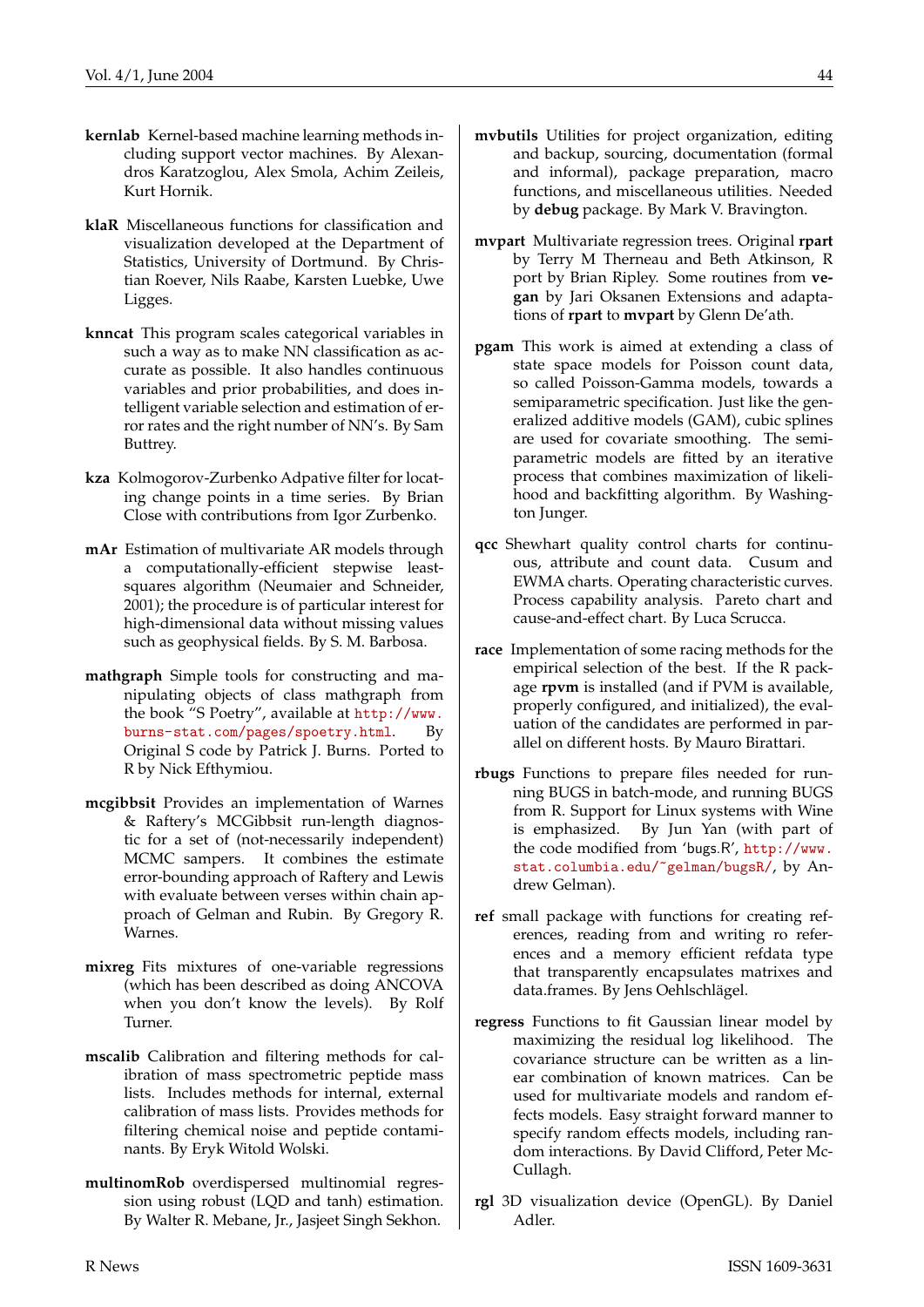- **rlecuyer** Provides an interface to the C implementation of the random number generator with multiple independent streams developed by L'Ecuyer et al (2002). The main purpose of this package is to enable the use of this random number generator in parallel R applications. By Hana Sevcikova, Tony Rossini.
- **rpart.permutation** Performs permutation tests of **rpart** models. By Daniel S. Myers.
- **rrcov** Functions for Robust Location and Scatter Estimation and Robust Regression with High Breakdown Point (covMcd(), ltsReg()). Originally written for S-PLUS (fastlts and fastmcd) by Peter Rousseeuw & Katrien van Driessen, ported to R, adapted and packaged by Valentin Todorov.
- **sandwich** Model-robust standard error estimators for time series and longitudinal data. By Thomas Lumley, Achim Zeileis.
- **seqmon** A program that computes the probability of crossing sequential boundaries in a clinical trial. It implements the Armitage-McPherson and Rowe Algorithm using the method described in Schoenfeld D. (2001) " A simple Algorithm for Designing Group Sequential Clinical Trials", *Biometrics* **27**, 972–974. By David A. Schoenfeld.
- **setRNG** Set reproducible random number generator in R and S. By Paul Gilbert.
- **sfsmisc** Useful utilities ['goodies'] from Seminar fuer Statistik ETH Zurich, many ported from S-plus times. By Martin Maechler and many others.
- **skewt** Density, distribution function, quantile function and random generation for the skewed t distribution of Fernandez and Steel. By Robert King,, with contributions from Emily Anderson.
- **spatialCovariance** Functions that compute the spatial covariance matrix for the matern and power classes of spatial models, for data that arise on rectangular units. This code can also be used for the change of support problem and for spatial data that arise on irregularly shaped regions like counties or zipcodes by laying a fine grid of rectangles and aggregating the integrals in a form of Riemann integration. By David Clifford.
- **spc** Evaluation of control charts by means of the zero-state, steady-state ARL (Average Run Length). Setting up control charts for given incontrol ARL and plotting of the related figures. The control charts under consideration are oneand two-sided EWMA and CUSUM charts for monitoring the mean of normally distributed independent data. Other charts and parameters are in preparation. Further SPC areas will be covered as well (sampling plans, capability indices, ...). By Sven Knoth.
- **spe** Implements stochastic proximity embedding as described by Agrafiotis et al. in PNAS, 2002, 99, pg 15869 and J. Comput. Chem., 2003,24, pg 1215. By Rajarshi Guha.
- **supclust** Methodology for Supervised Grouping of Predictor Variables. By Marcel Dettling and Martin Maechler.
- **svmpath** Computes the entire regularization path for the two-class SVM classifier with essentialy the same cost as a single SVM fit. By Trevor Hastie.
- **treeglia** Stem analysis functions for volume increment and carbon uptake assessment from treerings. By Marco Bascietto.
- **urca** Unit root and cointegration tests encountered in applied econometric analysis are implemented. By Bernhard Pfaff.
- **urn** Functions for sampling without replacement. (Simulated Urns). By Micah Altman.
- **verify** This small package contains simple tools for constructing and manipulating objects of class verify. These are used when regression-testing R software. By S Original by Patrick J. Burns. Ported to R by Nick Efthymiou.
- **zoo** A class with methods for totally ordered indexed observations such as irregular time series. By Achim Zeileis, Gabor Grothendieck.

### **Other changes**

• Packages **mclust1998**, **netCDF**, and **serialize** were moved from the main CRAN section to the Archive.

*Kurt Hornik Wirtschaftsuniversität Wien, Austria* [Kurt.Hornik@R-project.org](mailto:Kurt.Hornik@R-project.org)